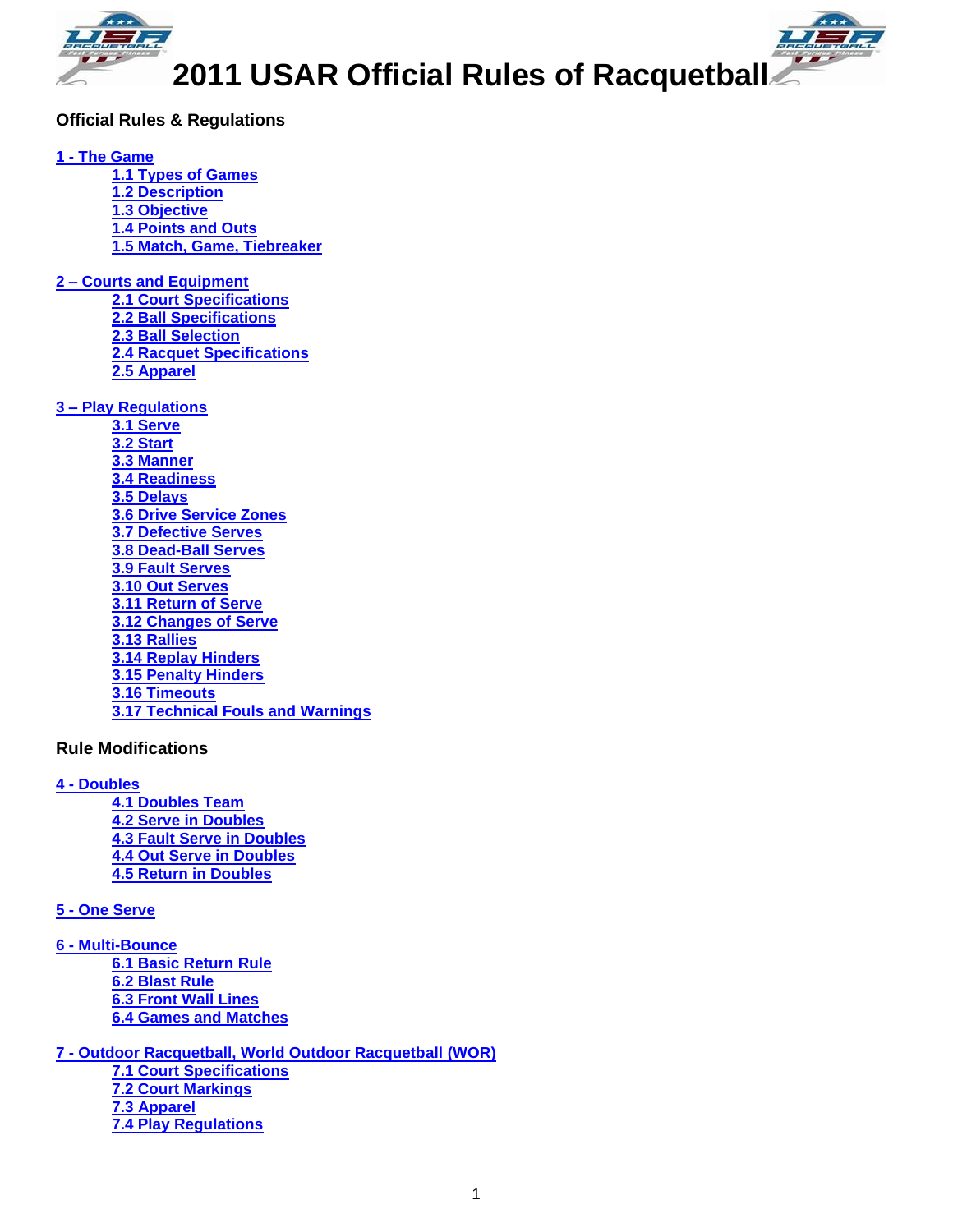

<span id="page-1-2"></span><span id="page-1-1"></span><span id="page-1-0"></span>**8 - [Wheelchair Racquetball](#page-22-0)**

**[8.1 Changes to Standard Rules](#page-22-1) [8.2 Divisions](#page-22-2) [8.3 Rules](#page-22-3) [8.4 Multi-Bounce Rules](#page-23-0)**

<span id="page-1-6"></span><span id="page-1-5"></span><span id="page-1-4"></span><span id="page-1-3"></span>**9 - [Visually Impaired Racquetball](#page-23-1) [9.1 Eligibility](#page-23-2) [9.2 Return of Serve and Rallies](#page-23-3) [9.3 Blast Rule](#page-23-4) [9.4 Hinders](#page-23-5)**

<span id="page-1-10"></span><span id="page-1-9"></span><span id="page-1-8"></span><span id="page-1-7"></span>**10 - [Deaf Racquetball](#page-23-6) [10.1 Eligibility](#page-23-7)**

**NOTE:** Changes to rules and regulations in Sections 1 through 10 must adhere to published rule change procedures. Remaining policy sections may be altered by vote of the USAR Board of Directors.

# <span id="page-1-15"></span><span id="page-1-14"></span><span id="page-1-13"></span><span id="page-1-12"></span><span id="page-1-11"></span>**11 - [Men"s Professional, International Racquetball Tour \(IRT\)](#page-24-0)**

<span id="page-1-19"></span><span id="page-1-18"></span><span id="page-1-17"></span><span id="page-1-16"></span>**[11.1 Game, Match](#page-24-1) [11.2 Warm-Up](#page-24-2) [11.3 Appeals](#page-24-3) [11.4 Line Judges](#page-24-4) [11.5 Serves](#page-24-5) [11.6 Resuming Play](#page-24-6) [11.7 Readiness Rule](#page-24-7) [11.8 Court Hinders](#page-24-8) [11.9 Out-of-Court Ball](#page-24-9) [11.10 Carrying the Ball](#page-24-10) [11.11 Ball](#page-25-0) [11.12 After the Rally](#page-25-1) [11.13 Timeouts](#page-25-2) [11.14 Forfeit Time](#page-25-3) [11.15 Apparel](#page-25-4)**

<span id="page-1-30"></span><span id="page-1-29"></span><span id="page-1-28"></span><span id="page-1-27"></span><span id="page-1-26"></span><span id="page-1-25"></span><span id="page-1-24"></span><span id="page-1-23"></span><span id="page-1-22"></span><span id="page-1-21"></span><span id="page-1-20"></span>**12 - [Women"s Professional Racquetball Organization \(WPRO\)](#page-26-0)**

**[12.1 Game, Match](#page-26-1) [12.2 New Ball](#page-26-2) [12.3 Line Judges, Appeals](#page-26-3) [12.4 Serve](#page-26-4) [12.5 Timeouts](#page-26-5) [12.6 Hinders](#page-26-6)**

<span id="page-1-38"></span><span id="page-1-37"></span><span id="page-1-36"></span><span id="page-1-35"></span><span id="page-1-34"></span><span id="page-1-33"></span><span id="page-1-32"></span><span id="page-1-31"></span>**13 - [Classic Professional Racquetball Tour \(CPRT\)](#page-27-0)**

**[13.1 Eligibility](#page-27-1) [13.2 Game, Match](#page-27-2) [13.3 Bonus Serve](#page-27-3) [13.4 Time](#page-27-4) [13.5 Appeals](#page-27-5) [13.6 Court Hinders](#page-27-6) [13.7 Uniform/Equipment](#page-27-7)**

<span id="page-1-48"></span><span id="page-1-47"></span><span id="page-1-46"></span>**[14.6 Forfeits](#page-28-6)**

<span id="page-1-45"></span><span id="page-1-44"></span><span id="page-1-43"></span><span id="page-1-42"></span><span id="page-1-41"></span><span id="page-1-40"></span><span id="page-1-39"></span>**14 - [National Masters Racquetball Association \(NMRA\)](#page-28-0) [14.1 Eligibility](#page-28-1) [14.2 Draws](#page-28-2) [14.3 Game, Match](#page-28-3) [14.4 Match Score](#page-28-4) [14.5 Order of Finish](#page-28-5)**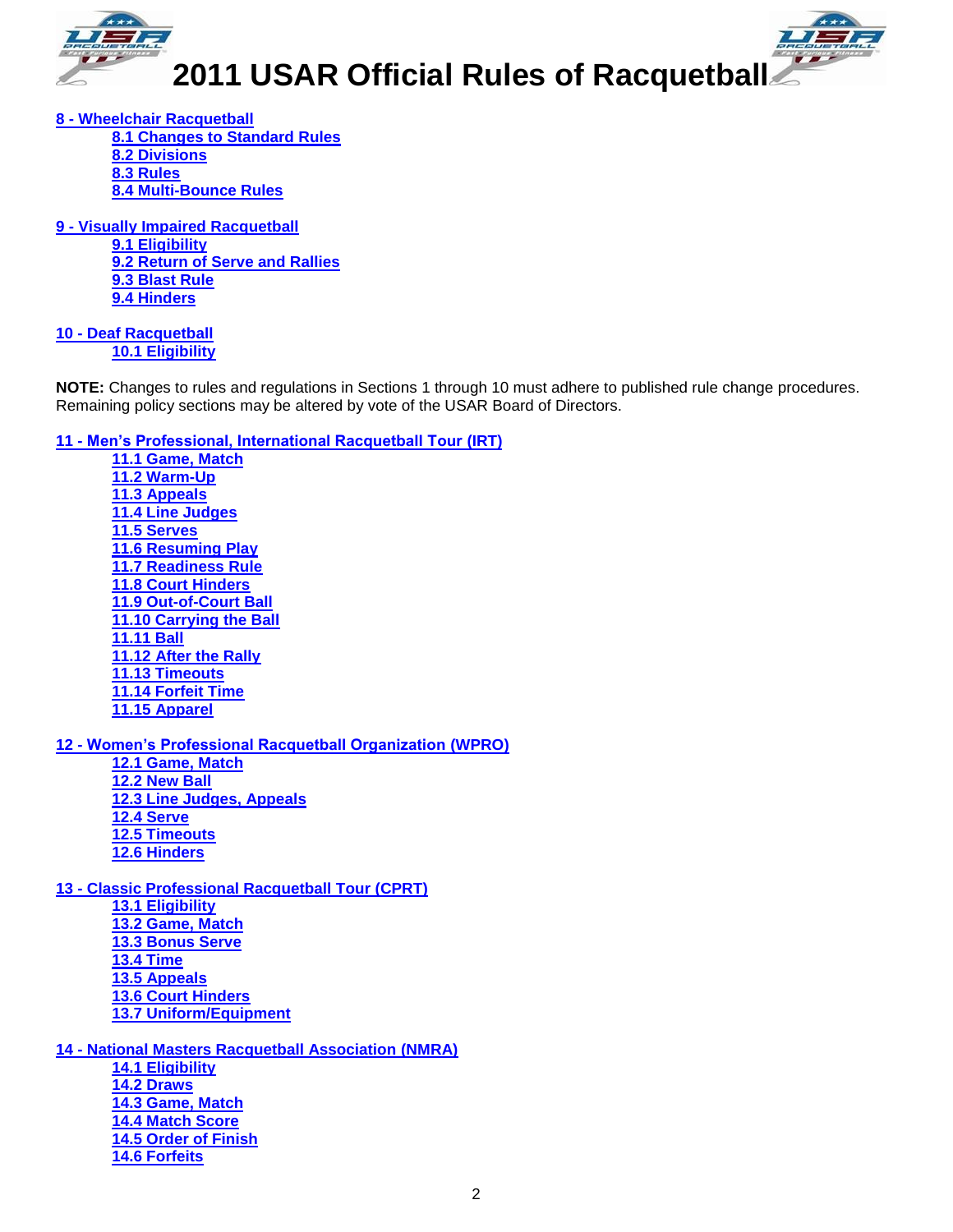

# **Competition Policies & Procedures**

# <span id="page-2-6"></span><span id="page-2-5"></span><span id="page-2-4"></span><span id="page-2-3"></span><span id="page-2-2"></span><span id="page-2-1"></span><span id="page-2-0"></span>**A -- [Tournaments](#page-29-0)**

**[A.1 Draws](#page-29-1) [A.2 Consolation Matches](#page-29-2) [A.3 Scheduling](#page-29-3) [A.4 Notice of Matches](#page-29-4) [A.5 Finishes](#page-29-5) [A.6 Round Robin Scoring](#page-30-0) [A.7 Court Assignments](#page-30-1) [A.8 Warm-up Times](#page-30-2) [A.9 Tournament Conduct](#page-30-3) [A.10 Spectator Conduct](#page-30-4)**

# <span id="page-2-16"></span><span id="page-2-15"></span><span id="page-2-14"></span><span id="page-2-13"></span><span id="page-2-12"></span><span id="page-2-11"></span><span id="page-2-10"></span><span id="page-2-9"></span><span id="page-2-8"></span><span id="page-2-7"></span>**B -- [Officiating](#page-31-0)**

**[B.1 Tournament Management](#page-31-1) [B.2 Tournament Rules Committee](#page-31-2) [B.3 Referee Appointment and Removal](#page-31-3) [B.4 Rules Briefing](#page-31-4) [B.5 Referees](#page-31-5) [B.6 Line Judges](#page-32-0) [B.7 Appeals](#page-32-1) [B.8 Outcome of Appeals](#page-33-0) B.9 [Rule Interpretations](#page-33-1)**

# <span id="page-2-26"></span><span id="page-2-25"></span><span id="page-2-24"></span><span id="page-2-23"></span><span id="page-2-22"></span><span id="page-2-21"></span><span id="page-2-20"></span><span id="page-2-19"></span><span id="page-2-18"></span><span id="page-2-17"></span>**C – [Eligibility & National Events](#page-34-0)**

<span id="page-2-27"></span>**[C.1 Eligibility](#page-34-1) [C.2 Waiver & Release](#page-34-2) [C.3 Recognized Divisions](#page-35-0) [C.4 Division Competition by Gender](#page-36-0) [C.5 USAR Regional Championships](#page-36-1) [C.6 U.S. National Singles & Doubles Championships](#page-36-2) [C.7 U.S. National Junior Olympic Championships](#page-36-3) [C.8 U.S. National High School Championships](#page-36-4) [C.9 U.S. National Intercollegiate Championships](#page-36-5) [C.10 U.S. Open Racquetball Championships](#page-36-6)**

<span id="page-2-36"></span><span id="page-2-35"></span><span id="page-2-34"></span><span id="page-2-33"></span><span id="page-2-32"></span><span id="page-2-31"></span><span id="page-2-30"></span><span id="page-2-29"></span><span id="page-2-28"></span>**D – Self-Officiating -– ["How to Ref "Without" a Ref"!](#page-37-0)**

**[D.1 Score](#page-37-1) [D.2 During Rallies](#page-37-2) [D.3 Serve](#page-37-3) [D.4 Replay Hinders](#page-37-4) [D.5 Penalty Hinders](#page-37-5) [D.6 Disputes](#page-37-6)**

# <span id="page-2-41"></span><span id="page-2-40"></span><span id="page-2-39"></span><span id="page-2-38"></span><span id="page-2-37"></span>**E -- [Procedures](#page-38-0)**

**[E.1 Rule Change Procedures](#page-38-1) [E.2 USAR National Rules Commissioner](#page-38-2)**

<span id="page-2-42"></span>**[Rulebook Index](#page-39-0)**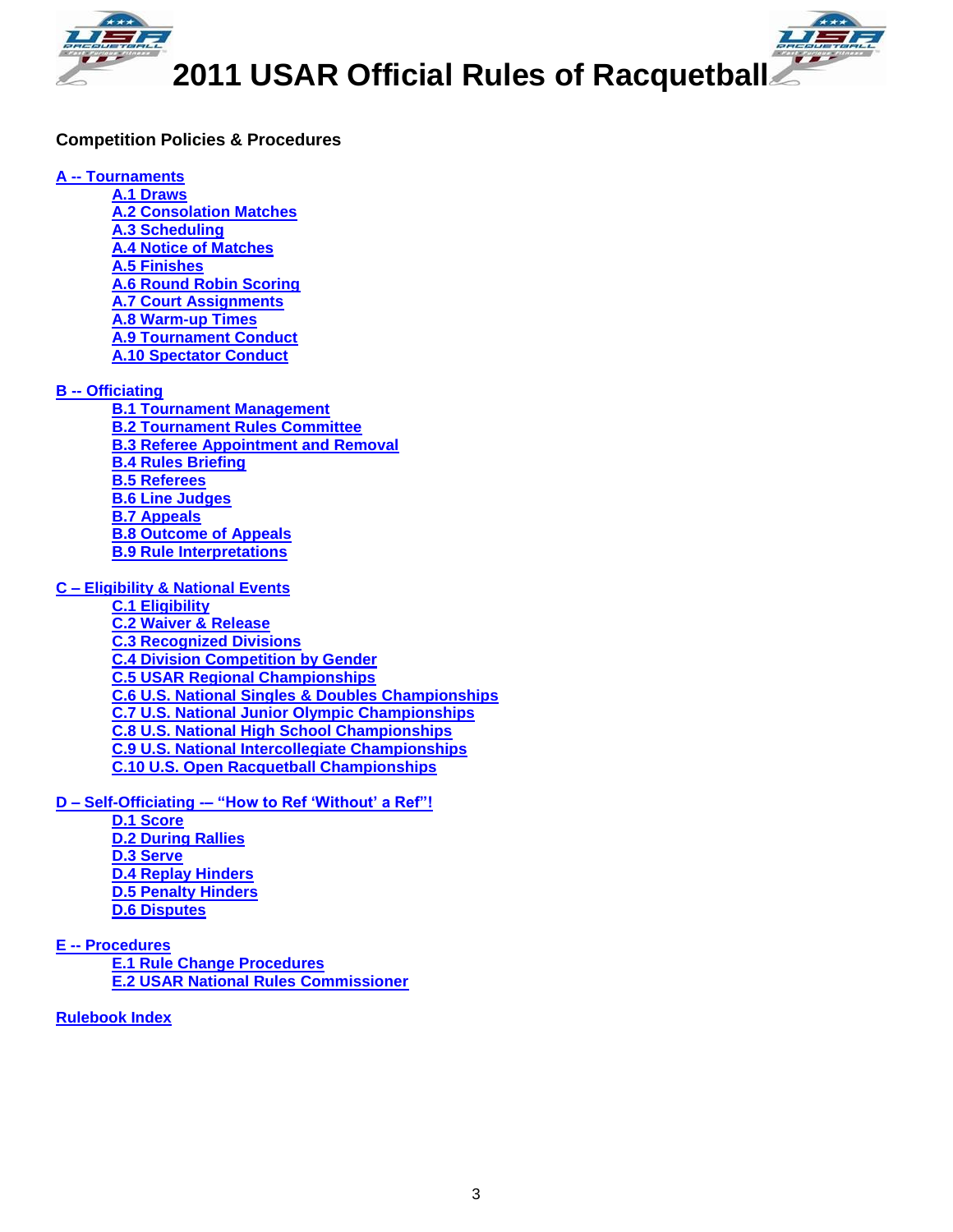

# **Official Rules & Regulations**

# <span id="page-3-0"></span>**1 – [The Game](#page-0-0)**

# <span id="page-3-1"></span>**[Rule 1.1 Types of Games](#page-0-1)**

Racquetball is played by two or four players. When played by two, it is called singles and when played by four, doubles. Cut-throat is the name generally applied to several non-tournament variations of the standard game when played by three players.

# <span id="page-3-2"></span>**[Rule 1.2 Description](#page-0-2)**

Racquetball is a competitive game in which each player uses a strung racquet to serve and return the ball.

# <span id="page-3-3"></span>**[Rule 1.3 Objective](#page-0-3)**

The objective is to win each rally by serving or returning the ball so the opponent is unable to keep the ball in play. A rally is over when a player (or team in doubles) is unable to hit the ball before it touches the floor twice, is unable to return the ball in such a manner that it touches the front wall before it touches the floor, or when a hinder is called.

# <span id="page-3-4"></span>**[Rule 1.4 Points and Outs](#page-0-4)**

Points are scored only by the serving side when it serves an irretrievable serve (an ace) or wins a rally. Losing the serve is called a side out in singles. In doubles, when the first server loses the serve, it is called a handout and when the second server loses the serve, it is a side out.

# <span id="page-3-5"></span>**[Rule 1.5 Match, Game, Tiebreaker](#page-0-5)**

A match is won by the first side winning two games. The first two games of a match are played to 15 points. If each side wins one game, a tiebreaker game is played to 11 points. Unless a rule exception exists, the first side reaching the requisite score is the winner.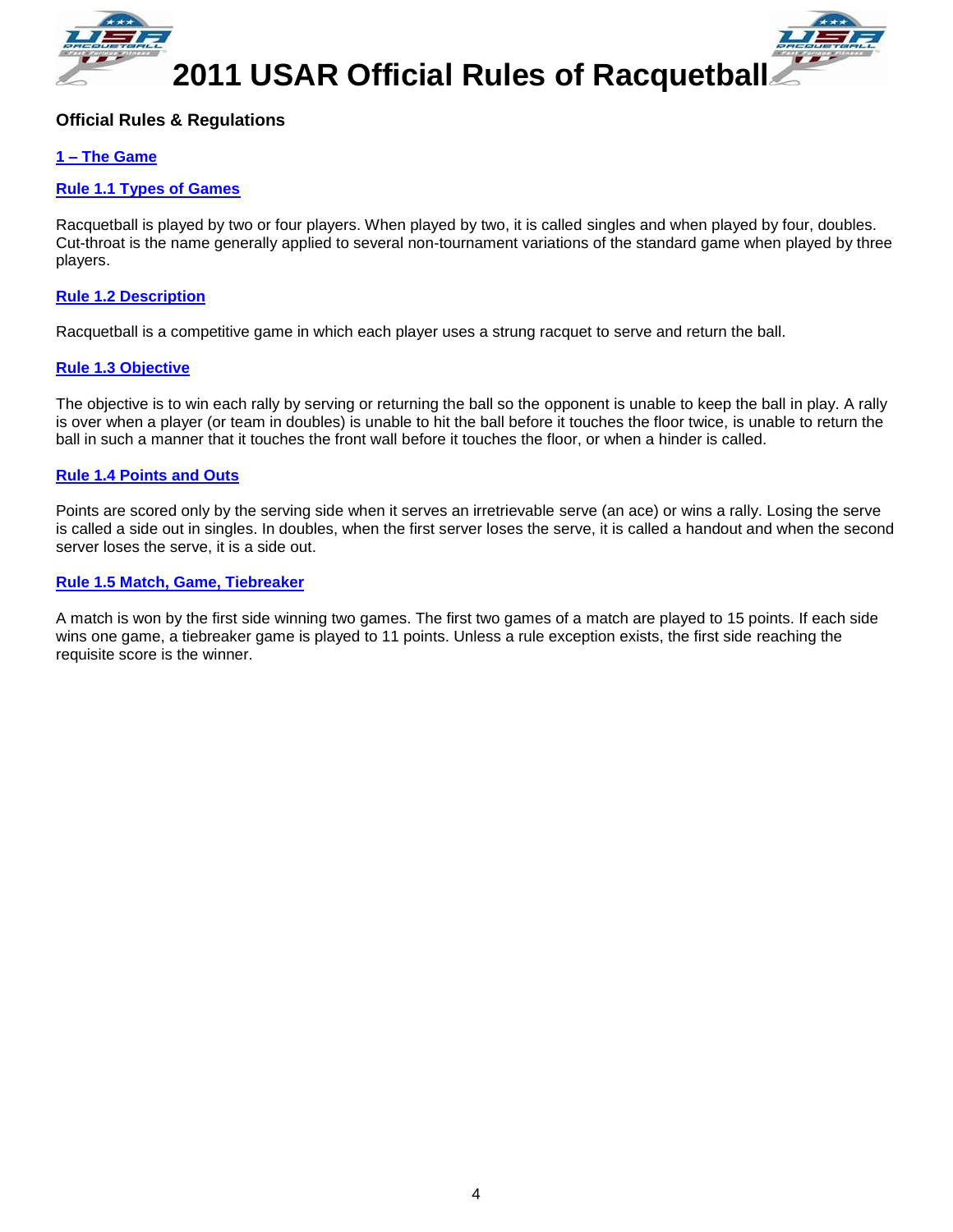

# <span id="page-4-0"></span>**2 – [Courts and Equipment](#page-0-6)**

# <span id="page-4-1"></span>**[Rule 2.1 Court Specifications](#page-0-7)**

The specifications for the standard four-wall racquetball court are:

**(a) Dimensions.** The dimensions shall be 20 feet wide, 40 feet long and 20 feet high, with a back wall at least 12 feet high. All surfaces shall be in play, with the exception of any gallery opening, surfaces designated as out-of-play for a valid reason (such as being of a very different material or not in alignment with the back wall), and designated court hinders.

**(b) Markings.** Racquetball courts shall be marked with lines 1 1/2 inches wide as follows:

- 1. **Short Line.** The back edge of the short line is midway between, and is parallel with, the front and back walls.
- 2. **Service Line.** The front edge of the service line is parallel with, and 5 feet in front of, the back edge of the short line.
- 3. **Service Zone.** The service zone is the 5-foot x 20-foot area bounded by the bottom edges of the side walls and by the outer edges of the short line and the service line.
- 4. **Service Boxes.** The service boxes, used in doubles play, are located at each end of the service zone and are designated by lines parallel with the side walls [see 4.2(b)]. The edge of the line nearest to the center of the court shall be 18 inches from the nearest side wall.
- 5. **Drive Serve Lines.** The drive serve lines, which form the drive serve zones, are parallel with the side wall and are within the service zone. For each line, the edge of the line nearest to the center of the court shall be 3 feet from the nearest side wall.
- 6. **Receiving Line.** The receiving line is a broken line parallel to the short line. The back edge of the receiving line is five feet from the back edge of the short line. The receiving line begins with a line 21 inches long that extends from each side wall. These lines are connected by an alternate series of six-inch spaces and six-inch lines. This will result in a line composed of 17 six-inch spaces, 16 six-inch lines, and 2 twenty-one-inch lines.
- 7. **Safety Zone.** The safety zone is the 5-foot x 20-foot area bounded by the bottom edges of the side walls and by the back edges of the short line and the receiving line. The zone is observed only during the serve. See Rules 3.10(i) and 3.11(a).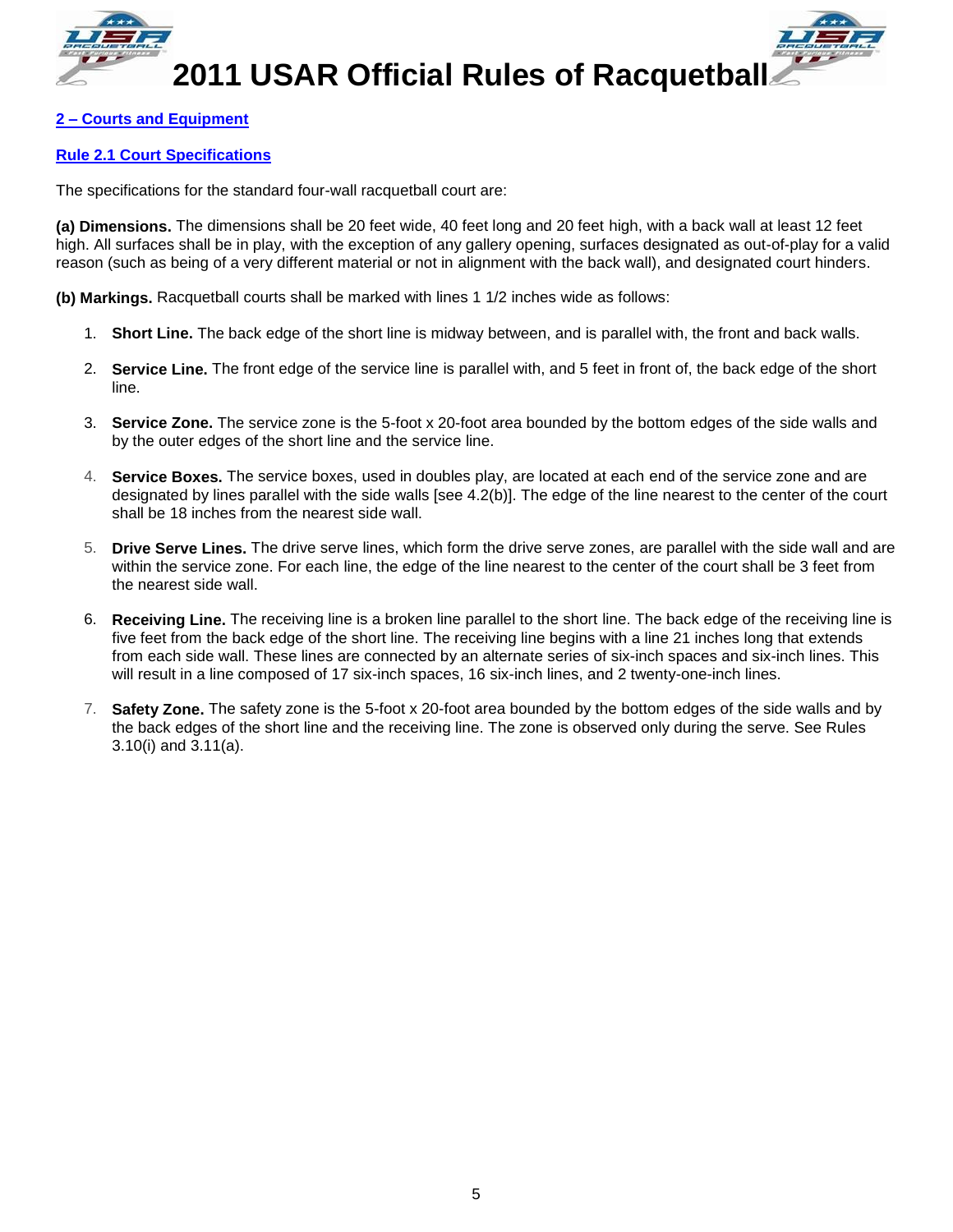

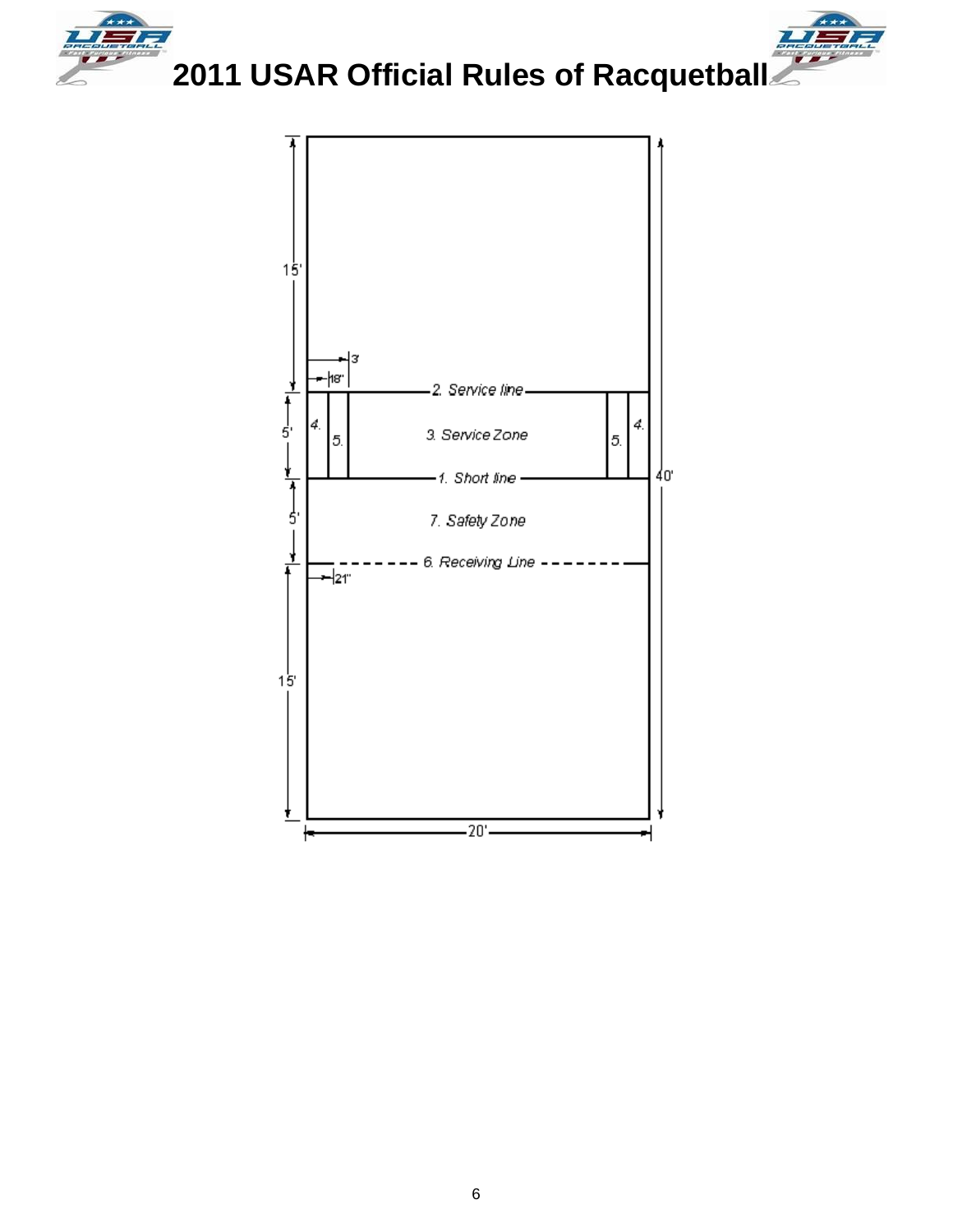

# <span id="page-6-0"></span>**[Rule 2.2 Ball Specifications](#page-0-8)**

(a) The standard racquetball shall be 2 1/4 inches in diameter; weigh approximately 1.4 ounces; have a hardness of 55-60 inches durometer; and bounce 68-72 inches from a 100-inch drop at a temperature of 70-74 degrees Fahrenheit.

(b) Only a ball having the approval of the USAR may be used in a USAR sanctioned tournament.

# <span id="page-6-1"></span>**[Rule 2.3 Ball Selection](#page-0-9)**

(a) A ball shall be selected by the referee for use in each match. During the match the referee may, based on personal discretion or at the request of a player or team, replace the ball. Balls that are not round or which bounce erratically shall not be used.

(b) If possible, the referee and players should agree to an alternate ball, so that in the event of breakage, the second ball can be put into play immediately.

# <span id="page-6-2"></span>**[Rule 2.4 Racquet Specifications](#page-0-10)**

(a) The racquet frame, including bumper guard and all solid parts of the handle, may not exceed 22 inches in length. The racquet frame may be any material judged safe.

(b) Using a racquet frame that exceeds 22 inches will result in forfeiture of the game in progress or, if discovered between games, forfeiture of the preceding game.

(c) The penalty for playing with a racquet frame that does not exceed 22 inches, but has a grip extending beyond the 22 inch limit, if noted during the course of a game, shall be a technical foul and a timeout to correct the problem. Subsequent violation will result in the loss of the game in progress. If a player challenges a racquet during a game that is found to be within the 22-inch limit, then a timeout is charged to the player who made the challenge. There is no penalty if the grip issue is noted and corrected between games.

(d) The racquet frame must include a cord securely attached to the player's wrist. The wrist cord can be no longer than 18 inches as measured from one end of the cord to the other. When stretched to its maximum, the cord cannot be longer than 24 inches. Players using non-complying cords will be charged with a time-out to make the change and, if none remain, a technical foul will be assessed to make the change.

(e) The string of the racquet must be gut, monofilament, nylon, graphite, plastic, metal, or a combination thereof, and must not mark or deface the ball.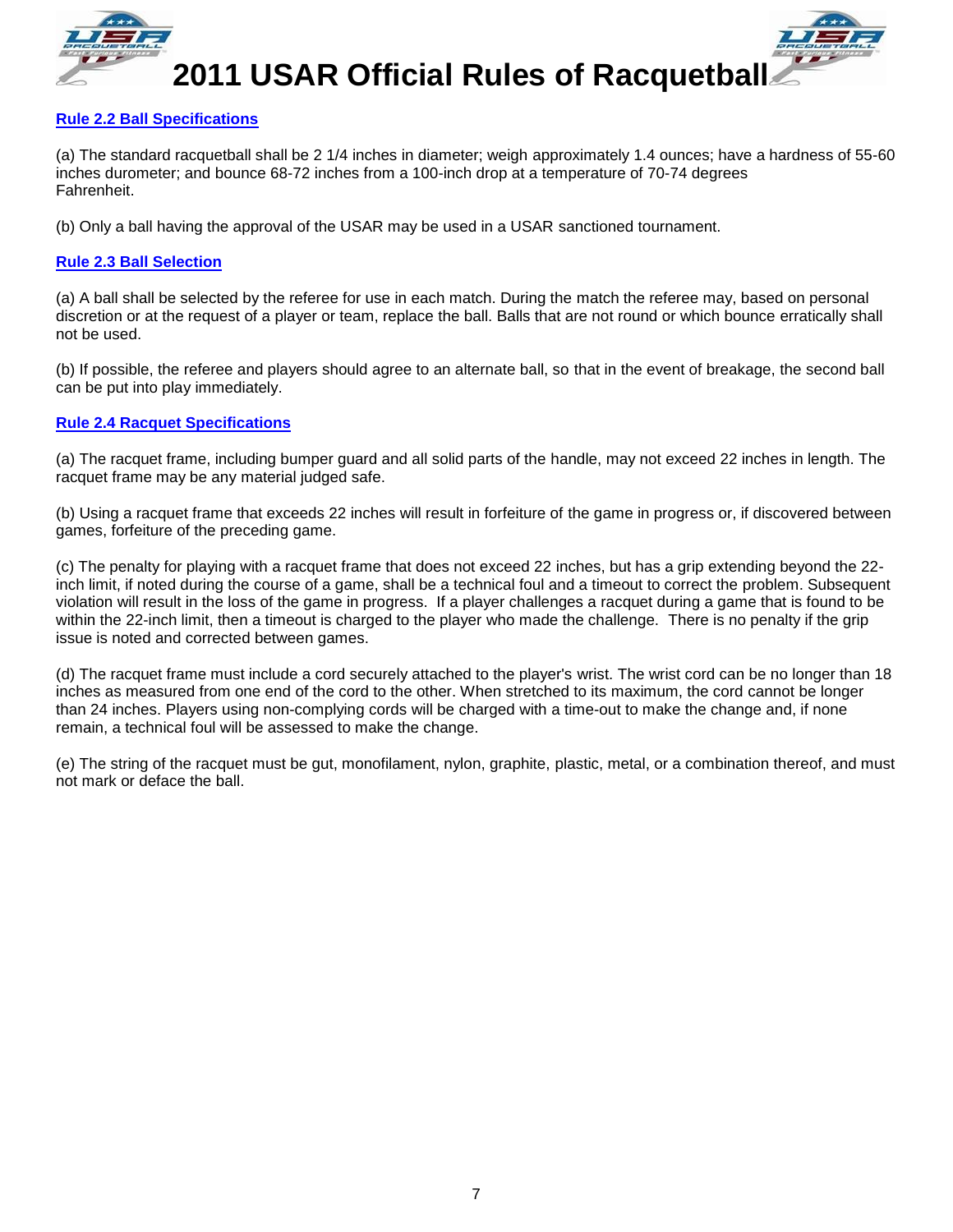

# <span id="page-7-0"></span>**[Rule 2.5 Apparel](#page-0-11)**

(a) All players must wear lensed eyewear that has been warranted by its manufacturer or distributor as:

- (1) Designed for use in racquetball and
- (2) Meeting or exceeding the then current and full ASTM F803 standard.

This rule applies to all persons, including those who wear corrective lenses. The eyewear must be unaltered and worn as designed at all times. A player who fails to wear proper eyewear will be assessed a technical foul and a timeout to obtain proper eyewear (see Rule 3.17(a), Rule 3.17(9)). A second infraction in the same match will result in immediate forfeiture of the match.

**Certifications & Compliance.** The USAR maintains a reference list of eyewear so warranted by their manufacturers, and provides that list to each sanctioned event (an eyewear list dated more than 90 days prior to the first day of the tournament will be deemed invalid for the purpose of determining compliance with this eyewear rule). In addition, the list is available online at the USRA.org website (indexed under "eye guards"), and individual copies may be requested by calling the USAR National Office at (719) 635-5396.

To be used in sanctioned competition, protective eyewear must:

- bear a permanent, physical stamp of the appropriate "ASTM-F803" citation on the frame itself, OR
- appear on the ASTM reference listing, OR
- bear the "Protective Eyewear Certification Council" [PECC] seal of approval for the ASTM standard, OR
- be certified in writing by the maker that it complies with the required ASTM standard (in this instance, the player must be able to provide written, adequate proof - on demand - at any sanctioned event, before such eyewear may be used).

**(b) Clothing and Shoes.** The clothing may be of any color; however, a player may be required to change wet, extremely loose fitting, or otherwise distracting garments. Insignias and writing on the clothing must be considered to be in good taste by the tournament director. Shoes must have soles, which do not mark or damage the floor.

**(c) Equipment Requirements During Warm-up.** Proper eye guards [see 2.5(a)] must be worn and wrist cords must be used during any on-court warm-up period. The referee should give a technical warning to any person who fails to comply and assess a technical foul if that player continues to not comply after receiving such a warning.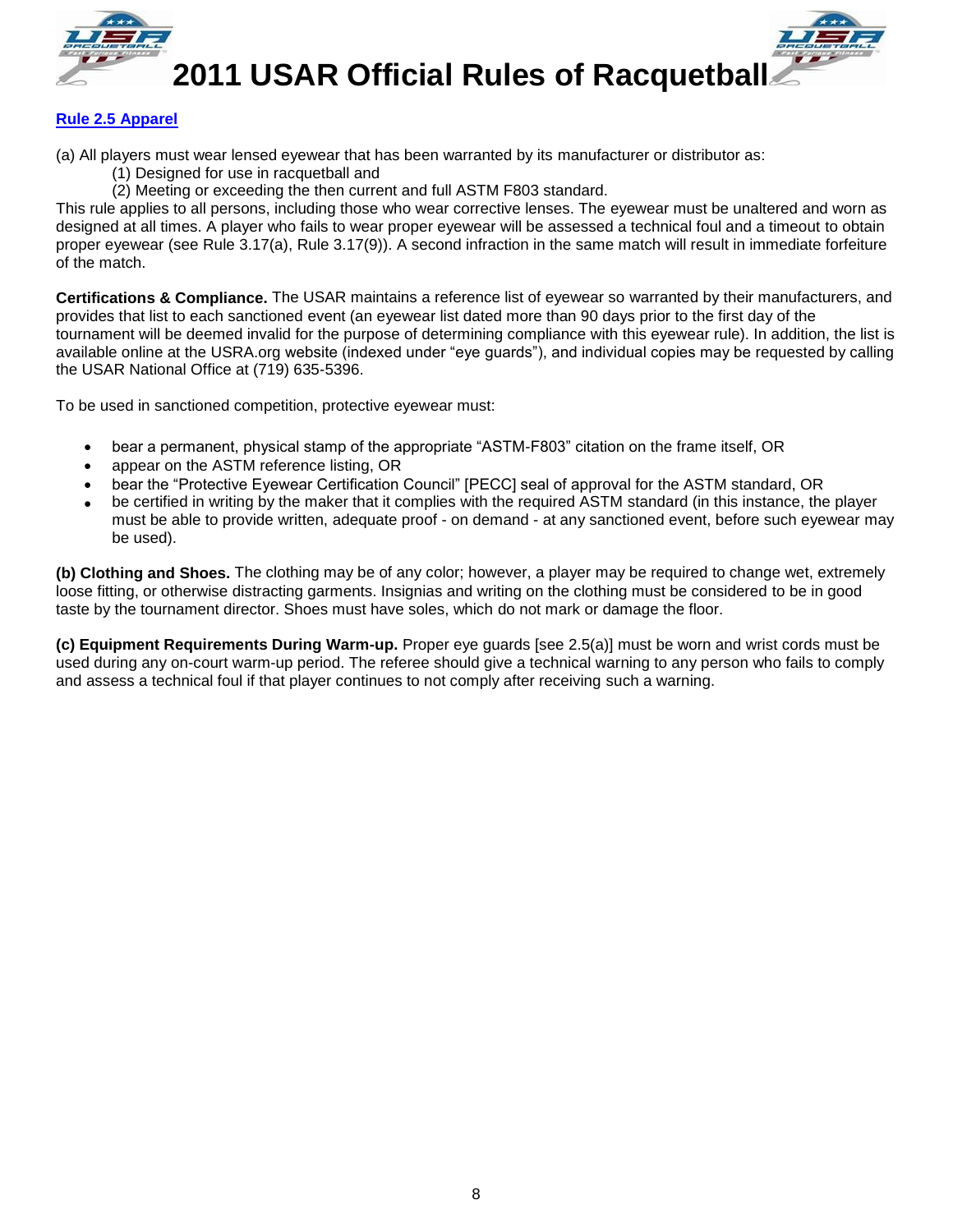

# <span id="page-8-0"></span>**3 – [Play Regulations](#page-0-12)**

# <span id="page-8-1"></span>**[Rule 3.1 Serve](#page-0-13)**

In Open Division competition, the server will have one opportunity to put the ball into play [see section 5.0, for complete, one-serve modifications]. In all other divisions, the server will have two opportunities to put the ball into play.

The player or team winning the coin toss has the option to either serve or receive at the start of the first game. The second game will begin in reverse order of the first game. The player or team scoring the highest total of points in games 1 and 2 will have the option to serve or receive first at the start of the tiebreaker. If both players or teams score an equal number of points in the first two games, another coin toss will take place and the winner of the toss will have the option to serve or receive.

# <span id="page-8-2"></span>**[Rule 3.2 Start](#page-0-14)**

The server may not start the service motion until the referee has called the score or "second serve." The referee shall call the score as both server and receiver prepare to return to their respective positions, shortly after the previous rally has ended--even if the players are not ready. The serve is started from any place within the service zone. Certain drive serves are an exception. See Rule 3.6. Neither the ball nor any part of either foot may extend beyond either line of the service zone when initiating the service motion. Stepping on, but not beyond, the line is permitted. However, when completing the service motion, the server may step beyond the service (front) line provided that some part of both feet remain on or inside the line until the served ball passes the short line. The server may not step beyond the short line until the ball passes the short line. See Rule 3.9(a) and 3.10(i) for penalties for violations.

### <span id="page-8-3"></span>**[Rule 3.3 Manner](#page-0-15)**

After taking a set position inside the service zone, a player may begin the service motion. The service motion is any continuous movement that results in the ball being served. Once the service motion begins, after the ball leaves the hand, it must next bounce on the floor in the service zone and then, without touching anything else, be struck by the racquet before the ball bounces on the floor a second time. After being struck, the ball must hit the front wall first and on the rebound hit the floor beyond the back edge of the short line, either with or without touching one of the side walls. However, the receiver may return the ball "on the fly" before those things happen as long as Rule 3.11 is followed.

#### <span id="page-8-4"></span>**[Rule 3.4 Readiness](#page-0-16)**

The service motion shall not begin until the referee has called the score or "second serve" and the server has visually checked the receiver"s readiness.

# <span id="page-8-5"></span>**[Rule 3.5 Delays](#page-0-17)**

Except as noted in Rule 3.5(b), the referee may call a technical foul for delays exceeding 10 seconds.

(a) The 10-second rule applies to the server and receiver simultaneously. Concurrently, they are allowed up to 10 seconds after the score is called to serve or be ready to receive. It is the server's responsibility to look and be certain the receiver is ready. If a receiver is not ready, they must signal by raising the racquet above the head or completely turning the back to the server. (These are the only two acceptable signals.)

(b) Serving while the receiving player/team is signaling "not ready" is a fault serve.

(c) After the score or "second serve" is called, if the server looks at the receiver and the receiver is not signaling "not ready", the server may then serve. If the receiver attempts to signal "not ready" after that point, the signal shall not be acknowledged and the serve becomes legal.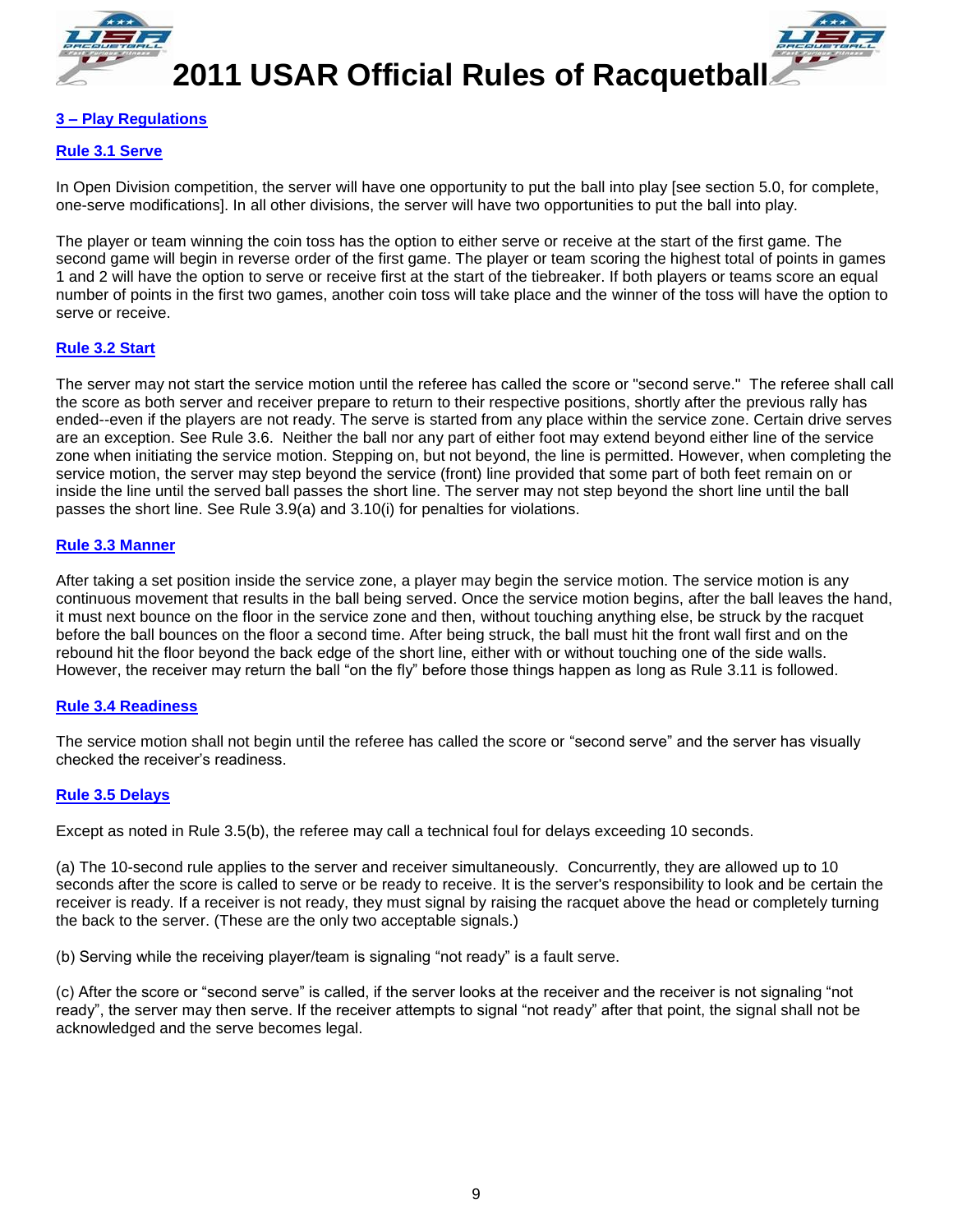

# <span id="page-9-0"></span>**[Rule 3.6 Drive Service Zones](#page-0-18)**

There is a drive serve line 3 feet from each side wall in the service zone. Viewed one at a time, each drive serve line divides the service zone into a 3-foot and a 17-foot section. The player may drive serve between the body and the side wall nearest to where the service motion began only if the player, the racquet, and the ball (only until it is struck by the server) starts and remains outside of that 3-foot drive service zone until the served ball crosses the short line**.** A drive serve involving "any continuous movement" (see Rule 3.3 Manner), beginning in one 3-foot drive service zone and continuing into the opposite 3-foot drive service zone, is a fault serve.

(a) The drive serve zones are not observed for cross-court drive serves, the hard-Z, soft-Z, lob or half-lob serves.

(b) The 3-foot line is part of the 3-foot zone and defines a plane that, if broken, is an infraction. (See Rule 3.9g)

# <span id="page-9-1"></span>**[Rule 3.7 Defective Serves](#page-0-19)**

Defective serves are of three types resulting in penalties as follows:

**(a) Dead-Ball Serve.** A dead-ball serve results in no penalty and the server is given another serve (without canceling a prior fault serve).

**(b) Fault Serve.** Two fault serves result in an out (either a side out or a handout).

**(c) Out Serve.** An out serve results in an out (either a side out or a handout).

# <span id="page-9-2"></span>**[Rule 3.8 Dead-Ball Serves](#page-0-20)**

Dead-ball serves do not cancel any previous fault serve. The following are dead-ball serves:

**(a) Court Hinders.** A serve that takes an irregular bounce because it hit a wet spot or an irregular surface on the court is a dead-ball serve. In addition, any serve that hits any surface designated by local rules as an obstruction rather than being out-of-play.

**(b) Broken Ball.** If the ball is determined to have broken on the serve, a new ball shall be substituted and the serve shall be replayed, not canceling any prior fault serve.

**(c) Out-of-Court Serve.** A served ball that first hits the front wall and, after striking the floor, either goes out of the court or hits a surface above the normal playing area of the court that has been declared as out-of-play for a valid reason [See Rule 2.1(a)].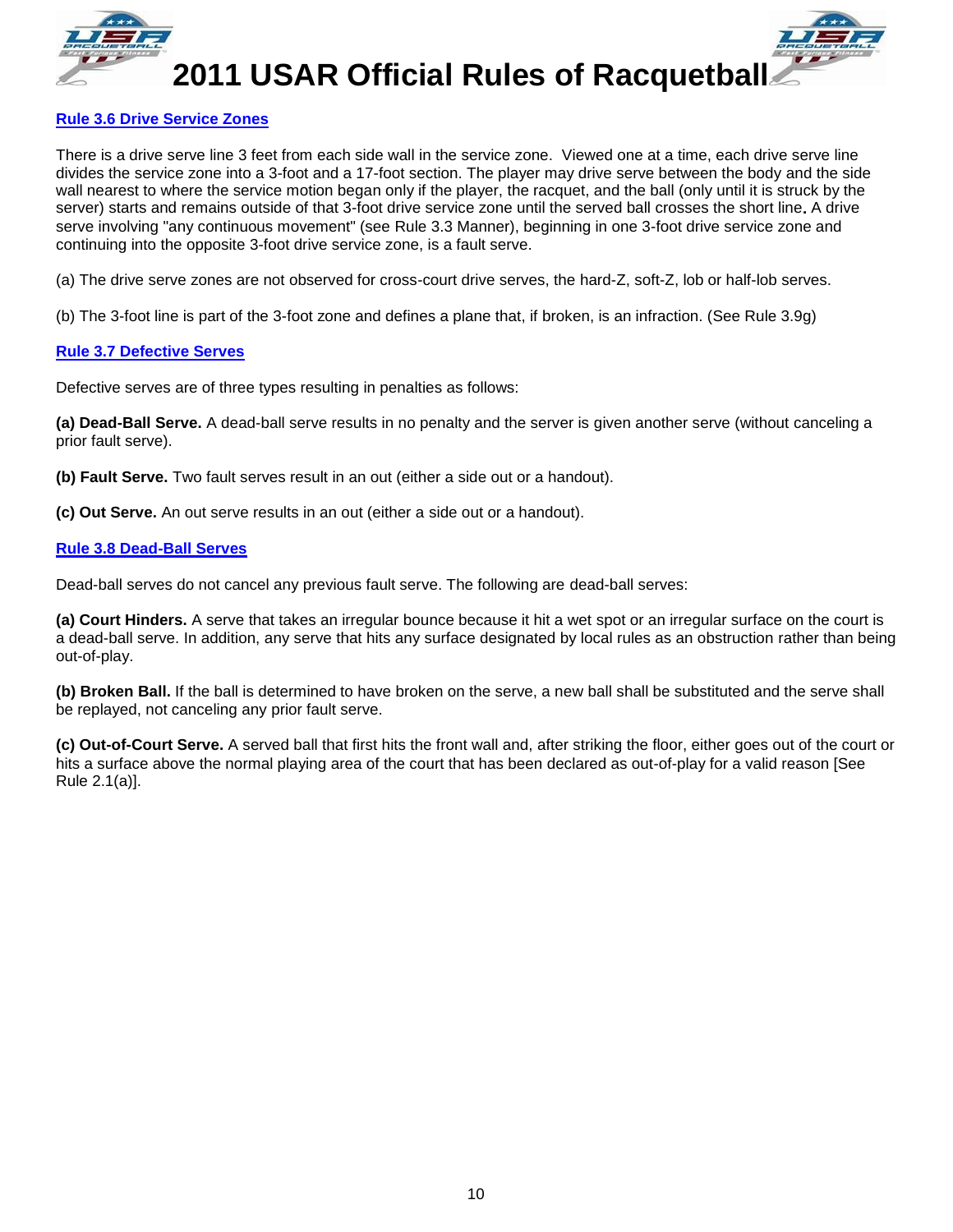

# <span id="page-10-0"></span>**[Rule 3.9 Fault Serves](#page-0-21)**

The following serves are faults and any two in succession result in an out:

**(a) Foot Faults.** A foot fault results when:

1. At the start of or during the service motion, any part of the server (or doubles partner), including the racquet, touches the floor outside of the service zone.

2. At the end of the service motion, the server steps with either foot on the floor beyond the service line (with no part of the foot on the line or inside the service zone) before the served ball crosses the short line.

**(b) Short Serve.** A short serve is any served ball that first hits the front wall and, on the rebound, hits the floor on or in front of the short line either with or without touching a side wall.

**(c) Three-Wall Serve.** A three-wall serve is any served ball that first hits the front wall and, on the rebound, strikes both side walls before touching the floor.

**(d) Ceiling Serve.** A ceiling serve is any served ball that first hits the front wall and then touches the ceiling (with or without touching a side wall).

**(e) Long Serve.** A long serve is a served ball that first hits the front wall and rebounds to the back wall before touching the floor (with or without touching a side wall).

**(f) Bouncing Ball Outside Service Zone.** Bouncing the ball outside the service zone, including the ball touching a side wall, as a part of the service motion is a fault serve.

**(g) Serving the Ball Without a Bounce.** Tossing the ball into the air and serving it without a bounce is a fault serve.

**(h) Illegal Drive Serve.** A drive serve in which the player fails to observe the 17-foot drive service zone as outlined in Rule 3.6.

**(i) Screen Serve.** A served ball that first hits the front wall and on the rebound passes so closely to the server, or server's partner in doubles, that it prevents the receiver from having a clear view of the ball. (The receiver is obligated to take up good court position, near center court, to obtain that view.)

**(j) In one serve play,** if a serve is called a screen, the server will be allowed one more opportunity to hit a legal serve. Two consecutive screen serves results in an out.

**(k) Serving before the Receiver is Ready.** A serve is made while the receiver is not ready as described in Rule 3.5(b). In one serve play, if a serve is made while the receiver is not ready as described in Rule 3.5(b), the server will be allowed one more opportunity to hit a legal serve.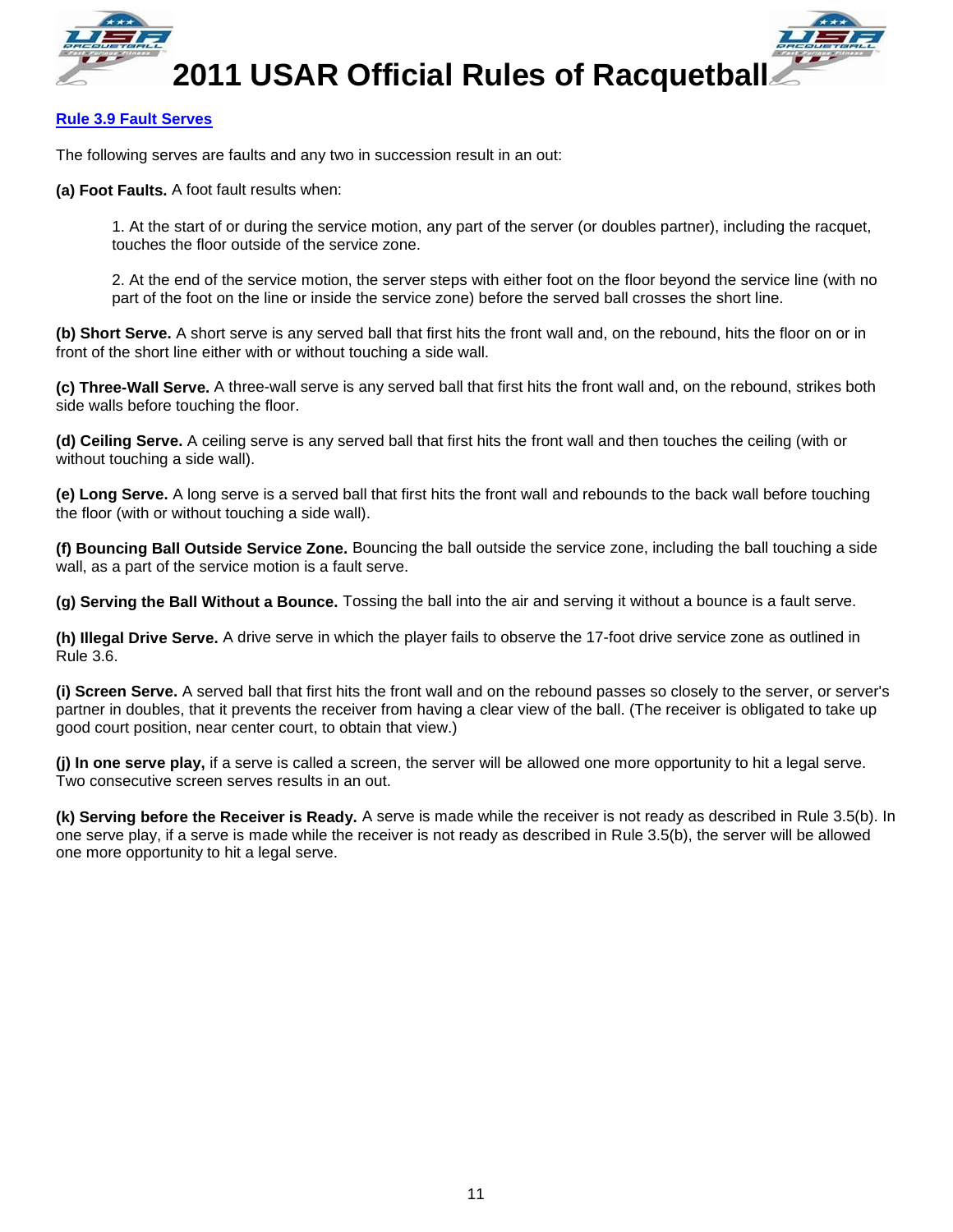

# <span id="page-11-0"></span>**[Rule 3.10 Out Serves](#page-0-22)**

Any of the following results in an out:

**(a) Two Consecutive Fault Serves** [see Rule 3.9], or a single fault serve in one serve play [see exceptions: 5.0].

**(b) Missed Serve Attempt.** Any attempt to strike the ball that results in a total miss or in the ball touching any part of the server's body, including the foot. Also, allowing the ball to bounce more than once during the service motion.

**(c) Touched Serve**. Any served ball that on the rebound from the front wall touches the server or server's racquet before touching the floor, or any ball intentionally stopped or caught by the server or server's partner.

**(d) Fake or Balk Serve.** Any movement of the racquet toward the ball during the serve that is non-continuous and done for the purpose of deceiving the receiver. If a balk serve occurs, but the referee believes that no deceit was involved, the option of declaring "no serve" and having the serve replayed without penalty can be exercised.

**(e) Illegal Hit**. An illegal hit includes contacting the ball twice, carrying the ball, or hitting the ball with the handle of the racquet or part of the body or uniform.

**(f) Non-Front Wall Serve.** Any served ball that does not strike the front wall first.

**(g) Crotch Serve.** Any served ball that hits the crotch of the front wall and floor, front wall and side wall, or front wall and ceiling is an out serve (because it did not hit the front wall first). A serve into the crotch of the back wall and floor is a good serve and in play. A served ball that hits the crotch of the side wall and floor beyond the short line is in play.

**(h) Out-of-Court Serve.** An out-of-court serve is any served ball that first hits the front wall and, before striking the floor, either goes out of the court or hits a surface above the normal playing area of the court that has been declared as out-ofplay for a valid reason [See Rule 2.1(a)].

**(i) Safety Zone Violation.** An immediate loss of serve shall result if, after the serve has been struck, the server or doubles partner step into the safety zone before the served ball passes the short line.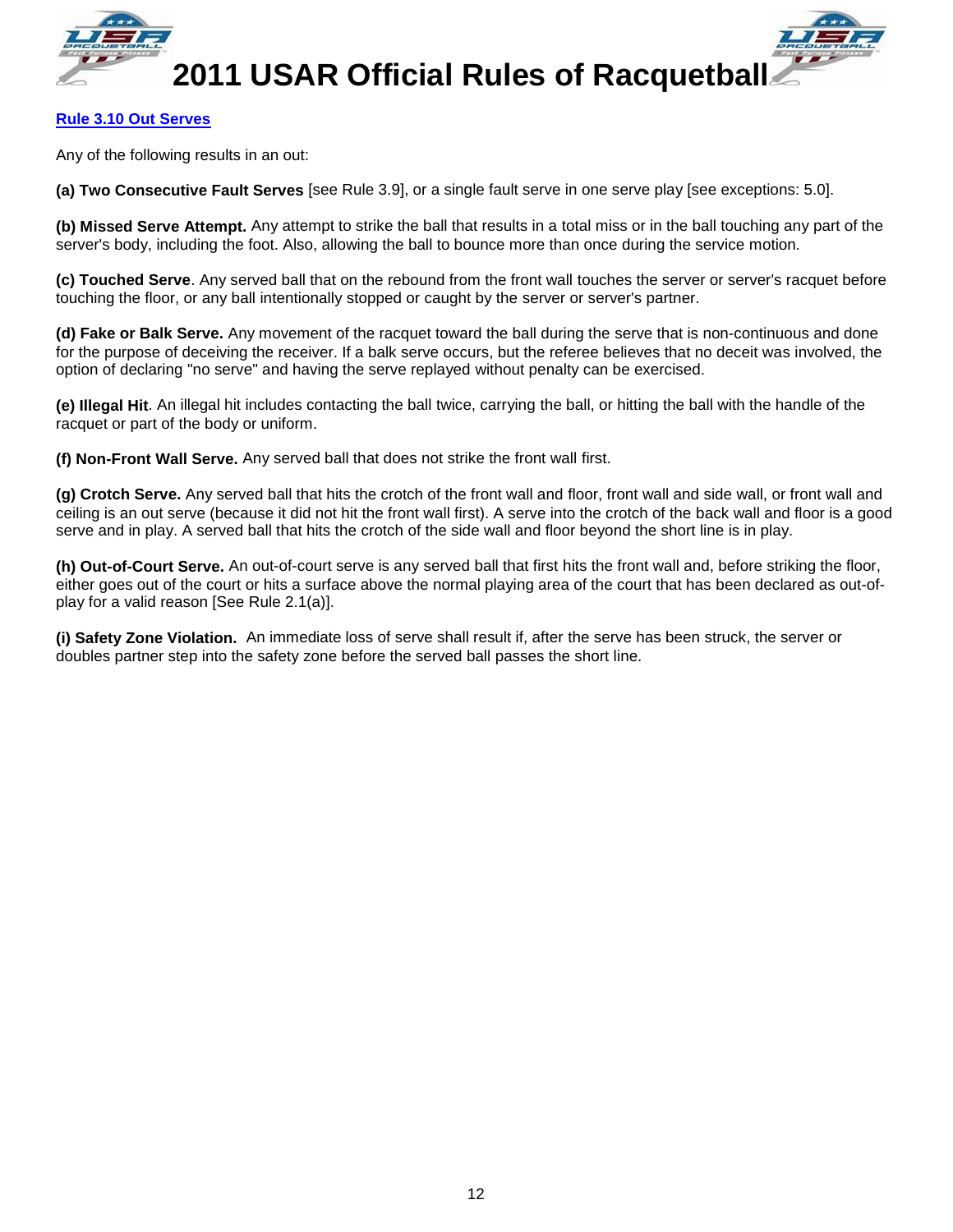

# <span id="page-12-0"></span>**[Rule 3.11 Return of Serve](#page-0-23)**

# **(a) Receiving Position**

1. The receiver may not break the plane of the receiving line with the racquet or body until the ball either bounces in the safety zone or else crosses the receiving line. For example, if the receiver steps on the dashed receiving line with either foot (with any part of the foot contacting the line) before either of the two preceding things happen, a point shall be called for the server.

2. The follow through may carry the receiver or the racquet past the receiving line, but neither may break the plane of the short line unless the ball is struck after rebounding off the back wall.

3. Any violation by the receiver results in a point for the server.

**(b) Defective Serve.** A player on the receiving side may not intentionally catch or touch a served ball (such as an apparently long or short serve) until the referee has made a call or the ball has touched the floor for a second time. Violation results in loss of the rally, i.e. a point.

**(c) Legal Return.** After a legal serve, a player receiving the serve must strike the ball on the fly or after the first bounce, and before the ball touches the floor the second time; and return the ball to the front wall, either directly or after touching one or both side walls, the back wall or the ceiling, or any combination of those surfaces. A returned ball must touch the front wall before touching the floor.

**(d) Failure to Return.** The failure to return a serve results in a point for the server.

**(e) Other Provisions.** Except as noted in this rule (3.11), the return of serve is subject to all provisions of Rules 3.13 through Rule 3.15.

# <span id="page-12-1"></span>**[Rule 3.12 Changes of Serve](#page-0-24)**

**(a) Outs.** A server is entitled to continue serving until one of the following occurs:

- 1. Out Serve. See Rule 3.10.
- 2. Two Consecutive Fault Serves [see Rule 3.9], or a single fault serve in one serve play [see exceptions: 5.0].
- 3. Failure to Return Ball. Player or team fails to keep the ball in play as required by Rule 3.11 (c).
- 4. Penalty Hinder. Player or team commits a penalty hinder which results in an out. See Rule 3.15.

**(b) Side out.** Retiring the server in singles is called a side out.

**(c) Effect of Side out.** When the server (or serving team) receives a side out, the server becomes the receiver and the receiver becomes the server.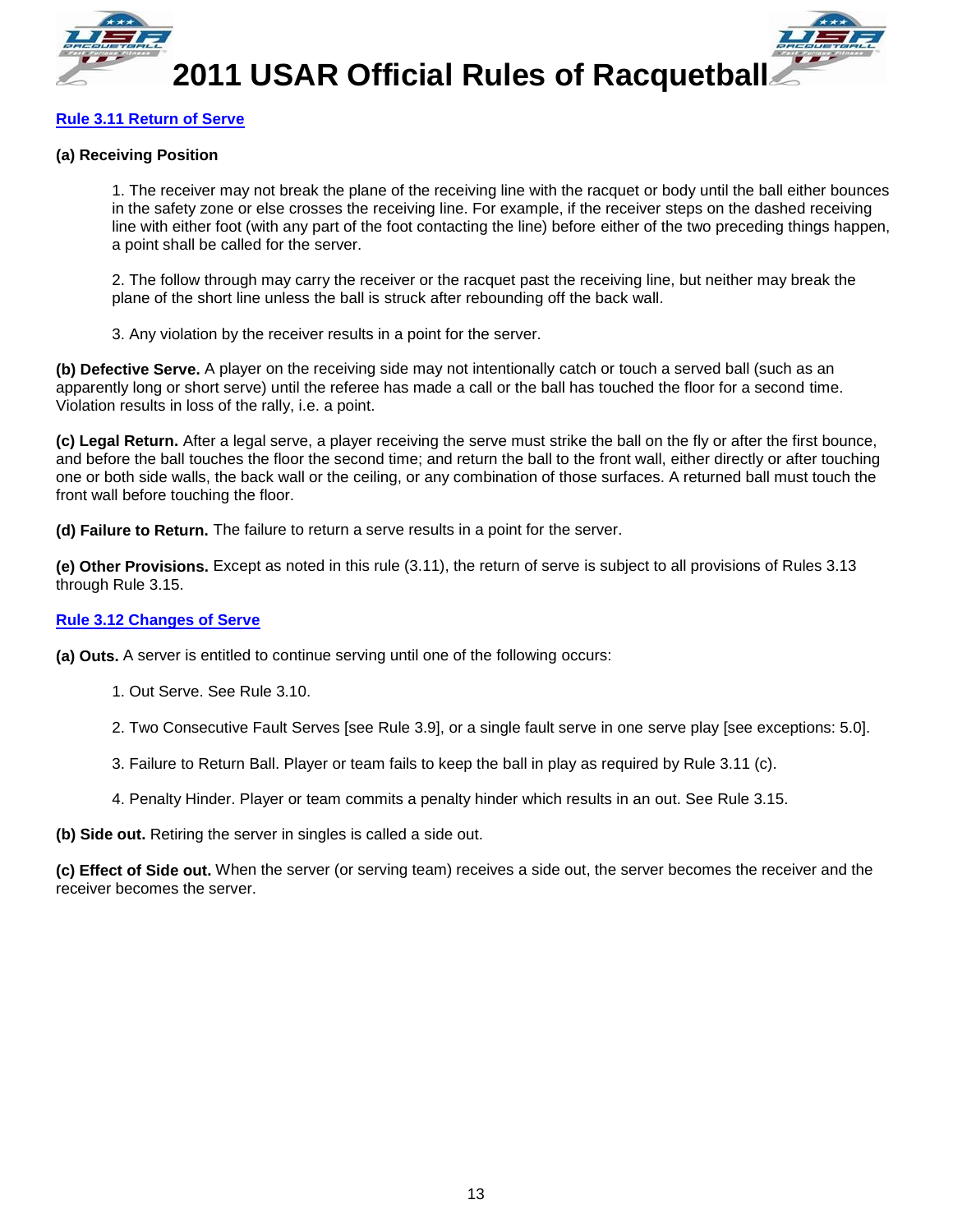

# <span id="page-13-0"></span>**[Rule 3.13 Rallies](#page-0-25)**

All of the play that occurs after the successful return of serve is called the rally. Play shall be conducted according to the following rules:

**(a) Legal Hits.** Only the head of the racquet (not the handle or the hand) may be used at any time to return the ball. The racquet may be held in one or both hands. Switching hands to hit a ball, touching the ball with any part of the body or uniform, or removing the wrist safety cord during a rally, results in a loss of the rally.

**(b) One Touch.** The player or team trying to return the ball may touch or strike the ball only once or else the rally is lost. The ball may not be carried. (A carried ball is one that rests on the racquet long enough that the effect is more of a sling or throw, than a hit.)

**(c) Failure to Return.** Any of the following constitutes a failure to make a legal return during a rally:

- 1. The ball bounces on the floor more than once or else "rolls" before being hit.
- 2. The ball does not reach the front wall on the fly.

3. The ball is hit such that it goes, without first touching the floor, into the gallery or wall opening or else hits a surface above the normal playing area of the court that has been declared as out-of-play [See Rule 2.1(a)].

4. A ball that obviously does not have the velocity or direction to hit the front wall strikes another player.

- 5. A ball struck by a player hits that player or that player's partner.
- 6. Committing a penalty hinder. See Rule 3.15.
- 7. Switching hands during a rally.
- 8. Failure to use a racquet wrist safety cord as intended.
- 9. Touching the ball with the body or uniform.
- 10. Carrying or slinging the ball with the racquet.

**(d) Effect of Failure to Return.** Violations of Rules 3.13 (a) through (c) result in a loss of rally. If the serving player or team loses the rally, it is an out. If the receiver loses the rally, it results in a point for the server.

**(e) Return Attempts.** The ball remains in play until it touches the floor a second time; regardless of how many walls it makes contact with – including the front wall. If a player swings at the ball and misses it, the player may continue to attempt to return the ball until it touches the floor for the second time.

**(f) Broken Ball.** If there is any suspicion that a ball has broken during a rally, play shall continue until the end of the rally. The referee or any player may request the ball be examined. If the referee decides the ball is broken, the ball will be replaced and the rally replayed. The server resumes play at first serve. The proper way to check for a broken ball is to squeeze it by hand. However, if the referee can be certain that the ball was broken during, and not after, the previous rally, then he can call for that rally to be replayed. Checking the ball by any hard striking of it with a racquet will not be considered a valid check and shall work to the disadvantage of the player or team that struck the ball after the rally.

# **(g) Play Stoppage**

1. If a foreign object enters the court, or any other outside interference occurs, the referee shall stop the play immediately and declare a replay hinder.

2. If a player loses any apparel, equipment, or other article, the referee shall stop play immediately and declare a penalty hinder or replay hinder as described in Rule 3.15 (i).

**(h) Replays.** Whenever a rally is replayed for any reason, the server resumes play at first serve. A previous fault serve is not considered.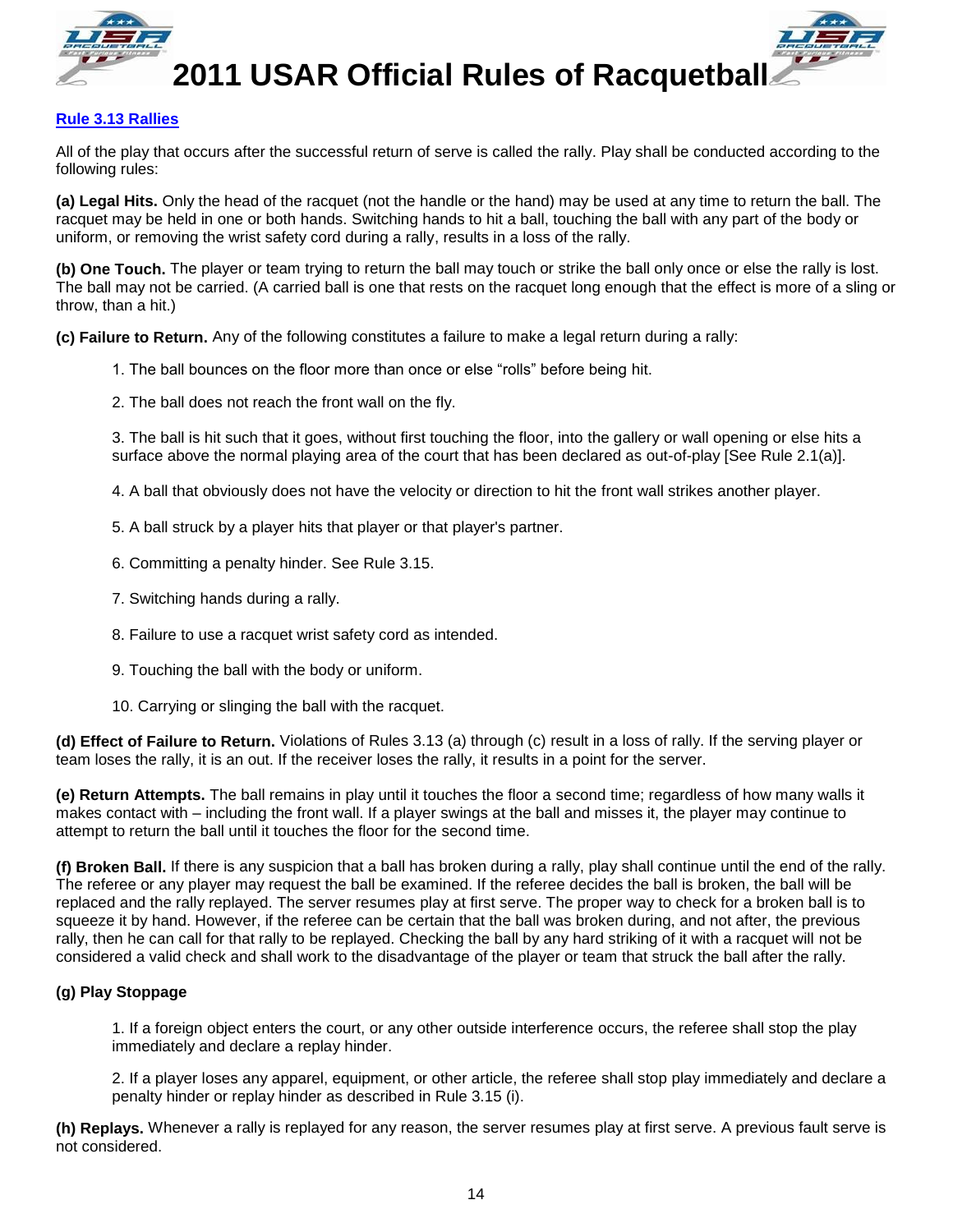

# <span id="page-14-0"></span>**[Rule 3.14 Replay Hinders](#page-0-26)**

A rally is replayed without penalty and the server resumes play at first serve whenever a replay hinder occurs. Depending on the circumstances, several of the replay hinder described below could more properly be called penalty hinders. The differences might be small and also involve referee judgment. So, as suggested below, also see Rule 3.15, which describes certain conditions under which a penalty hinders, might be called instead and result in loss of the rally.

# **(a) Situations**

**1. Court Hinders.** The referee should stop play immediately whenever the ball hits any part of the court that was designated prior to the match as a court hinder (such as a vent grate). The referee should also stop play (i) when the ball takes an irregular bounce as a result of contacting an irregular surface (such as court light or vent) or after striking a wet spot on the floor or wall and (ii) when, in the referee's opinion, the irregular bounce affected the rally. This also includes any ball that leaves the court after legally touching the front wall and then bouncing on the floor.

**2. Ball Hits Opponent.** When an opponent is hit by a return shot in flight, it is a replay hinder. If the opponent is struck by a ball, that obviously did not have the velocity or direction to reach the front wall, it is not a hinder and the player who hit the ball will lose the rally. A player who has been hit by the ball can stop play and make the call though the call must be made immediately and acknowledged by the referee. Note this interference may, under certain conditions, be declared a penalty hinder. Also see Rule 3.15.

**3. Body Contact.** If body contact occurs which the referee believes was sufficient to stop the rally, either for the purpose of preventing injury by further contact or because the contact prevented a player from being able to make a reasonable return, the referee shall call a hinder. Incidental body contact in which the offensive player clearly will have the advantage should not be called a hinder, unless the offensive player obviously stops play. Contact with the racquet on the follow-through normally is not considered a hinder for either player. Also see Rule 3.15.

**4. Screen Ball.** Any ball rebounding from the front wall so close to the body of the defensive player that it prevents the offensive player from having a clear view of the ball. (The referee should be careful not to make the screen call so quickly that it takes away a good offensive opportunity.) A ball that passes between the legs of a player who has just returned the ball is not automatically a screen. It depends on whether the other player is impaired as a result. Generally, the call should work to the advantage of the offensive player. Also see Rule 3.15

**5. Backswing Hinder.** Any racquet or body contact, on the backswing or on the way to or just prior to returning the ball, which impairs the hitter's ability to take a reasonable swing. This call can be made by the player attempting the return, though the call must be made immediately and is subject to the referee's approval. Note the interference may be considered a penalty hinder. Also see Rule 3.15.

**6. Safety Holdup.** Any player about to execute a return, who believes that striking the opponent with the ball or racquet is likely, may immediately stop play and request a replay hinder. This call must be made immediately and is subject to acceptance and approval of the referee. The referee will grant a replay hinder if it is believed the holdup was reasonable and the player would have been able to return the shot. The referee may also call a penalty hinder if warranted. Also, see Rule 3.15.

**7. Other Interference**. Any other unintentional interference that prevents an opponent from having a fair chance to see or return the ball. Example: When a ball from another court enters the court during a rally or when a referee's call on an adjacent court obviously distracts a player. Also see Rule 3.15.

**(b) Effect of Hinders.** The referee's call of hinder stops play and voids any situation that follows, such as the ball hitting the player. The only hinders that may be called by a player are described in rules (2), (5), and (6) above, and all of them are subject to the approval of the referee. A replay hinder stops play and the rally is replayed. The server resumes play at first serve.

**(c) Responsibility.** While making an attempt to return the ball, a player is entitled to a fair chance to see and return the ball. It is the responsibility of the side that has just hit the ball to move so the receiving side may go straight to the ball and have an unobstructed view of and swing at the ball. However, the receiver is responsible for making a reasonable effort to move towards the ball and must have a reasonable chance to return the ball for any type of hinder to be called.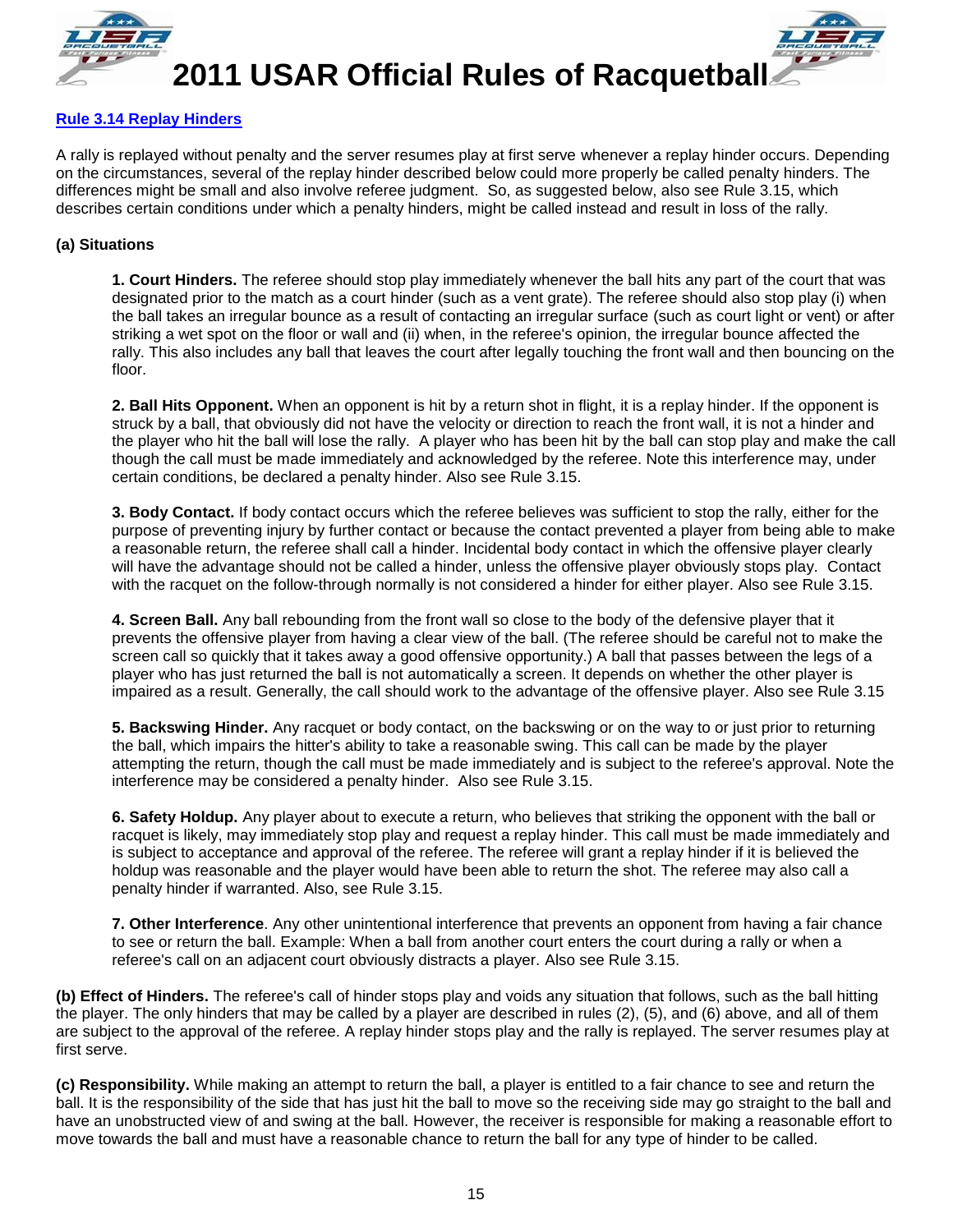

# <span id="page-15-0"></span>**[Rule 3.15 Penalty Hinders](#page-0-27)**

A penalty hinder, results in the loss of the rally. A penalty hinder does not have to be an intentional act, but an intentional hinder would be a penalty hinder. Replay hinders are described in Rule 3.14. Any of the following results in a penalty hinder:

**(a) Failure to Move.** A player does not move sufficiently to allow an opponent a shot straight to the front wall as well as a cross-court shot which is a shot directly to the front wall at an angle that would cause the ball to rebound directly to the rear corner farthest from the player hitting the ball. In addition, when a player moves in such a direction that it prevents an opponent from taking either of these shots.

**(b) Stroke Interference.** This occurs when a player moves, or fails to move, so that the opponent returning the ball does not have a free, unimpeded swing. This includes unintentionally moving in a direction that prevents the opponent from making a shot.

**(c) Blocking.** Moves into a position which blocks the opponent from getting to, or returning, the ball; or in doubles, the offensive player who is not returning the ball hinders or impedes either defensive player"s ability to move into a position to cover the pending shot that comes into play.

**(d) Moving into the Ball.** Moves in the way and is struck by the ball just played by the opponent.

**(e) Pushing.** Deliberately pushes or shoves opponent during a rally.

**(f) Intentional Distractions.** Deliberate shouting, stamping of feet, waving of racquet, or any other manner of disrupting one's opponent.

**(g) View Obstruction.** A player moves across an opponent's line of vision just before the opponent strikes the ball.

**(h) Wetting the Ball.** The players, particularly the server, should ensure that the ball is dry prior to the serve. Any wet ball that is not corrected prior to the serve shall result in a penalty hinder against the server.

**(i) Apparel or Equipment Loss.** If a player loses any apparel, equipment, or other article, play shall be immediately stopped and that player shall be called for a penalty hinder, unless the player has just hit a shot that could not be retrieved. If the loss of equipment is caused by a player's opponent, then a replay hinder should be called. If the opponent's action is judged to have been avoidable, then the opponent should be called for a penalty hinder.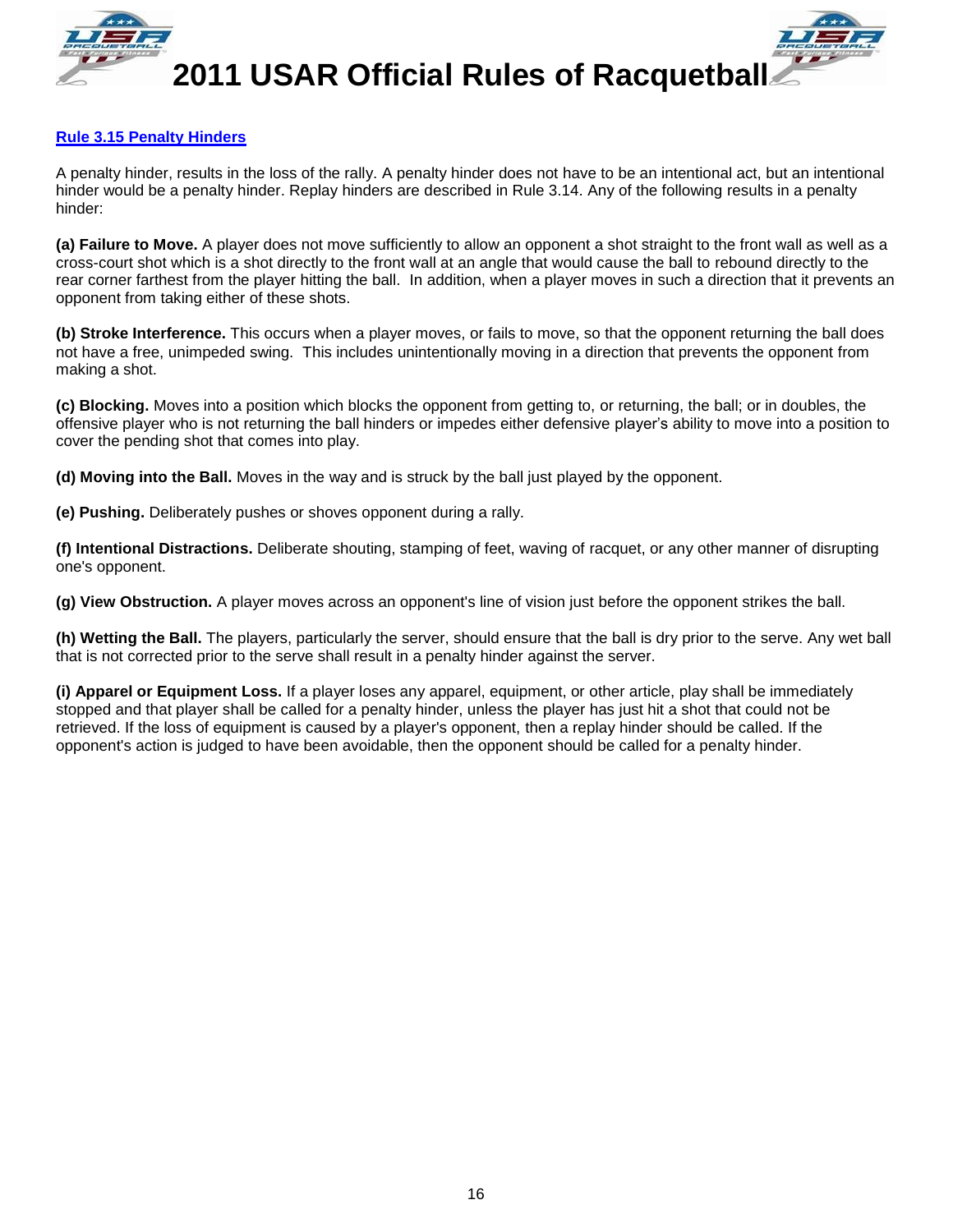

# <span id="page-16-0"></span>**[Rule 3.16 Timeouts](#page-0-28)**

**(a) Rest Periods.** Each player or team is entitled to three 30-second timeouts in games to 15 and two 30-second timeouts in games to 11. Timeouts may not be called by either side once the service motion has begun. Calling for a timeout when none remain or after the service motion has begun will result in the assessment of a technical foul for delay of game. If a player takes more than 30 seconds for a single timeout, the referee may automatically charge any remaining timeouts, as needed, for any extra time taken. Once all time allowed has expired, a delay of game technical foul can be assessed. A player who leaves the court should call a timeout or else advise the referee of the reason for leaving the court. If a player leaves the court without advising the referee, a timeout may be charged to that player. If none remain, the referee may assess a technical foul for delay of game; however, the referee may excuse a delay if the player"s reason for leaving was to correct a problem affecting the playability of the court, such as obtaining a towel to dry the court or disposing of some foreign material from the court.

**(b) Injury.** If a player is injured during the course of a match because of contact, such as with the ball, racquet, wall, floor, or another player, an injury timeout will be awarded without regard to the player"s use of regular timeouts. While a player may call more than one timeout for the same injury or for additional injuries that occur during the match, a player is not allowed more than a total of 15 minutes of rest for injury during the entire match. If the injured player is not able to resume play after total rest of 15 minutes, the match shall be awarded to the opponent.

1. Should any external bleeding occur, the referee must halt play as soon as the rally is over, charge an injury timeout to the person who is bleeding, and not allow the match to continue until the bleeding has stopped.

2. Muscle cramps and pulls, fatigue, and other ailments that are not caused by direct contact on the court will not be considered an injury. Injury time is also not allowed for pre-existing conditions.

**(c) Equipment Timeouts.** Players are expected to keep all clothing and equipment in good, playable condition and must use regular timeouts for adjustment and replacement of equipment (such as broken strings or racquet) during play. If a player or team has no regular timeouts left and the referee determines that an equipment change or adjustment is necessary for fair and safe continuation of the match, the referee may grant an equipment timeout not to exceed 2 minutes. The referee may allow additional time under extenuating circumstances.

**(d) Between Games.** The rest period between the first two games of a match is 2 minutes. If a tiebreaker is necessary, the rest period between the second and third game is 5 minutes.

**(e) Postponed Games.** Any games postponed by referees shall be resumed with the same score as when postponed.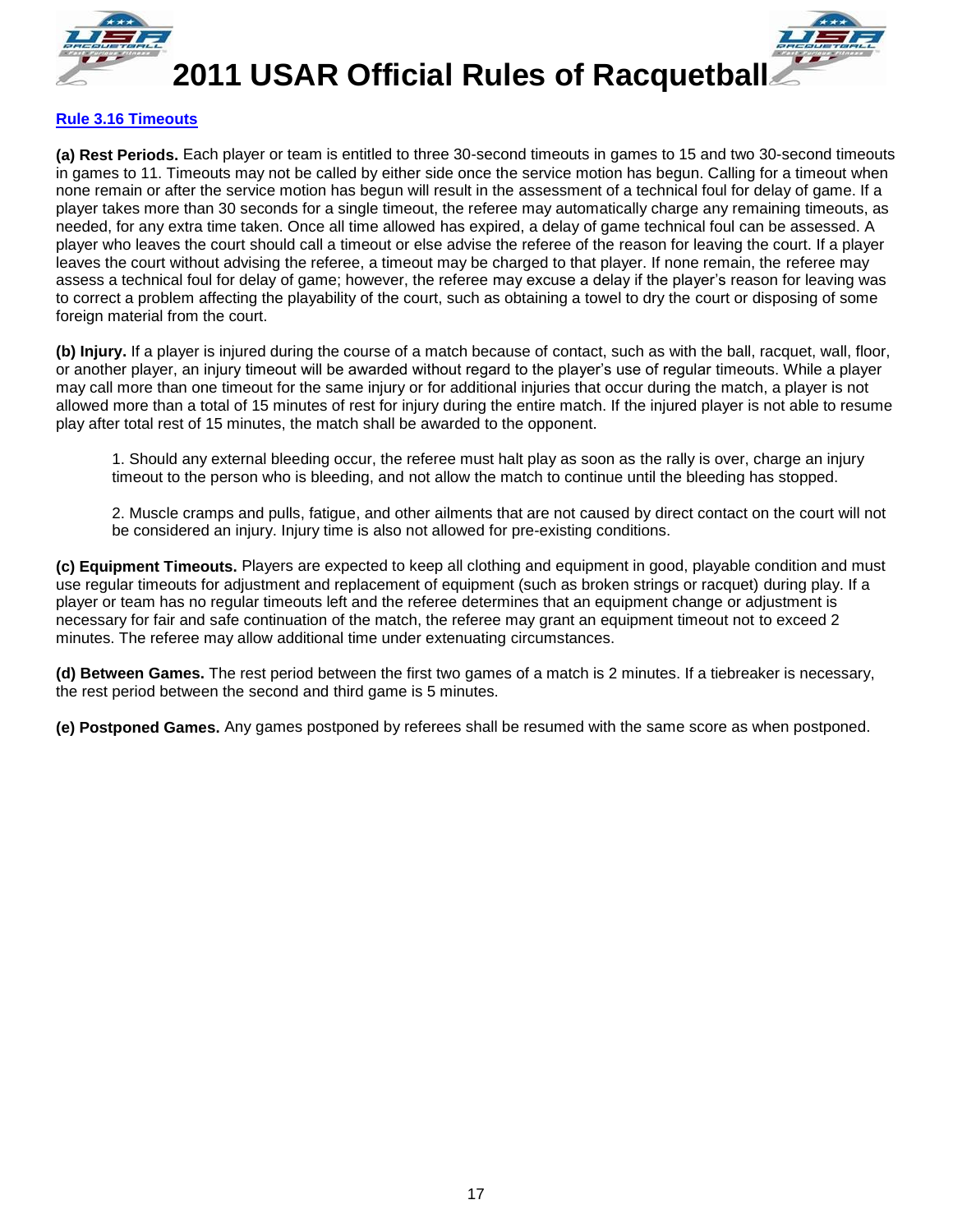**2011 USAR Official Rules of Racquetball**

# <span id="page-17-0"></span>**[Rule 3.17 Technical Fouls and Warnings](#page-0-29)**

**(a) Technical Fouls.** The referee is empowered to deduct one point from a player's or team's score when, in the referee's sole judgment; the player is being overtly and deliberately abusive. A prior warning is not required (see Rule 3.17(b)). If the player or team against whom the technical foul was assessed does not resume play immediately, the referee is empowered to forfeit the match in favor of the opponent. Some examples of actions that can result in technical fouls are:

- 1. Profanity.
- 2. Excessive arguing.
- 3. Threat of any nature to opponent or referee.
- 4. Excessive or hard striking of the ball between rallies.

5. Slamming of the racquet against walls or floor, slamming the door, or any action that might result in damage to the court or injury to other players.

- 6. Delay of game. Examples include:
	- (i) Taking too much time to dry the court,
	- (ii) Excessive questioning of the referee about the rules,
	- (iii) Exceeding the time allotted for warm-up (see Policy A.8), timeouts, or between games,
	- (iv) Calling a timeout when none remain, or after the service motion begins, or
	- (v) Taking more than ten seconds to serve or be ready to receive serve.
- 7. Intentional front line foot fault to negate a bad lob serve.
- 8. Anything the referee considers unsportsmanlike behavior.

9. Failure to wear lensed eyewear designed for racquet sports [See Rule 2.5(a)] is an automatic technical foul on the first infraction, plus a mandatory timeout (to acquire the proper eyewear) will be charged against the offending player. A second infraction by that player during the match will result in automatic forfeiture of the match.

**(b) Technical Warnings.** There are varying degrees of unsportsmanlike behavior, so if a player's behavior is not as severe as to warrant a technical foul and deduction of a point, the referee may issue a technical warning without the deduction of a point.

**(c) Effect of Technical Foul or Warning.** If a referee issues a technical foul, one point shall be removed from the offender's score. No point will be deducted if a referee issues a technical warning. In either case, a technical foul or warning should be accompanied by a brief explanation. Issuing a technical foul or warning has no effect on who will serve when play resumes. If a technical foul occurs when the offender has no points or between games, the result will be that the offender's score becomes minus one (-1).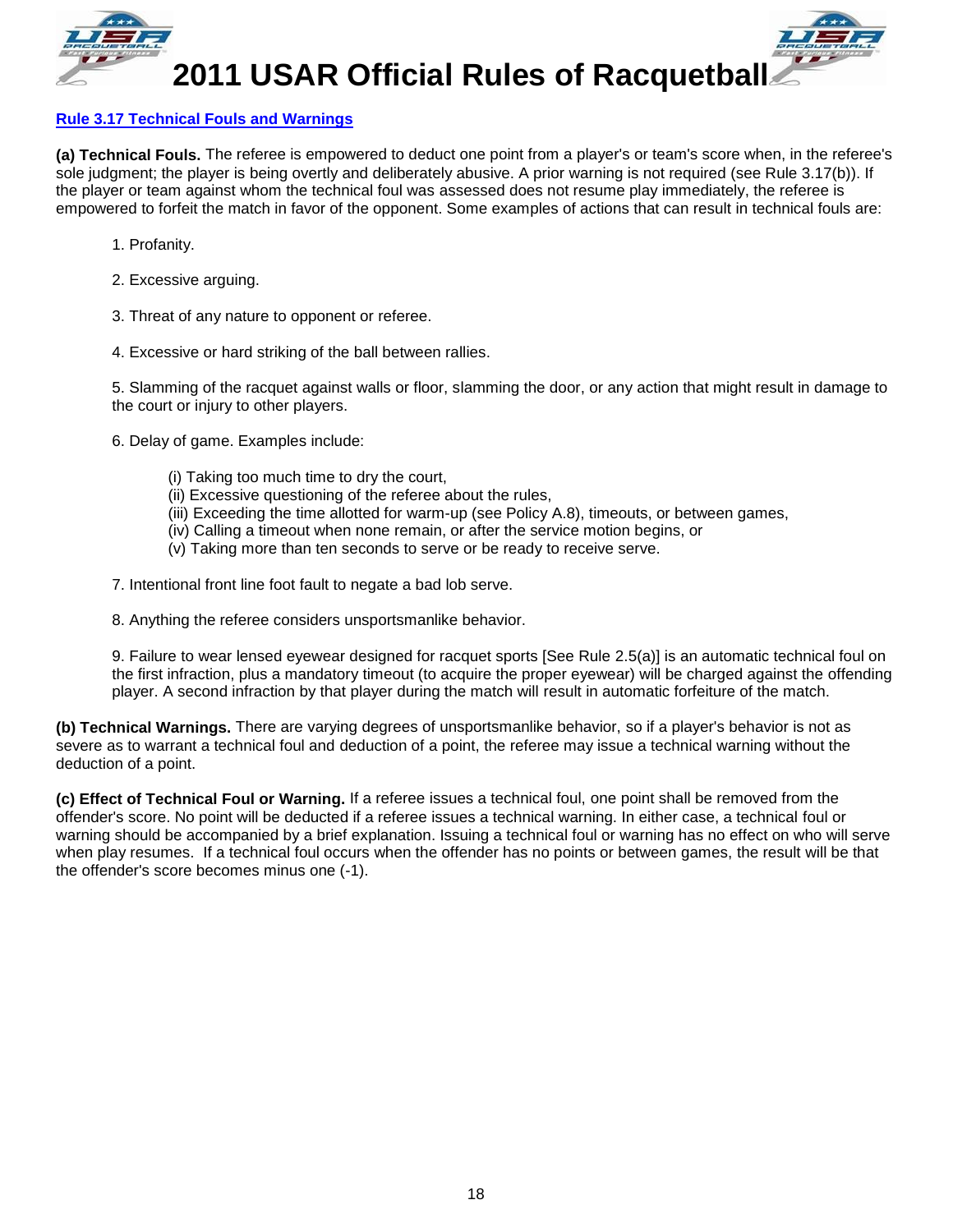

# **RULE MODIFICATIONS**

The following sections (4.0 through 11.0) detail the additional or modified rules that apply to variations of the singles game described in Sections 1 through 3.

# <span id="page-18-0"></span>**4 – [Doubles](#page-0-30)**

The USAR's rules for singles also apply in doubles with the following additions and modifications.

# <span id="page-18-1"></span>**[Rule 4.1 Doubles Team](#page-0-31)**

(a) A doubles team shall consist of two players who meet either the age requirements or player classification requirements to participate in a particular division of play. A team with different skill levels must play in the division of the player with the higher level of ability. When playing in an adult age division, the team must play in the division of the younger player. When playing in a junior age division, the team must play in the division of the older player.

(b) A change in playing partners may be made so long as the first match of the posted team has not begun. For this purpose only, the match will be considered started once the teams have been called to the court. The team must notify the tournament director of the change prior to the beginning of the match.

### <span id="page-18-2"></span>**[Rule 4.2 Serve in Doubles](#page-0-32)**

(a) Order of Serve. At the beginning of each game, when the first server of the first team to serve is out, the team is out. After that, either partner can serve first each time the team steps in to serve. Both players on each team shall serve until there is a handout and a side out -- i.e. both players are out. The referee must make sure that neither partner serves again after that partner had previously lost a rally while serving.

(b) Partner's Position. On each serve, the server's partner shall stand erect with back facing the side wall and with both feet on the floor within the service box from the moment the server begins the service motion until the served ball passes the short line. Any violation is called a foot fault unless the server's partner enters the safety zone before the ball passes the short line in which case the server loses service.

(c) Changes of Serve. In doubles, the side is retired when both partners have lost service, except that the team that serves first at the beginning of each game loses the serve when the first server is retired.

#### <span id="page-18-3"></span>**[Rule 4.3 Fault Serve in Doubles](#page-0-33)**

(a) The server's partner is not in the service box with both feet on the floor and back to (but not necessarily against) the side wall from the time the server begins the service motion until the ball passes the short line.

(b) A served ball that hits the doubles partner while in the doubles box results in a fault serve.

(c) In one serve play, if a serve hits the non-serving partner while standing in the box, the server will be allowed one more opportunity to hit a legal serve. Hitting the non-serving partner twice results in an out.

(d) In one serve play, consecutive faults – such as (i) a screen serve followed by hitting the non-serving partner or (ii) hitting the non-serving partner followed by serving while the receiver is not ready -- results in an out.

# <span id="page-18-4"></span>**[Rule 4.4 Out Serve in Doubles](#page-0-34)**

(a) Out-of-Order Serve. If either partner serves again after that partner had previously lost a rally while serving, the penalty is an immediate out for that team.

(b) Ball Hits Partner. A served ball that hits the doubles partner, while outside the doubles box, results in loss of serve.

#### <span id="page-18-5"></span>**[Rule 4.5 Return in Doubles](#page-0-35)**

(a) The rally is lost if one player hits that same player's partner with an attempted return.

(b) If one player swings at the ball and misses it, both partners may make further attempts to return the ball until it touches the floor the second time. Both partners on a side are entitled to return the ball.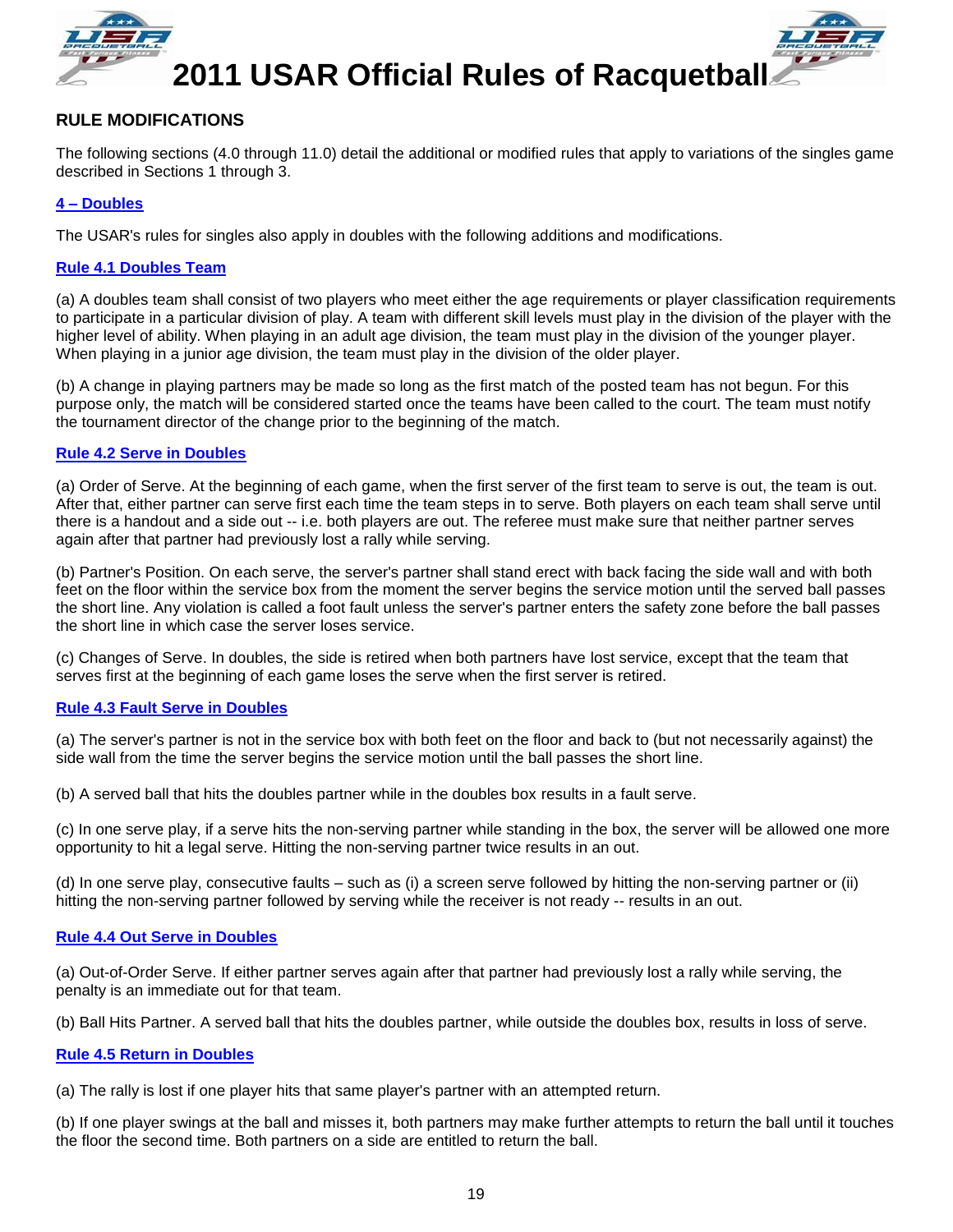

# <span id="page-19-0"></span>**5 – [One Serve](#page-0-36)**

The USAR's standard rules governing racquetball play will be followed, but only one serve is allowed. Therefore, any fault serve is an out serve, with a few exceptions [noted separately below, and within the text rules cited].

# See **[Rule 3.9 Fault](#page-10-0) Serves**

# [Screens]

(i) In one serve play, if a serve is called a screen, the server will be allowed one more opportunity to hit a legal serve, except if the serve is also defective for some other reason, such as being long or short. Two consecutive screen serves results in an out.

### (Serving before the Receiver is Ready)

(j) In one serve play, if a serve is made while the receiver is not ready as described in Rule 3.5(b), the server will be allowed one more opportunity to hit a legal serve.

### See **[Rule 4.3 Fault](#page-18-3) Serves in Doubles**

### [Serve hits partner]

(c) In one serve play, if a serve hits the non-serving partner while standing in the box, the server will be allowed one more opportunity to hit a legal serve. Hitting the non-serving partner twice, results in an out.

### [Consecutive faults]

(d) In one serve play, consecutive faults -- either (i) a screen serve followed by hitting the non-serving partner or (ii) hitting the non-serving partner followed by a screen serve -- results in an out.

# <span id="page-19-1"></span>**6 – [Multi-Bounce](#page-0-37)**

In general, the USAR's standard rules governing racquetball play will be followed except for the modifications that follow.

# <span id="page-19-2"></span>**[Rule 6.1 Basic Return Rule](#page-0-38)**

In general, the ball remains in play as long as it is bouncing. However, the player may swing only once at the ball and the ball is considered dead at the point it stops bouncing and begins to roll. Also, anytime the ball rebounds off the back wall, it must be struck before it crosses the short line on the way to the front wall, except as explained in Rule 6.2.

# <span id="page-19-3"></span>**[Rule 6.2 Blast Rule](#page-0-39)**

If the ball caroms from the front wall to the back wall on the fly, the player may hit the ball from any place on the court- including past the short line--so long as the ball is still bouncing.

#### <span id="page-19-4"></span>**[Rule 6.3 Front Wall Lines](#page-0-40)**

Two parallel lines (tape may be used) should be placed across the front wall such that the bottom edge of one line is 3 feet above the floor and the bottom edge of the other line is 1 foot above the floor. During the rally, any ball that hits the front wall (i) below the 3-foot line and (ii) either on or above the 1-foot line must be returned before it bounces a third time. However, if the ball hits below the 1-foot line, it must be returned before it bounces twice. If the ball hits on or above the 3 foot line, the ball must be returned as described in the basic return rule.

# <span id="page-19-5"></span>**[Rule 6.4 Games and Matches](#page-0-41)**

<span id="page-19-6"></span>All games are played to 11 points and the first side to win two games wins the match.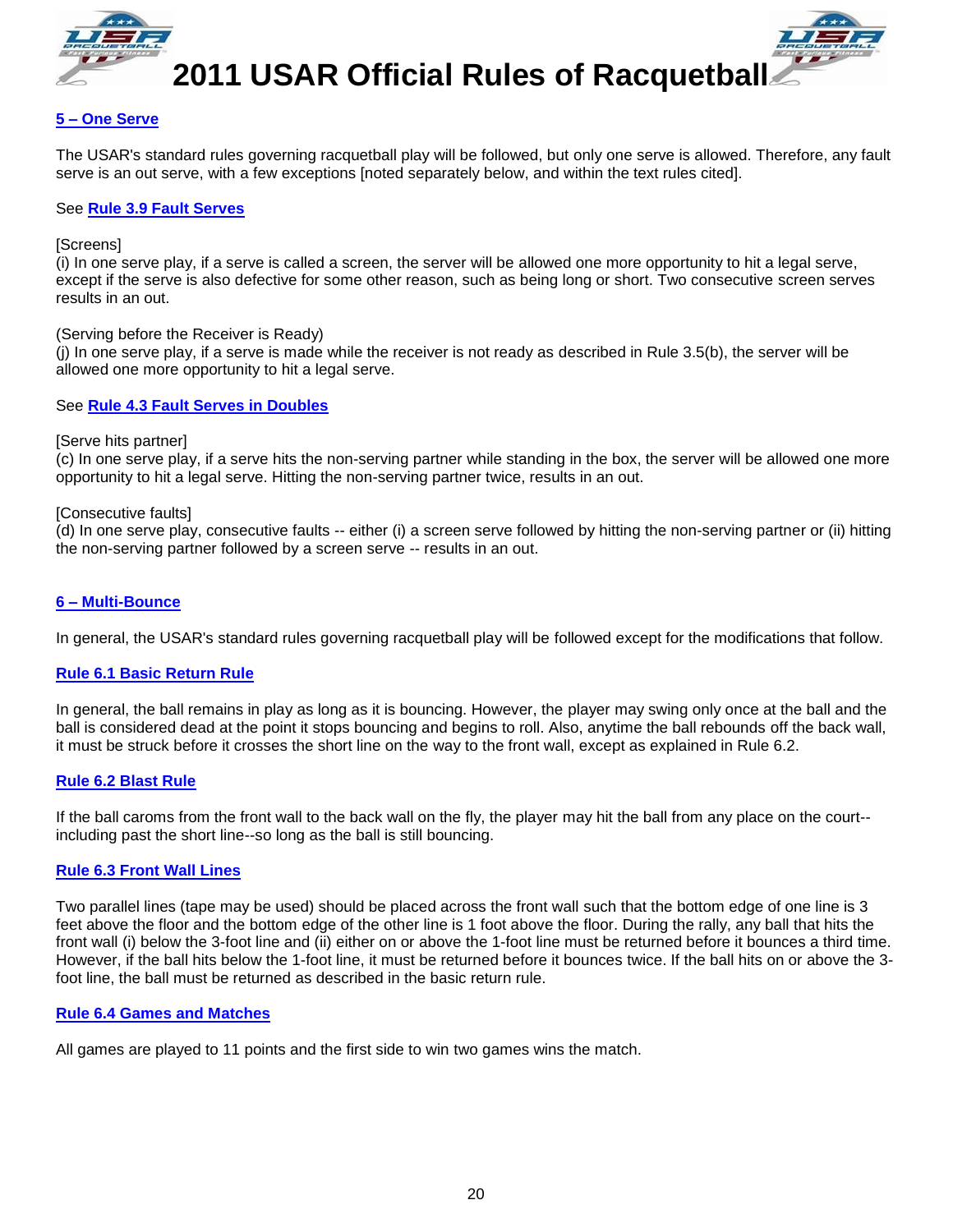

# <span id="page-20-4"></span>**7 – [Outdoor Racquetball, World Outdoor Racquetball \(WOR\)](#page-0-42)**

### World Outdoor Racquetball Association (WOR)

There are many rule variations in the outdoor game. Generally, the standard USAR rules also apply outdoors. Variations acknowledged by WOR are described below, but there may be local rule exceptions that supersede them. Tournament directors are advised to put any local rule exceptions in writing and all participants are advised to ask about them prior to playing.

# <span id="page-20-0"></span>**Rule 7.1 Court [Specifications](#page-0-43)**

Outdoor courts vary in size and there is no "official size." Generally, outdoor courts either have no or a very limited ceiling. They usually have no back walls; however, some courts may have a non-connected back wall surface considered part of the playing area. Outdoor courts can be classified as one of two general types.

(a) One-Wall. A one-wall court has no side walls that do not extend more than a few feet.

(b) Three-Wall. The front wall is usually at least 20 feet wide and at least 20 feet high. The side walls generally are at least 20 feet long and 20 feet high where they meet the front wall and are often tapered as they come toward the back court.

# <span id="page-20-1"></span>**[Rule 7.2 Court](#page-0-44) Markings**

Generally, the markings are the same as the USAR"s standard rules, except that on an outdoor court, there is no receiving (5-foot) line. Since the size of outdoor courts may vary, the exact placement of other lines may also vary. Some outdoor courts may also have singles service lines to reduce the server"s advantage. These lines are usually placed 18 inches inside each side line and run from the short line to the back line. These lines are only in force during the serve and are not used for doubles play.

# <span id="page-20-2"></span>**[Rule 7.3 Apparel](#page-0-45)**

Shirts are not required in the outdoor game.

# <span id="page-20-3"></span>**[Rule 7.4 Play](#page-0-46) Regulations**

(a) All divisions follow the USAR"s basic one serve rules. Generally, a rally must be played for the receiver(s) to win a point or take possession of the serve.

(b) In doubles, the non-serving partner may take a position in the normal doubles box or outside the court beyond the back line or side line. If the non-serving partner hinders the receiving team on the return of serve, the referee may call a penalty hinder. In one wall, the non-serving partner may not step onto the playing zone of the court until serve has passed the short line.

(c) On the return of serve, the receiver(s) may not break the plane of the short line and doing so results in a point for the server.

(d) If the ball bounces on a side line or the back line on its first bounce, the ball is considered "in". When the singles service line is used, a served ball that bounces on it is "in". If the ball hits the beveled end of a side wall or the beveled top of the front wall or a side wall and remains in play, the shot is good. A ball that bounces over a side wall is legal; however, local rules may declare that such a shot is out when long-wall courts are used.

(e) Generally, there are no court hinders. Local rules, however, may designate a particular feature of the court as a court hinder. The elements of nature, such as sun, wind, rain, etc., may not serve as the basis for a hinder. A ball that strikes a light pole that is inside the playing area, but outside the "in" zone, without bouncing is considered out. However, if the ball first bounces "in", and then hits such a light pole, it is a court hinder as soon as the ball touches the pole. A court hinder may also be called when a returned ball hits a light attached to the end of a side wall if the ball would have otherwise reached the front wall.

(f) A safety holdup (replay hinder) also includes consideration given to players on an adjacent court or any spectators who are not part of the stationary crowd. The player must be able to hit the ball prior to it reaching the stationary crowd. Any vehicle that enters the playing area can be grounds for a safety holdup. Parked vehicles are classified as part of the stationary crowd.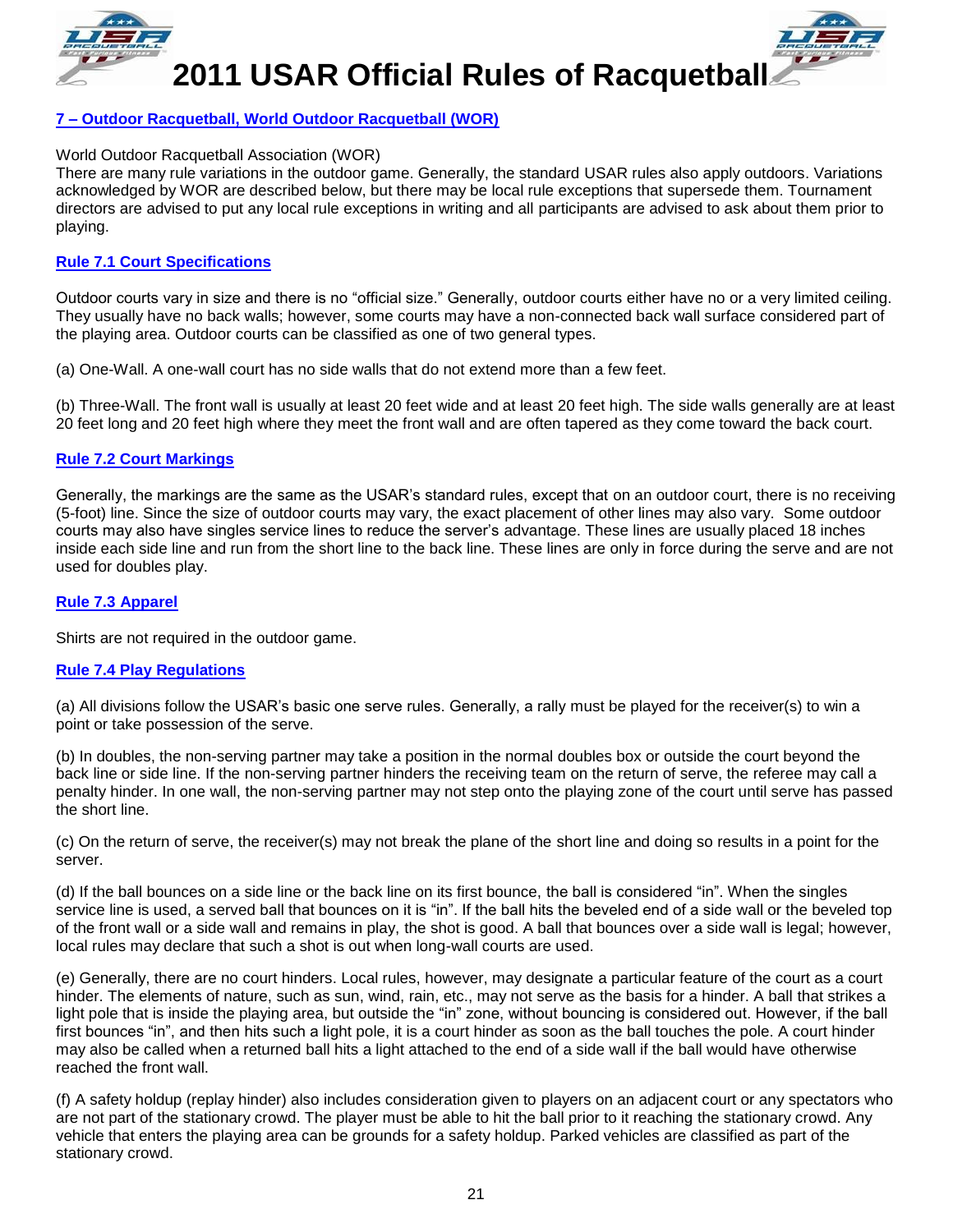

(g) Intentionally launching a ball following a rally is a technical foul for delay of game against the player who sent the ball sailing. This includes launching a ball prior to the referee or opponent confirming that it is broken.

(h) When line judges are in place, they will be used exactly like indoors with the exception of calling side lines. The line judge will have the first call on sidelines, not the referee. If a ball is out, the line judge should say "OUT" and stop play. If there is an appeal on the line judge"s call on a side line, the appeal will only go to the referee. If the referee disagrees with the line judge"s call, then the rally will be replayed. If the referee agrees or has no opinion, the call stands. The opposite side line judge does not render an opinion.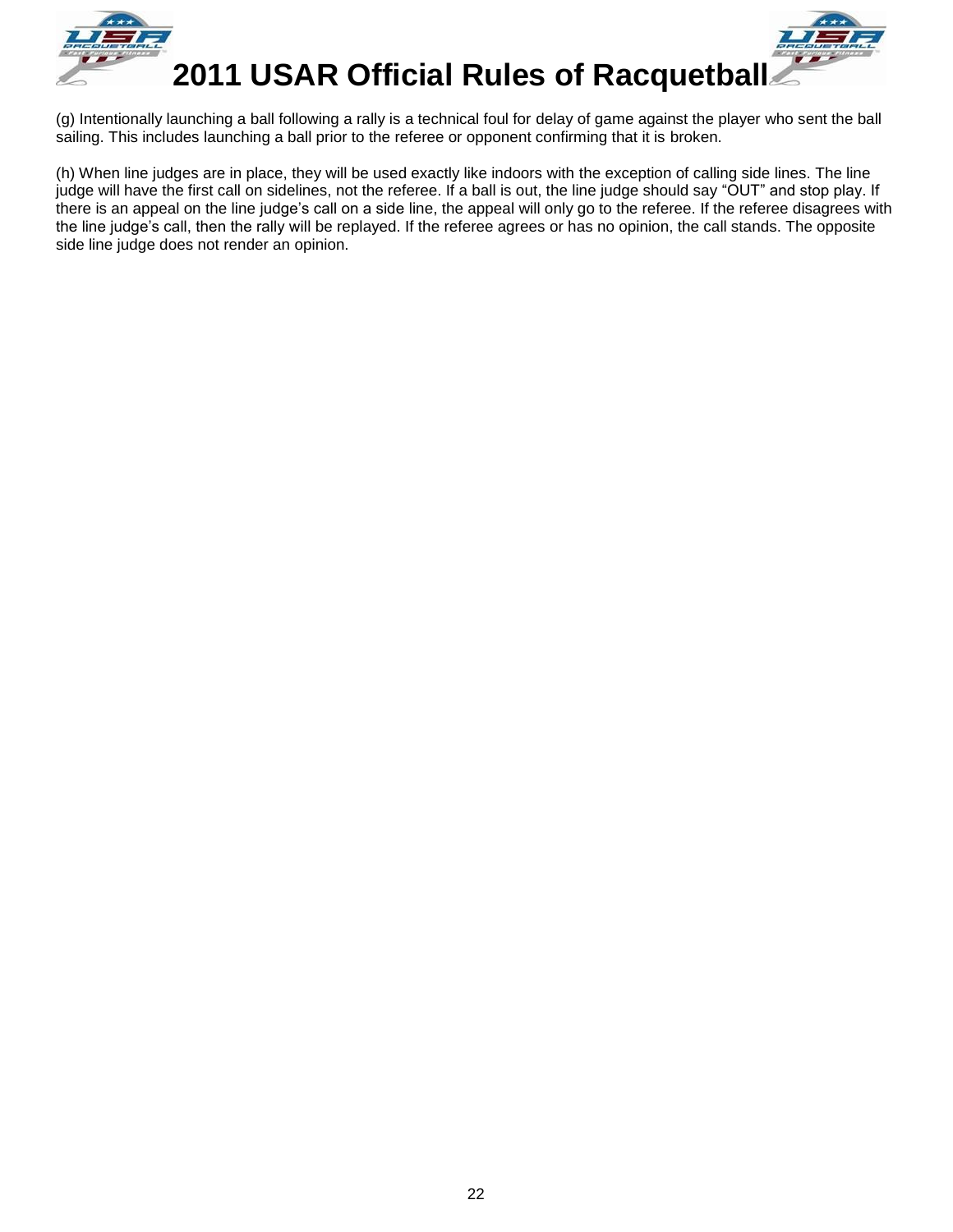

# <span id="page-22-0"></span>**8 - [Wheelchair Racquetball](#page-0-47)**

# <span id="page-22-1"></span>**[Rule 8.1 Changes](#page-1-0) to Standard Rules**

In general, the USAR's standard rules governing racquetball play will be followed, except for the modifications that follow.

(a) Where USAR rules refer to server, person, body, or other similar variations, for wheelchair play such reference shall include all parts of the wheelchair in addition to the person sitting on it.

(b) Where the rules refer to feet, standing or other similar descriptions, for wheelchair play it means only where the rear wheels actually touch the floor.

(c) Where the rules mention body contact, for wheelchair play it shall mean any part of the wheelchair in addition to the player.

(d) Where the rules refer to double bounce or after the first bounce, it shall mean three bounces. All variations of the same phrases shall be revised accordingly.

# <span id="page-22-2"></span>**[Rule 8.2 Divisions](#page-1-1)**

(a) Novice Division. The Novice Division is for the beginning player who is just learning to play.

(b) Intermediate Division. The Intermediate Division is for the player who has played tournaments before and has a skill level to be competitive in the division.

(c) Open Division. The Open Division is the highest level of play and is for the advanced player.

(d) Multi-Bounce Division. The Multi-Bounce Division is for the individuals (men or women) whose mobility is such that wheelchair racquetball would be impossible if not for the Multi-Bounce Division.

(e) Junior Division. The junior divisions are for players who are under the age of 19. The tournament director will determine if the divisions will be played as two bounce or multi-bounce. Age divisions are: 8-11, 12-15, and 16-18.

# <span id="page-22-3"></span>**[Rule 8.3 Rules](#page-1-2)**

(a) Two Bounce Rule. Two bounces are used in wheelchair racquetball in all divisions except the Multi-Bounce Division. The ball may hit the floor twice before being returned.

(b) Out-of-Chair Rule. The player can neither intentionally jump out of the chair to hit a ball nor stand up in the chair to serve the ball. If the referee determines that the chair was left intentionally, it will result in loss of the rally for the offender. If a player unintentionally leaves the chair, no penalty will be assessed. The referee will warn repeat offenders.

(c) Equipment Standards. To protect playing surfaces, the tournament officials will not allow a person to participate with black tires or anything that will mark or damage the court.

(d) Start. The serve may be started from any place within the service zone. Although the front casters may extend beyond the lines of the service zone, at no time shall the rear wheels cross either the service or short line before the served ball crosses the short line. Penalties for violation are the same as those for the standard game.

(e) Maintenance Delay. A maintenance delay is a delay in the progress of a match due to a malfunction of a wheelchair, prosthesis, or assistive device. Such delay must be requested by the player, granted by the referee during the match, and shall not exceed 5 minutes. Only two such delays may be granted for each player for each match. After using both maintenance delays, the player has the following options:

# (i) continue play with the defective equipment,

(ii) immediately substitute replacement equipment, or (iii) postpone the game, with the approval of the referee and opponent.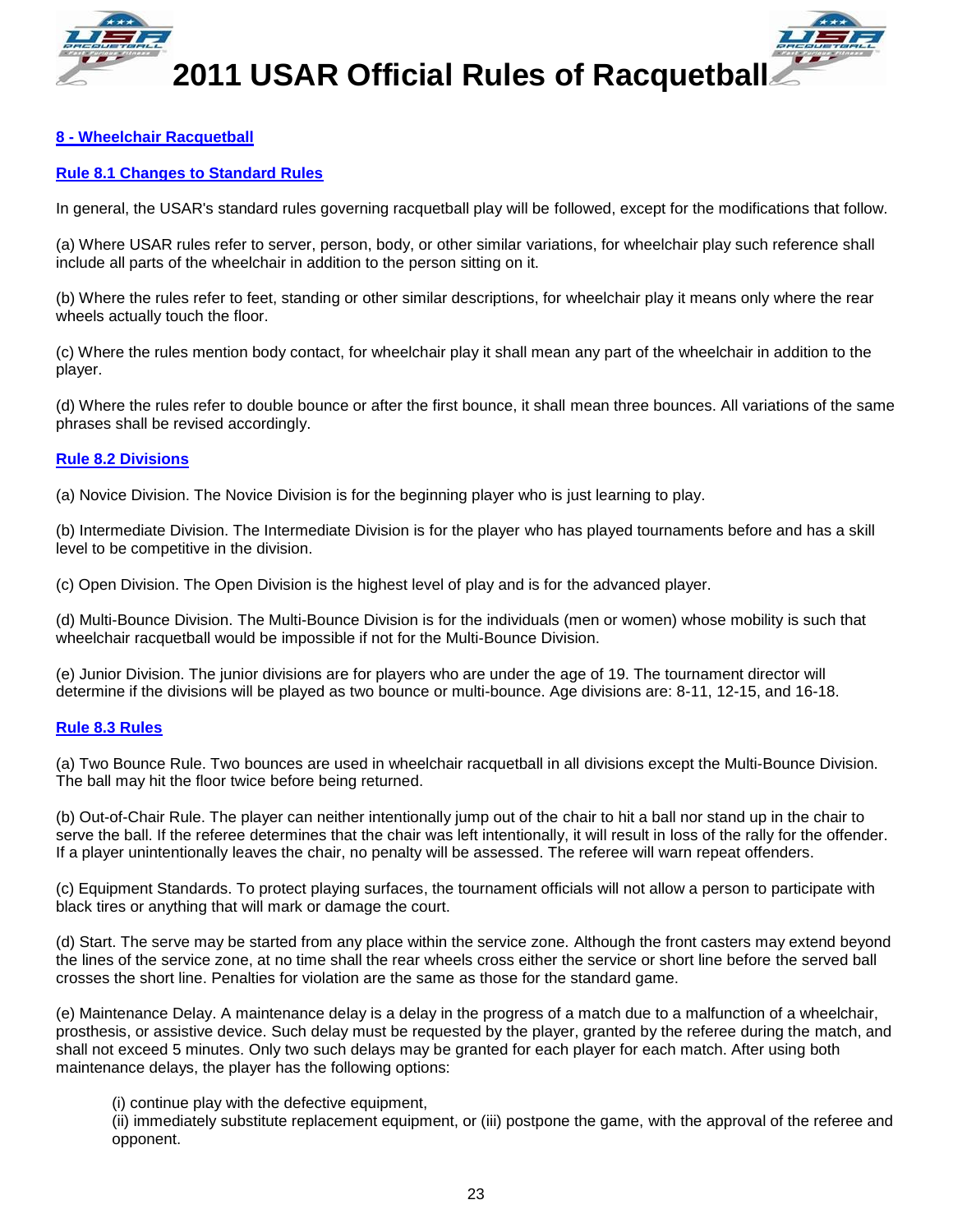

# <span id="page-23-0"></span>**[Rule 8.4 Multi-Bounce Rules](#page-1-3)**

(a) The ball may bounce as many times as the receiver wants though the player may swing only once to return the ball to the front wall.

(b) The ball must be hit before it crosses the short line on its way back to the front wall.

(c) The receiver cannot cross the short line after the ball contacts the back wall.

# <span id="page-23-1"></span>**9 - [Visually Impaired Racquetball](#page-1-4)**

In general, the USAR's standard rules governing racquetball play will be followed except for the modifications that follow.

# <span id="page-23-2"></span>**[Rule 9.1 Eligibility](#page-1-5)**

A player's visual acuity must not be better than 20/200 with the best practical eye correction or else the player's field of vision must not be better than 20 degrees. The three classifications of blindness are B1 (totally blind to light perception), B2 (able to see hand movement up to 20/600 corrected), and B3 (from 20/600 to 20/200 corrected).

# <span id="page-23-3"></span>**[Rule 9.2 Return](#page-1-6) of Serve and Rallies**

On the return of serve and on every return thereafter, the player may make multiple attempts to strike the ball until

- (i) the ball has been touched,
- (ii) the ball has stopped bouncing, or
- (iii) the ball has passed the short line after touching the back wall.

The only exception is described in Rule 9.3.

### <span id="page-23-4"></span>**[Rule 9.3 Blast](#page-1-7) Rule**

If the ball (other than on the serve) caroms from the front wall to the back wall on the fly, the player may retrieve the ball from any place on the court--including in front of the short line -- so long as the ball has not been touched and is still bouncing.

# <span id="page-23-5"></span>**[Rule 9.4 Hinders](#page-1-8)**

A replay hinder will result in the rally being replayed without penalty unless the hinder was intentional. If a hinder is clearly intentional, a penalty hinder should be called and the rally awarded to the non-offending player or team.

# <span id="page-23-6"></span>**10 - [Deaf Racquetball](#page-1-9)**

In general, the USAR's standard rules governing racquetball play will be followed except for the modifications that follow.

# <span id="page-23-7"></span>**[Rule 10.1 Eligibility](#page-1-10)**

An athlete shall have a hearing loss of 55 dB or more in the better ear to be eligible for any tournament for deaf athletes.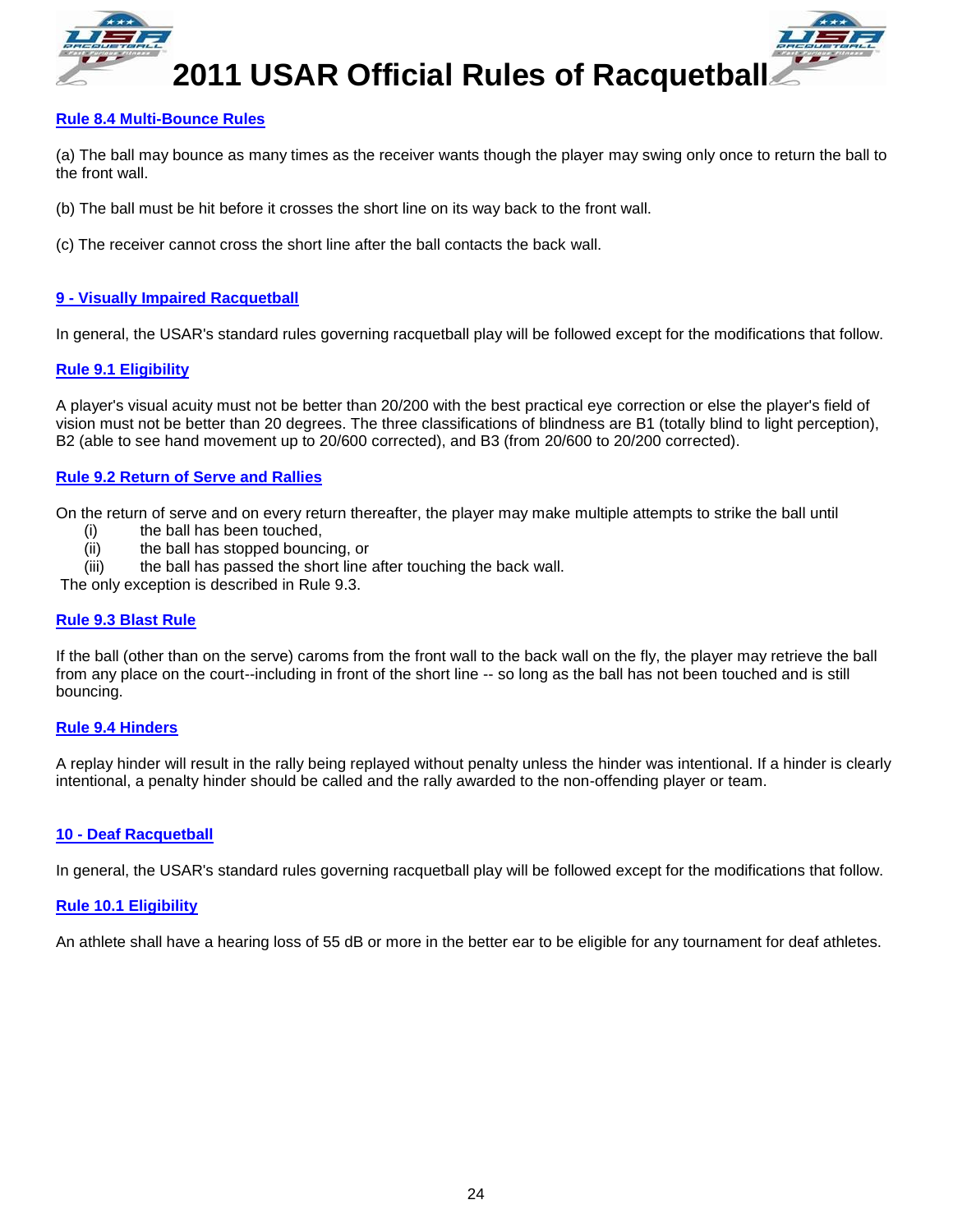

# <span id="page-24-0"></span>**11 – [Men"s Professional, International Racquetball Tour](#page-1-11) (IRT)**

In general, competition on the International Racquetball Tour (IRT) will follow the standard rules governing racquetball established by the USAR, except for the modifications that follow. Consult the IRT President regarding any changes after this publication. The IRT President will resolve all IRT rules questions.

# <span id="page-24-1"></span>**[Rule 11.1 Game, Match](#page-1-12)**

All games are played to 11 points, and are won by the player who reaches that score with at least a 2-point lead. If necessary, the game will continue beyond 11 points, until one player has a 2-point lead. Matches are played the best three out of a possible five games.

# <span id="page-24-2"></span>**[Rule 11.2 Warm-Up](#page-1-13)**

Players may warm-up without either eye protection or wrist cords, but must use them during play.

# <span id="page-24-3"></span>**[Rule 11.3 Appeals](#page-1-14)**

The referee's call is final. Players CANNOT question calls that involve skips, double bounces, or fault serves, including screen serves. The first incidence of such questioning is a technical warning and the second is a technical foul (loss of one point). Discussions or rule clarifications are only allowed for hinder calls.

### <span id="page-24-4"></span>**[Rule 11.4 Line](#page-1-15) Judges**

Not used except in selected events to make certain specified calls during ongoing play. The IRT President will determine whether to use line judges, the format for appeals, and the line judges" specific authority.

# <span id="page-24-5"></span>**[Rule 11.5 Serves](#page-1-16)**

Players are allowed two serves to put the ball into play and the server (or partner in doubles) may leave the service zone as soon as the ball is struck on the serve.

# <span id="page-24-6"></span>**[Rule 11.6 Resuming](#page-1-17) Play**

The referee should call the score or "second serve" at the end of a rally and once he does, the players are allowed 10 seconds to initiate the serve. The first such delay is a technical warning and after that a technical foul is called (loss of one point).

# <span id="page-24-7"></span>**[Rule 11.7 Readiness](#page-1-18) Rule**

In IRT matches, any serve made while the opponent is not ready is replayed.

#### <span id="page-24-8"></span>**[Rule 11.8 Court](#page-1-19) Hinders**

No court hinders are allowed or called, except for a wet ball on the first surface--either the floor or side wall--that the serve touches after the front wall.

#### <span id="page-24-9"></span>**[Rule 11.9 Out-of-Court](#page-1-20) Ball**

Any ball leaving the court results in a loss of rally.

#### <span id="page-24-10"></span>**[Rule 11.10 Carrying](#page-1-21) the Ball**

There is no "carry rule" in IRT play unless the "carry" is intentional.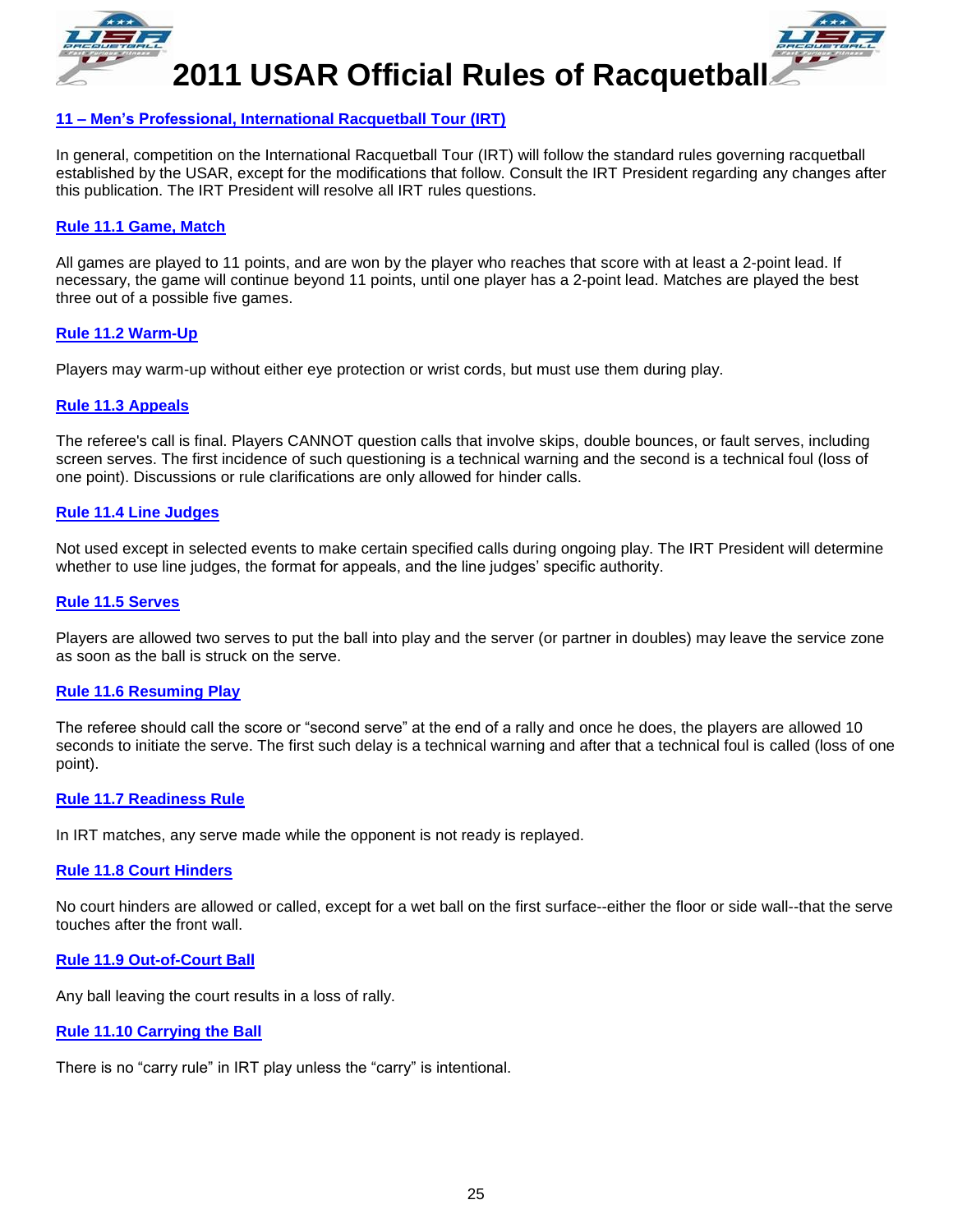

# <span id="page-25-0"></span>**[Rule 11.11 Ball](#page-1-22)**

All matches are played with the Penn Pro ball. The first, third, and fifth (if necessary) games of the match are started with a new ball.

# <span id="page-25-1"></span>**[Rule 11.12 After](#page-1-23) the Rally**

Any hitting of the ball after the rally is a technical warning the first time and further any other incidents are a technical foul (loss of one point).

# <span id="page-25-2"></span>**[Rule 11.13 Timeouts](#page-1-24)**

(a) Per Game. Each player is entitled to one 1-minute timeout per game.

(b) Between Points. The player has 10 seconds to put the ball in play once the referee calls the score or "second serve".

(c) Between Games. The rest period between all games is 2 minutes, including between games 4 and 5.

(d) Equipment Timeouts. A player does not have to use regular timeouts to correct or adjust equipment, if the need for the change or adjustment is acknowledged by the referee as being necessary for fair and safe continuation of the match.

(e) Injury Timeout. Consists of two seven and one-half minute (7-1/2) timeouts within a match. Once an injury timeout is taken, the full seven and a half minutes (7-1/2) must be used, or it is forfeited. A player experiencing a cramp may call an injury timeout.

# <span id="page-25-3"></span>**[Rule 11.14 Forfeit](#page-1-25) Time**

A match can be forfeited when any player or team fails to report to play within 15 minutes after the scheduled time of the match.

# <span id="page-25-4"></span>**[Rule 11.15 Apparel](#page-1-26)**

Players must wear collared shirts that are clean and in good repair, however, T-shirts made of some type of performance fabric (Cool Max and Dri-Fit are examples) are acceptable substitutes. Shirts must present a professional appearance and are subject to approval/rejection by the IRT President.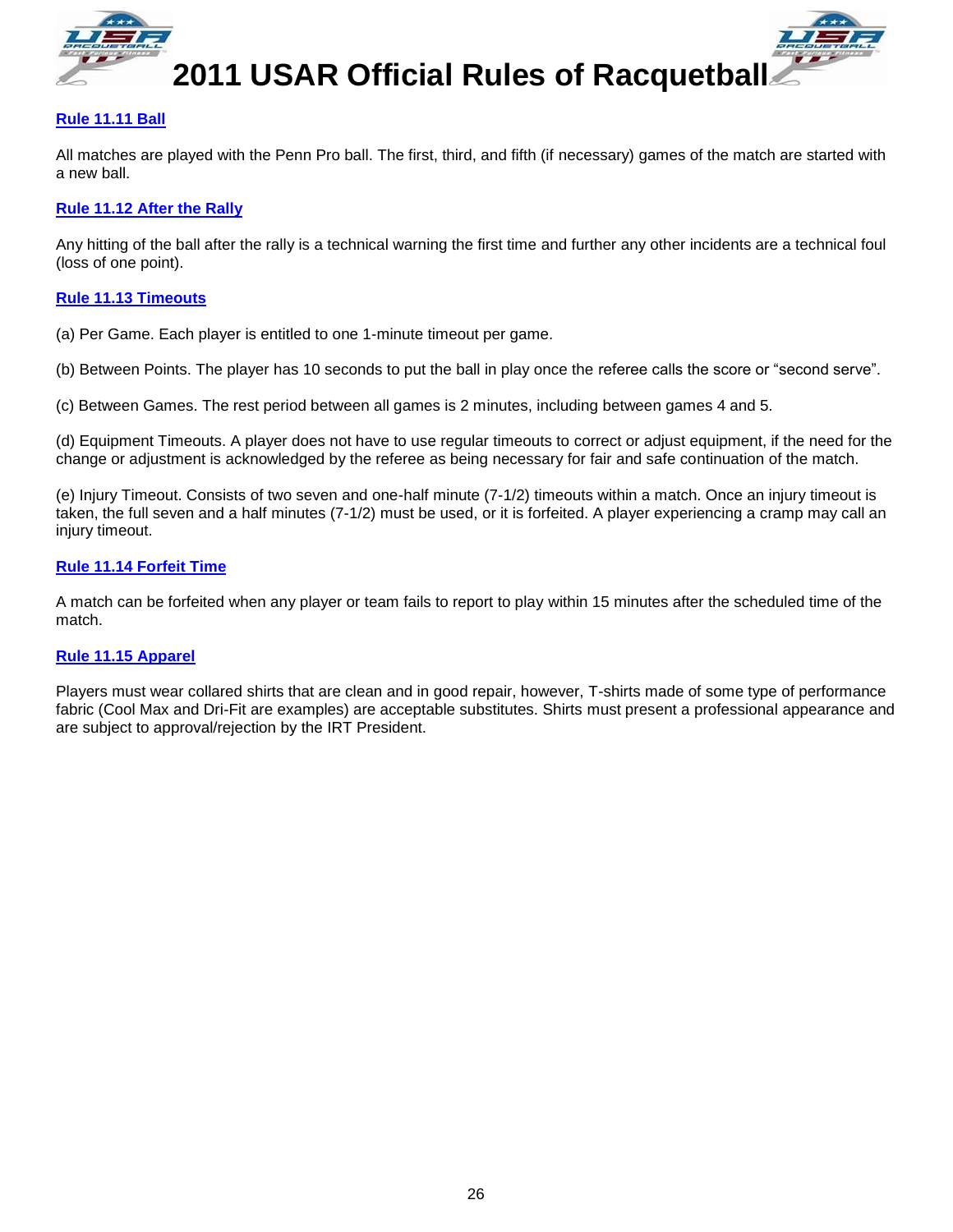

# <span id="page-26-0"></span>**12 – Women"s Professional Racquetball [Organization \(WPRO\)](#page-1-27)**

In general, competition in the Women"s Professional Racquetball Organization (WPRO) will follow the standard rules governing racquetball established by the USAR, except for the modifications that follow. Consult the tour commissioner regarding any changes after this publication. The WPRO tour commissioner or, if that person is on-court, the tournament director or other designated person, will resolve all WPRO rules questions or disputes and has the final say.

# <span id="page-26-1"></span>**[Rule 12.1 Game, Match](#page-1-28)**

Matches are best 3 out of 5 games to 11 points. The first player to score 11 points with at least a 2-point lead wins the game.

# <span id="page-26-2"></span>**[Rule 12.2 New Ball](#page-1-29)**

A new ball will be used in the first, third, and, if necessary, fifth game.

# <span id="page-26-3"></span>**Rule 12.3 Line [Judges, Appeals](#page-1-30)**

Line judges are required for semifinal and final matches. Players may use three appeals in each game, plus a gameending rally may be appealed even if all three appeals have been used.

# <span id="page-26-4"></span>**[Rule 12.4 Serve](#page-1-31)**

Players are allowed only one serve to put the ball into play.

#### <span id="page-26-5"></span>**[Rule 12.5 Timeouts](#page-1-32)**

(a) Per Game. Each player is entitled to two 45-second timeouts per game. Calling a timeout, when none remain, will results in a technical foul and deduction of one point from the violator"s score.

(b) Between Games. The rest period between all games is  $1\frac{1}{2}$  minutes, except between games 4 and 5 when  $2\frac{1}{2}$  minutes are allowed.

(c) Wet Court. Player may leave the court to obtain a towel to dry the court, but neither player may leave the court while it is being dried unless she officially calls a timeout.

(d) Equipment Timeouts. Players may only call an equipment timeout if both of her regular timeouts have been exhausted. Equipment must be deemed unsafe to use for an equipment timeout to be called. It cannot be used to change a wet glove. The maximum time allowed for an equipment timeout is 20 seconds.

(e) Injury Timeouts. A total of 15 minutes is allowed for an injury timeout in a match. An injury must not be pre-existing to the current match. Aggravating a previous injury does not qualify for an injury timeout. The referee must stop play for any external bleeding so that the player may receive treatment or apply a bandage.

#### <span id="page-26-6"></span>**[Rule 12.6 Hinders](#page-1-33)**

(a) Court Hinders. There are NO court hinders except when the ball strikes a foreign object, including, but not limited to, microphones, speakers, etc. used for production.

(b) Audible Distractions. Audible distractions are NOT a hinder (justification for play stoppage) unless made by the referee during a rally.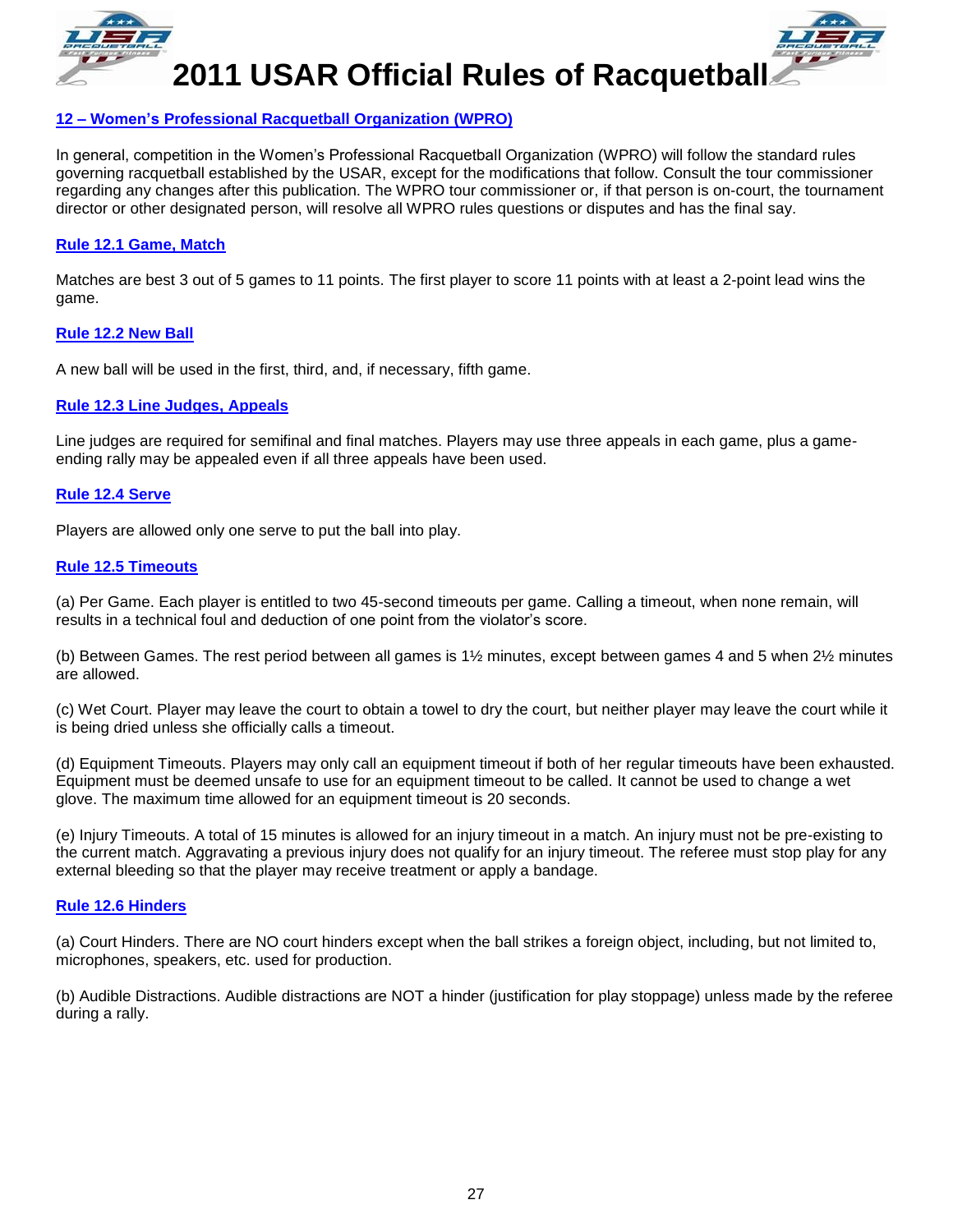

# <span id="page-27-0"></span>**13 – Classic [Professional](#page-1-34) Racquetball Tour (CPRT)**

In general, competition will follow the standard rules governing racquetball established by the USAR, except for the modifications that follow. Consult the tour commissioner regarding any changes after this publication. The CPRT tour commissioner or other designated person will resolve all CPRT rules questions or disputes.

### <span id="page-27-1"></span>**[Rule 13.1 Eligibility](#page-1-35)**

Players trying to qualify for the CPRT Professional Division must be at least 40 years old as of the first day of the event and also ranked outside of the top 8 of the IRT rankings as of September 1 of the current season. Participants in CRPT amateur divisions must comply with all the requirements of USA Racquetball.

# <span id="page-27-2"></span>**[Rule 13.2 Game, Match](#page-1-36)**

Matches are played best 3 out of 5 games to 9 points. Game 5, if necessary, must be won by at least 2 points and thus may continue beyond 9 points.

### <span id="page-27-3"></span>**[Rule 13.3 Bonus](#page-1-37) Serve**

Players are allowed only one serve, except that once in every game, a player (or doubles team) may take a second serve if he advises the referee of his intent immediately following the defective serve.

# <span id="page-27-4"></span>**[Rule 13.4 Time](#page-1-38)**

Players are allowed one 1-minute timeout in each game and there is a 2-minute break between all games. If game 5 goes beyond 9 points, then each player is allowed one more 1-minute timeout in that game.

#### <span id="page-27-5"></span>**[Rule 13.5 Appeals](#page-1-39)**

The referee's call is final. There are no line judges, and no appeals may be made.

#### <span id="page-27-6"></span>**[Rule 13.6 Court](#page-1-40) Hinders**

No court hinders are allowed or called.

#### <span id="page-27-7"></span>**[Rule 13.7 Uniform/Equipment](#page-1-41)**

In quarterfinal matches and above, players may not represent any entity that is not an official partner of the CPRT with their racquet stencil or other logos. Players may not show any logo on their string bed unless they play with the racquet of a CPRT partner – currently E-Force, Ektelon, or Head. Determination of racquet logo acceptability will be at the sole discretion of the CPRT who will grant approval, if appropriate. An official CPRT shirt must be worn by any player who participates in an awards presentation or who appears in any organized publicity photograph taken by or for the CPRT.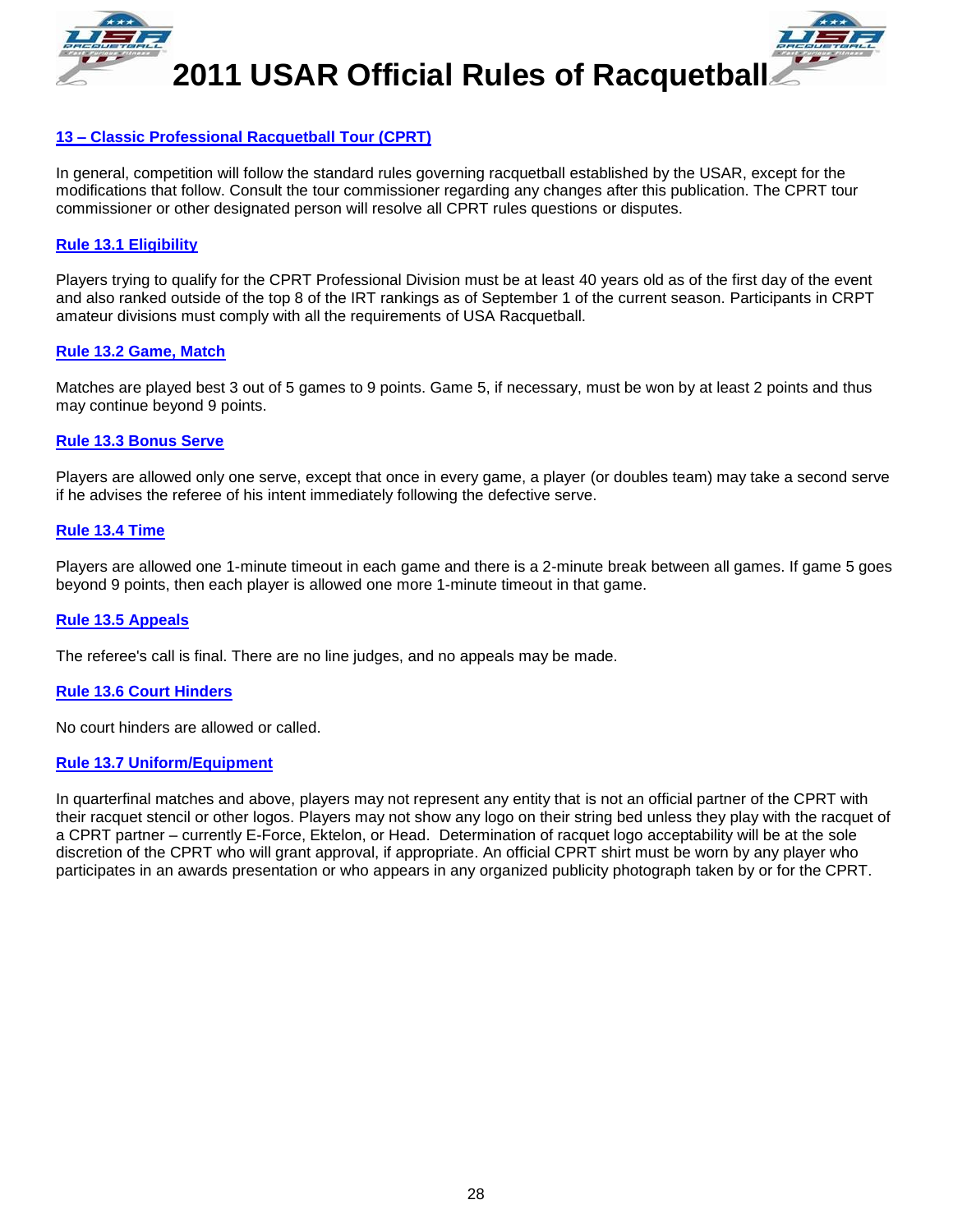

# <span id="page-28-0"></span>**14 – National Masters [Racquetball](#page-1-42) Association (NMRA)**

In general, competition will follow the standard rules governing racquetball established by the USAR, except for the modifications that follow. Consult the NMRA President regarding any changes after this publication. The NMRA President or other designated person will resolve all NMRA rules questions or disputes.

# <span id="page-28-1"></span>**[Rule 14.1 Eligibility](#page-1-43)**

Players at least 45 years of age are eligible to compete in an NMRA event. Competition is offered at 5-year age increments. Players must play in their proper age group as determined by their age on the first day of the tournament. You must be a current member of the USAR as of the first and last day of the tournament to compete.

# <span id="page-28-2"></span>**[Rule 14.2 Draws](#page-1-44)**

All NMRA events are played as round robins. If there are more than 12 players/teams in an age bracket, then it will be split into pools. The top finisher from each pool will play a single elimination playoff to determine the champion. When there are only two flights, the top three players/teams are selected for the playoff. Playoff matches are two games to 15 points with a tiebreaker game to 11 (if necessary).

# <span id="page-28-3"></span>**[Rule 14.3 Game, Match](#page-1-45)**

The number of entrants and available court time dictate the choice of score to win a game, which is usually the first player/team to score either 11 or 15 points. A match consists of two games.

# <span id="page-28-4"></span>**[Rule 14.4 Match](#page-1-46) Score**

Each player/team receives credit for every point scored during the match. They earn two more points for each game they win, plus an additional 4 points if they win the match by scoring more overall points than their opponent. However, if each player/team wins a game and the scores are the same, then there is no match winner and the match is recorded as a "tie". A "tie" matches result in each player/team earning 2 points for the game they won, plus 2 more points, i.e. one-half of the 4 additional points usually earned by the winner of the match.

# <span id="page-28-5"></span>**[Rule 14.5 Order](#page-1-47) of Finish**

The finishing positions of the players/teams are determined based on who scored the highest average number of points (total overall points earned divided by the total games played).

# <span id="page-28-6"></span>**[Rule 14.6 Forfeits](#page-1-48)**

If a team/player forfeits a match, they receive zero points for that match and their opponents receive the maximum total points for the match. If a team/player drops out of the tournament, they cannot receive an award. Moreover, the points earned based on the matches they did play are not affected and the players/teams they did NOT play will have their averages based on the fewer number games they will have played.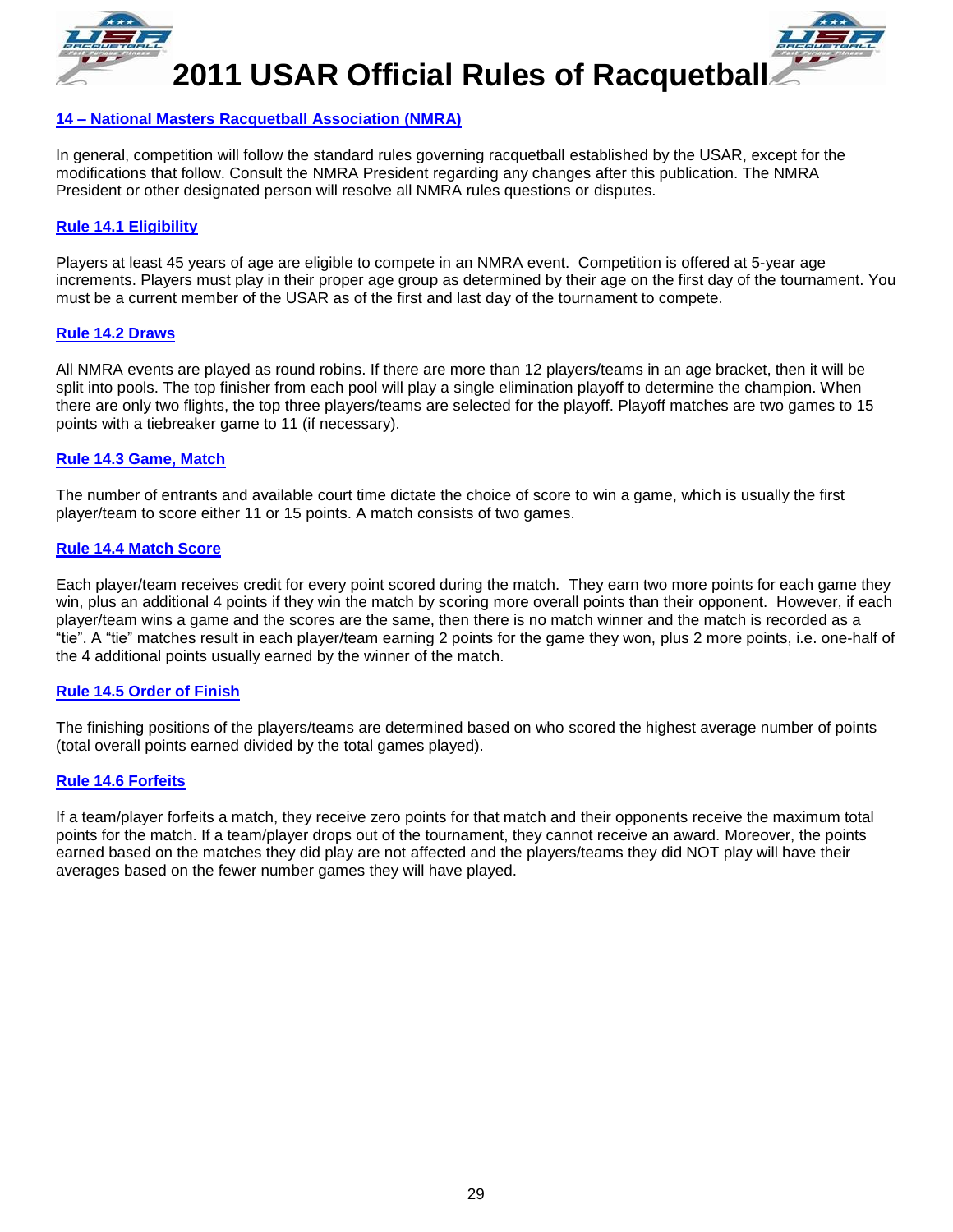

# **Competition Policies and Procedures**

Sections A through D that follow contain mostly policies and procedures concerning competition, rather than "rules of play" which are subject to the formal rule change procedures. However, some of the topics that follow are still subject to the formal rule change procedures.

# <span id="page-29-0"></span>**A - [Tournaments](#page-2-0)**

# <span id="page-29-1"></span>**[A.1 Draws](#page-2-1)**

(a) If possible, all draws shall be made at least two (2) days before the tournament commences. The seeding method of drawing shall be approved by the USAR.

(b) At USAR National events, the draw and seeding committee shall be chaired by the USAR's Executive Director, National Tournament Director, and the host tournament director. No other persons shall participate in the draw or seeding unless at the invitation of the draw and seeding committee.

(c) In local and regional tournaments, the draw shall be the responsibility of the tournament director.

# <span id="page-29-2"></span>**[A.2 Consolation](#page-2-2) Matches**

(a) Each entrant shall be entitled to participate in a minimum of two matches. Therefore, losers of their first match shall have the opportunity to compete in a consolation bracket of their own division. In draws of less than seven players, a round robin may be offered. See A.6 about how to determine the winner of a round robin event.

(b) Consolation matches may be waived at the discretion of the tournament director, but this waiver must be in writing on the tournament application.

(c) Preliminary consolation matches will be two of three games to 11 points. Semifinal and final matches will follow the regular scoring format.

# <span id="page-29-3"></span>**[A.3 Scheduling](#page-2-3)**

**(a) Preliminary Matches.** If contestants are entered in more than one division, it is likely that they will be required to play several times on the same day with little rest between matches. This is a risk assumed on entering multiple categories of play. If possible, schedules should provide at least one (1) hour of rest between matches.

**(b) Final Matches.** Where the possibility exists of one or more players reaching the finals in multiple divisions, it is recommended that these matches be scheduled several hours apart to assure more rest between the final matches. If this is not possible, it is recommended that a singles final be scheduled before any doubles final, and that at least one (1) hour of rest be allowed between matches.

**(c) Conflicts.** If a player reaches the finals of two divisions that are scheduled within the same hour, that player should be given the option of choosing which final is to be played first.

# <span id="page-29-4"></span>**[A.4 Notice](#page-2-4) of Matches**

After the first round of matches, it is the responsibility of each player to check the posted schedules to determine the time and place of each subsequent match. If any change is made in the schedule after posting, it shall be the duty of the tournament director to notify the players of the change.

# <span id="page-29-5"></span>**[A.5 Finishes](#page-2-5)**

Finalists must play off for first and second place, or determine a winner by some mutually acceptable method. Semifinalists are not required to play off for third place. However, if one semifinalist wishes to play off and the other does not, the one willing to play shall be awarded third place.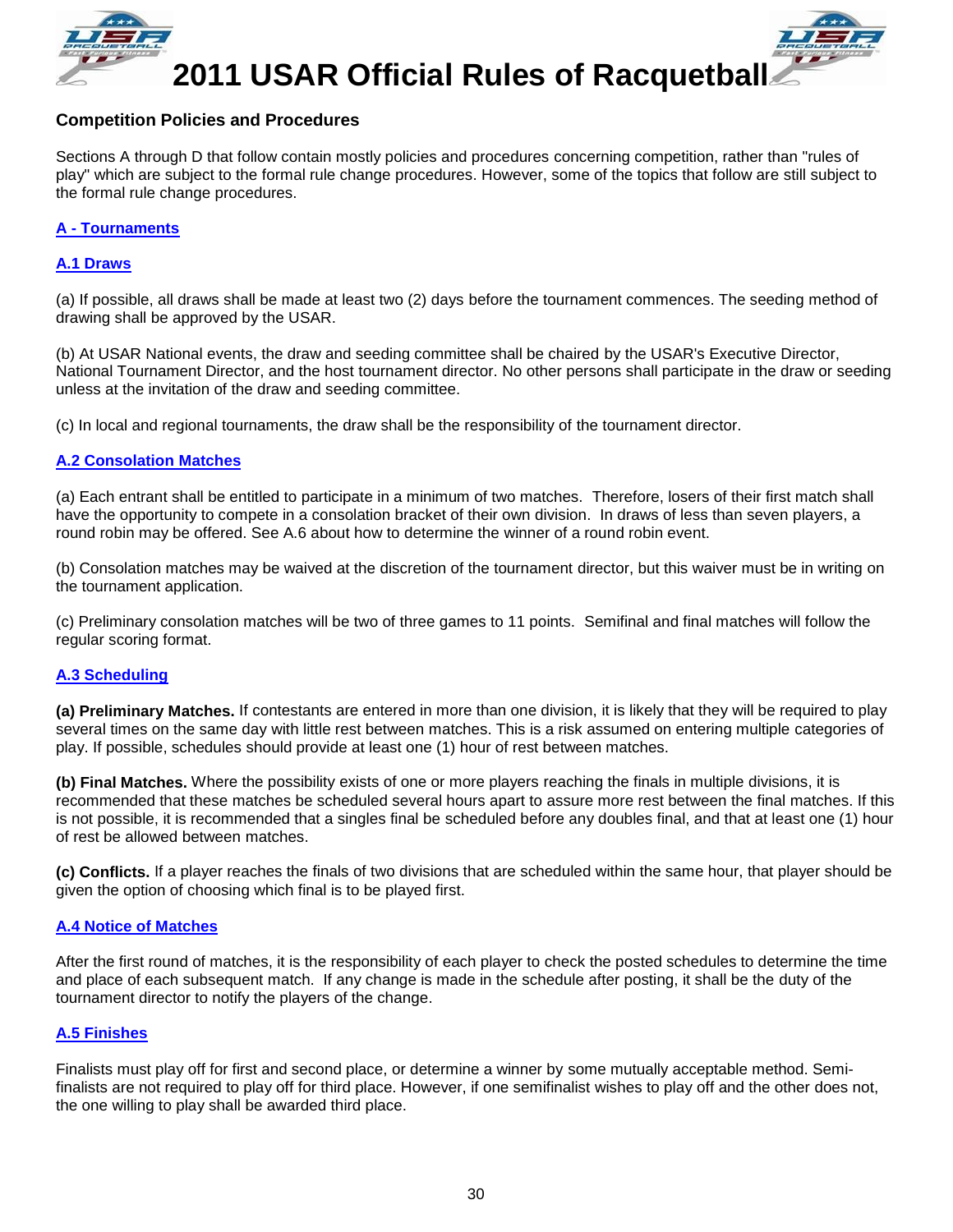**2011 USAR Official Rules of Racquetball**

# <span id="page-30-0"></span>**[A.6 Round](#page-2-6) Robin Scoring**

The final places of players or teams in round robin competition are determined in the following sequence:

- (a) The winner of the most matches wins the top place;
- (b) If two are tied for any particular place having won the same number of matches, then the winner of their head-to-head match is awarded the place that they are tied for in all cases;
- (c) If three or more are tied in the number of matches won, the place is determined as follows:
	- 1. Determine the net difference between the number of games that each tied player won and lost when they played each other. Games played against persons NOT involved in the tie are NOT considered. The player with the largest positive difference in games differential (i.e. games won minus games lost) is awarded the highest place for which there exists a tie.
	- 2. If a multiple tie of more than two still remains after tallying the games differentials (Step 1), determine the net difference between the points that each tied player won and lost when they played each other. Again, points won or lost involving persons NOT involved in the tie are NOT considered. The player with the largest positive difference in points differential (i.e. points won minus points lost) is awarded the highest place for which there exists a tie.
	- 3. If a multiple tie (more than two) still remains after applying steps 1 and 2 above, then the player who scored the highest average points per match is awarded the highest place in question. As always, points scored against persons NOT involved in the tie are NOT counted.

Once any one or more of the three steps described in paragraph c. above have been applied to reduce the number tied for a particular place to two players, then the winner of the remaining two players" head-to-head match is awarded the higher place for which there exists a tie. For the purposes of determining place, a forfeited match should be treated as a match won in two games by a score of (0,0).

# <span id="page-30-1"></span>**A.7 Court [Assignments](#page-2-7)**

In all USAR sanctioned tournaments, the tournament director and/or USAR official in attendance may decide on a change of court after the completion of any tournament game, if such a change will accommodate better spectator conditions.

# <span id="page-30-2"></span>**[A.8 Warm-Up](#page-2-8) Times**

Once all players in a match have been informed what court they will be playing on, singles players are allowed up to 5 minutes of on-court warm-up time and these warm-up times run concurrently. For doubles, each team is allowed up to 5 minutes for on-court warm-up and while these times do not run concurrently, both teams" warm-ups must be completed generally within a 10-minute period that starts when the first team begins its warm-up.

# <span id="page-30-3"></span>**[A.9 Tournament](#page-2-9) Conduct**

In all USAR sanctioned tournaments, the referee is empowered to forfeit a match, if the conduct of a player or team is considered detrimental to the tournament and the game. See B.5 (d) and (e).

# <span id="page-30-4"></span>**[A.10 Spectator](#page-2-10) Conduct**

In the event of disruptive or threatening behavior on the part of any spectator, relative, parent, guardian, or coach at any USAR sanctioned event, the referee is empowered to address a first offense by enforcing sanction #1 detailed below. For additional infractions, the tournament director, or USAR official in attendance, either of their own accord or at the request of the referee, is empowered to enforce sanctions #2 and #3 as warranted.

(a) For the first offense, violator may watch, but not speak (as determined by whether the referee hears the person), while the athlete"s match is being played.

(b) For the second offense, violator may not watch that match, but may remain within the building.

(c) For the third offense, violator will be removed from the club for the duration of the tournament, and pertinent authorities advised of the restriction. If a given situation so warrants, the tournament director or USAR official may invoke this sanction immediately and without previous offenses - in the interest of safety.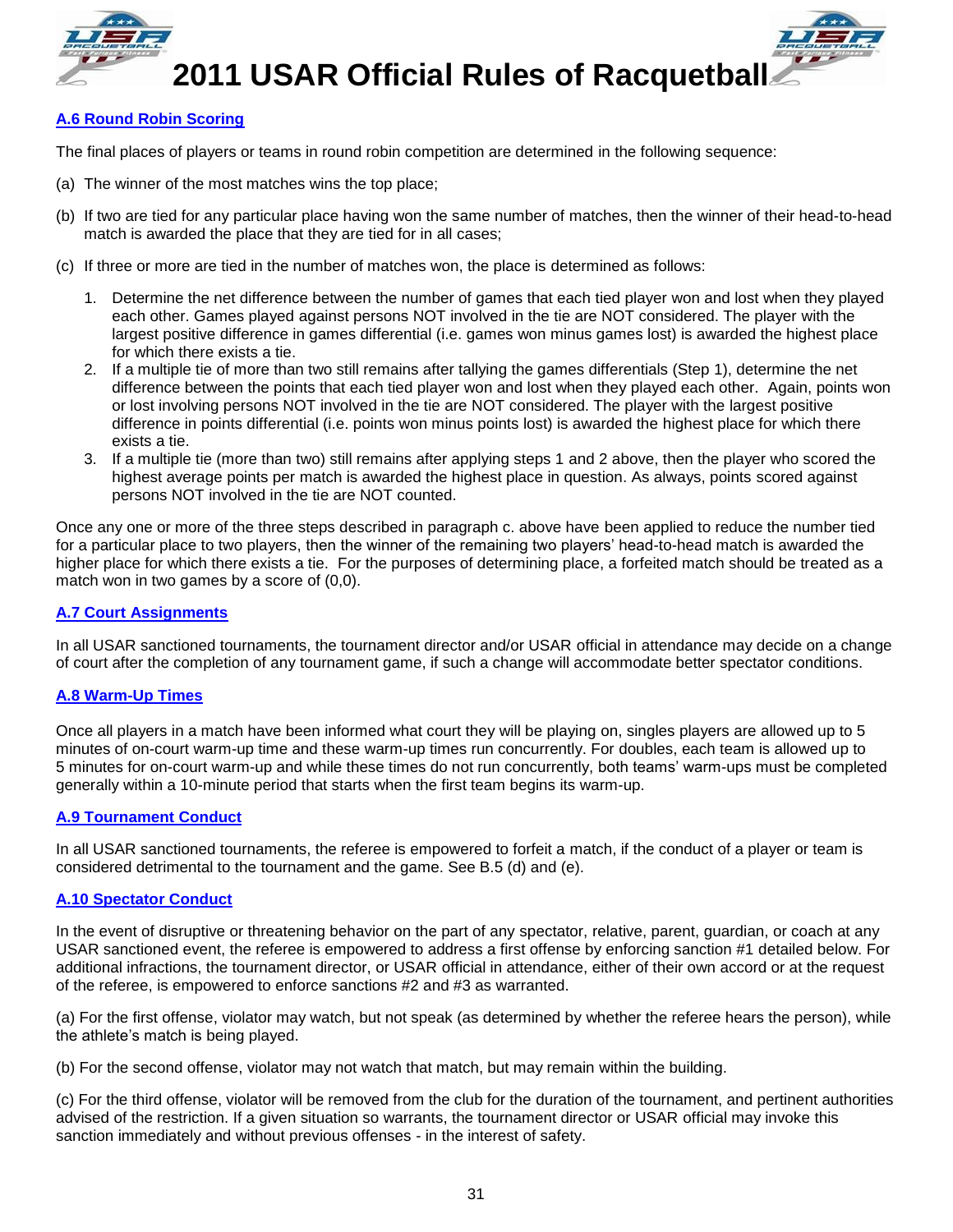

# <span id="page-31-0"></span>**B - [Officiating](#page-2-11)**

# <span id="page-31-1"></span>**[B.1 Tournament](#page-2-12) Management**

A tournament director, who shall designate the officials, shall manage all USAR sanctioned tournaments.

# <span id="page-31-2"></span>**[B.2 Tournament Rules](#page-2-13) Committee**

The tournament director should appoint a tournament rules committee to resolve any disputes that the referee, tournament desk, or tournament director cannot resolve. The committee, composed of an odd number of persons, may include state or national officials, or other qualified individuals in attendance that are prepared to meet on short notice. The tournament director should not be a member of this committee.

# <span id="page-31-3"></span>**B.3 Referee [Appointment](#page-2-14) and Removal**

The principal official for every match shall be the referee who has been designated by the tournament director, or a designated representative, and who has been agreed upon by all participants in the match. The referee's authority regarding a match begins once the players are called to the court. The referee may be removed from a match upon the agreement of all participants (teams in doubles) or at the discretion of the tournament director or the designated representative. In the event that a referee's removal is requested by one player or team and not agreed to by the other, the tournament director or the designated representative may accept or reject the request. It is suggested that the match be observed before determining what, if any, action is to be taken. In addition, two line judges and a scorekeeper may also be designated to assist the referee in officiating, the match.

# <span id="page-31-4"></span>**[B.4 Rules](#page-2-15) Briefing**

Before all tournaments, all officials and players shall be briefed on rules as well as local court hinders, regulations, and modifications the tournament director wishes to impose. The briefing should be reduced to writing. The current USAR rules will apply and be made available. Any modifications the tournament director wishes to impose must be stated on the entry form and be available to all players at registration.

# <span id="page-31-5"></span>**[B.5 Referees](#page-2-16)**

**(a) Pre-Match Duties.** Before each match begins, it shall be the duty of the referee to:

- 1. Check on adequacy of preparation of court with respect to cleanliness, lighting, and temperature.
- 2. Check on availability and suitability of materials to include balls, towels, scorecards, pencils, and timepiece necessary for the match.
- 3. Check the readiness and qualifications of the line judges and scorekeeper. Review appeal procedures and instruct them of their duties, rules, and local regulations.
- 4. Go onto the court to make introductions; brief the players on court hinders (both designated and undesignated); identify any out-of-play areas [see rule 2.1(a)]; discuss local regulations and rule modifications for this tournament; and explain often-misinterpreted rules.
- 5. Inspect players' equipment; identify the line judges; verify selection of a primary and alternate ball.
- 6. Toss coin and offer the winner the choice of serving or receiving.

**(b) Decisions.** During the match, the referee shall make all decisions with regard to the rules. Where line judges are used, the referee shall announce all final judgments. If both players in singles and three out of four in a doubles match disagree with a call made by the referee, the referee is overruled, with the exception of technical fouls and forfeitures.

**(c) Protests.** Any decision not involving the judgment of the referee will, on protest, be accorded due process as set forth in the constitution of the USAR. For the purposes of rendering a prompt decision regarding protests filed during the course of an ongoing tournament, the stages of due process will be:

- 1. first to the tournament desk,
- 2. then to the tournament director,
- 3. and finally, to the tournament rules committee.

In those instances when time permits, the protest may be elevated to the state association or, when appropriate, to the National level as called for in the USAR constitution.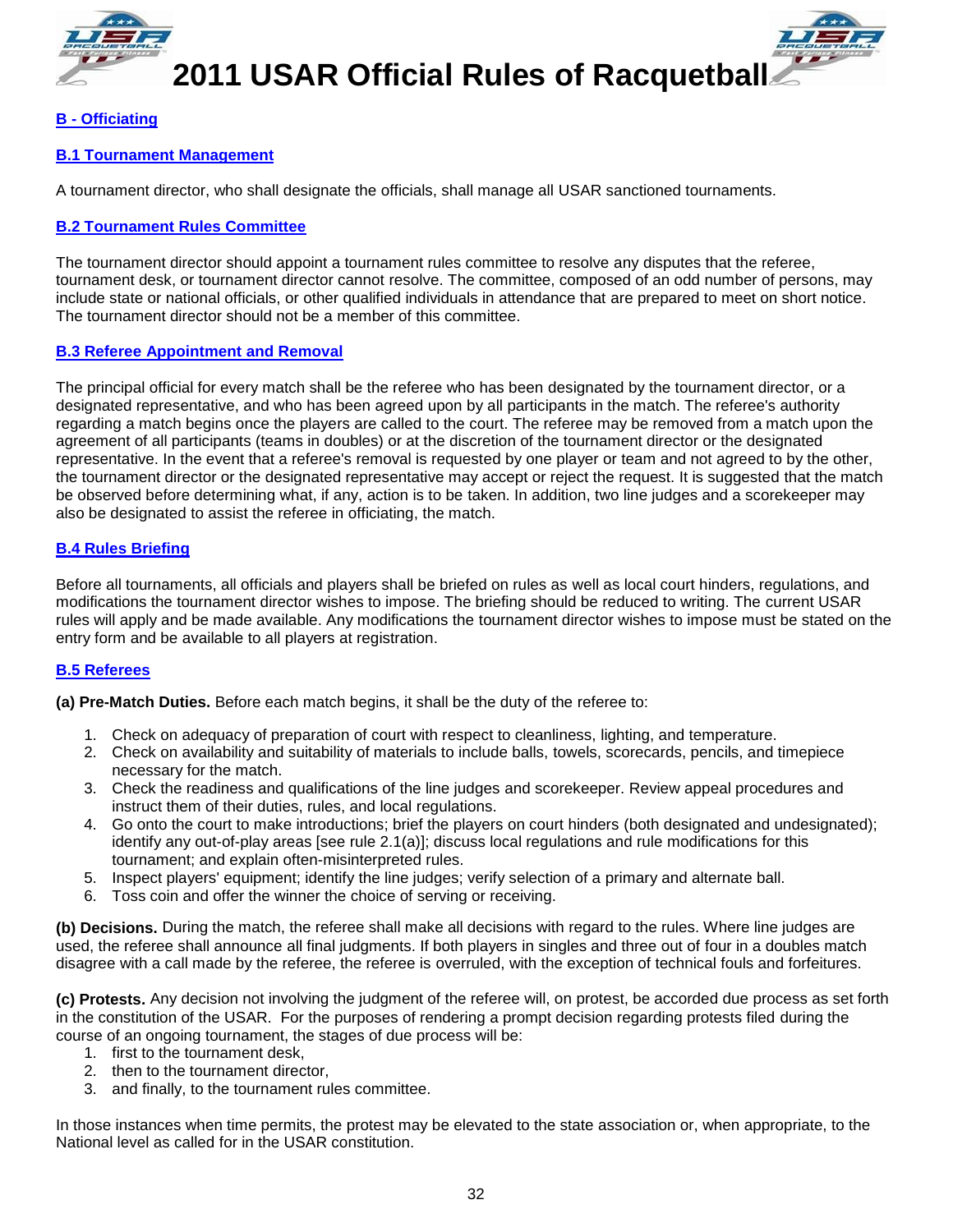

**(d) Forfeitures.** A match may be forfeited by the referee when:

- 1. Any player refuses to abide by the referee's decision or engages in unsportsmanlike conduct.
- 2. Any player or team who fails to report to play 10 minutes after the match has been scheduled to play. (The tournament director may permit a longer delay if circumstances warrant such a decision.)
- 3. A game will be forfeited by the referee for using an illegal racquet as specified in Rule 2.4(e).

**(e) Defaults.** A player or team may be forfeited by the tournament director or official for failure to comply with the tournament or host facility's rules while on the premises between matches, or for abuse of hospitality, locker room, or other rules and procedures.

**(f) Spectators.** The referee shall have jurisdiction over the spectators, as well as the players, while the match is in progress.

**(g) Other Rulings.** The referee may rule on all matters not specifically covered in the USAR Official Rules. However, the referee's ruling is subject to protest as described in B.5 (c).

# <span id="page-32-0"></span>**[B.6 Line](#page-2-17) Judges**

**(a) When Utilized.** Two line judges should be used for semifinal and final matches, when requested by a player or team, or when the referee or tournament director so desires. However, the use of line judges is subject to availability and the discretion of the tournament director.

**(b) Replacing Line Judges.** If any player objects to a person serving as a line judge, before the match begins, all reasonable effort shall be made to find a replacement acceptable to the officials and players. If a player objects after the match begins, any replacement shall be at the discretion of the referee and/or tournament director.

**(c) Position of Line Judges**. The players and referee shall designate the court location of the line judges. The tournament director shall settle any dispute.

**(d) Duties and Responsibilities.** Line judges are designated to help decide appeals. In the event of an appeal, and after a very brief explanation of the appeal by the referee, the line judges must indicate their opinion of the referee's call.

**(e) Signals.** Line judges should extend their arm and signal as follows:

- (i) thumb up to show agreement with the referee's call,
- (ii) thumb down to show disagreement, and
- (iii) hand open with palm facing down to indicate "no opinion" or that the play in question wasn't seen.

**(f) Manner of Response.** Line judges should be careful not to signal until the referee announces the appeal and asks for a ruling. In responding to the referee's request, line judges should not look at each other, but indicate their opinions simultaneously in clear view of the players and referee. If at any time a line judge is unsure of which call is being appealed or what the referee's call was, the line judge should ask the referee to repeat the call and the appeal.

**(g) Result of Response.** The referee's call stands if at least one line judge agrees with the referee or if neither line judge has an opinion. If both line judges disagree with the referee, the referee must reverse the call. If one line judge disagrees with the referee and the other signals no opinion, the rally is replayed. Any replays, with the exception of appeals on the second serve itself, will result in resumption of play at first serve.

# <span id="page-32-1"></span>**[B.7 Appeals](#page-2-18)**

**(a) Appealable Calls and Non-Calls.** In any match using line judges, a player may appeal any call or non-call by the referee, except for a technical foul or forfeiture.

**(b) How to Appeal.** A verbal appeal by a player must be made directly to the referee immediately after the rally has ended. A player, who believes there is an infraction to appeal, should bring it to the attention of the referee and line judges by raising the non-racquet hand at the time the perceived infraction occurs. The player is obligated to continue to play until the rally has ended or the referee stops play. The referee will recognize a player's appeal only if it is made before that player leaves the court for any reason including timeouts and game-ending rallies or, if that player doesn't leave the court, before the next serve begins.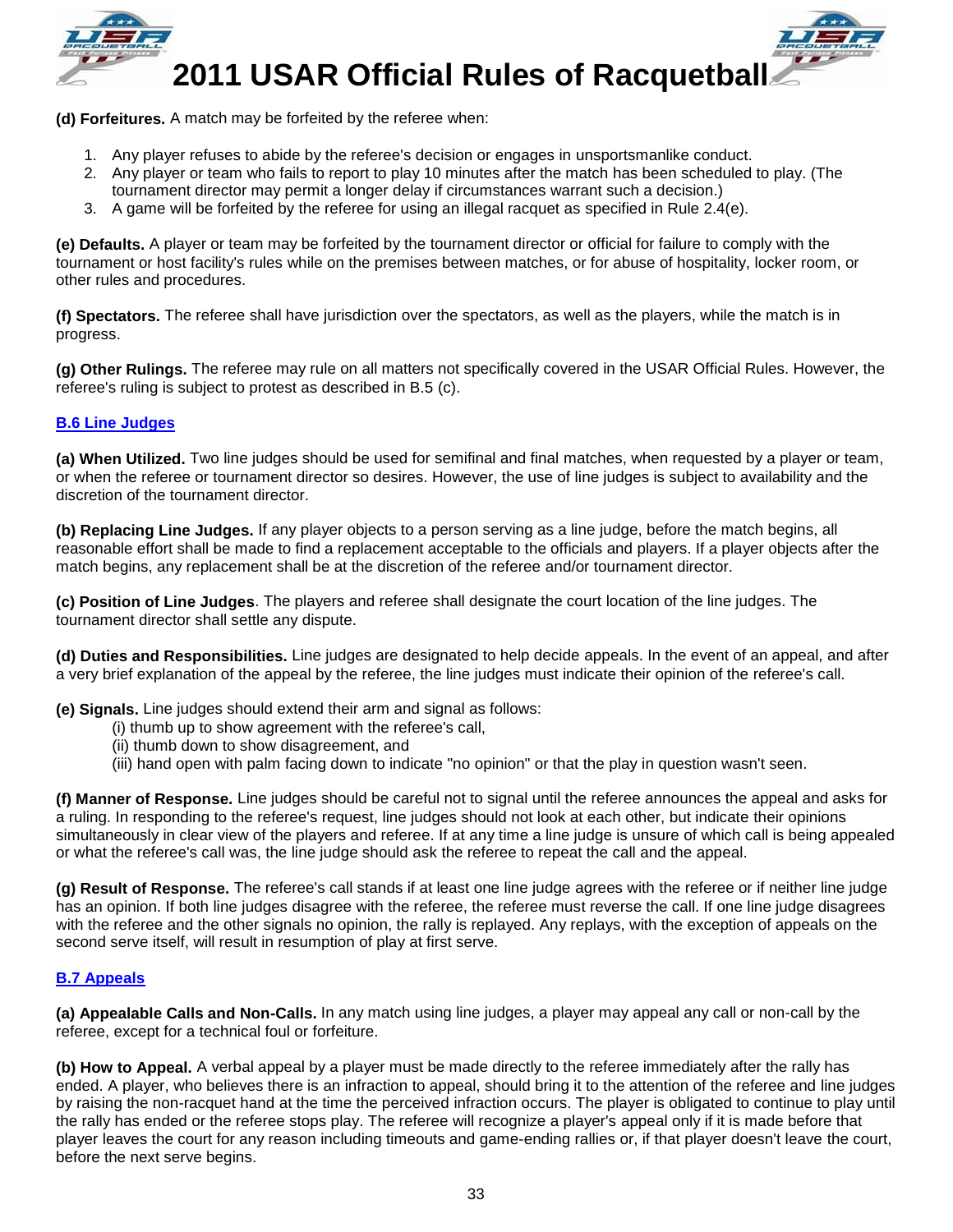

**(c) Loss of Appeal.** A player or team forfeits its right of appeal for that rally if the appeal is made directly to the line judges or, if the appeal is made after an excessive demonstration or complaint.

**(d) Limit on Appeals.** A player or team can make three appeals per game. However, if either line judge disagrees (thumb down) with the referee's call, that appeal will not count against the three-appeal limit. In addition, a potential gameending rally may be appealed without charge against the limit--even if the three-appeal limit has been reached.

# <span id="page-33-0"></span>**[B.8 Outcome](#page-2-19) of Appeals**

Everything except technical fouls and forfeitures can be appealed. The following outcomes cover several of the most common types of appeal, but not all possible appeals could be addressed. Therefore, referee's discretion and common sense should govern the outcomes of those appeals that are not covered herein:

**(a) Skip Ball.** If the referee makes a call of "skip ball," and the call is reversed, the referee then must decide if the shot in question could have been returned had play continued. If, in the opinion of the referee, the shot could have been returned, the rally shall be replayed. However, if the shot was not retrievable, the side that hit the shot in question is declared the winner of the rally. If the referee makes no call on a shot (thereby indicating that the shot did not skip), an appeal may be made that the shot skipped. If the "no call" is reversed, the side that hit the shot in question loses the rally.

**(b) Fault Serve.** If the referee makes a call of fault serve and the call is reversed, the serve is replayed – unless the referee considered the serve to have been irretrievable, in which case a point is awarded to the server. If an appeal is made because the referee makes no call on a serve (thereby indicating that the serve was good) and the "no call" is reversed, the result will be a fault serve.

**(c) Out Serve.** If the referee calls an "out serve", and the call is reversed, the serve will be replayed, unless the serve was obviously a fault too, in which case the call becomes fault serve. However, if the call is reversed and the serve was considered an ace, a point will be awarded. Also, if the referee makes no call on a serve--thereby indicating that the serve was good--but the "no call" is reversed, it results in an immediate loss of serve.

**(d) Double Bounce Pickup.** If the referee makes a call of two bounces, and the call is reversed, the rally is replayed, except if the player against whom the call was made hit a shot that could not have been retrieved, then that player wins the rally. (Before awarding a rally in this situation, the referee must be certain that the shot would not have been retrieved even if play had not been halted.) If an appeal is made because the referee makes no call thereby indicating that the get was not two bounces, and the "no call" is reversed, the player who made the two-bounce pickup is declared the loser of the rally.

**(e) Receiving Line Violation (Encroachment).** If the referee makes a call of encroachment, but the call is overturned, the serve shall be replayed unless the return was deemed irretrievable in which case a side out (or possibly a handout in doubles) should be called. When an appeal is made because the referee made no call, and the appeal is successful, the server is awarded a point.

**(f) Court Hinder.** If the referee makes a call of court hinder during a rally or return of serve, the rally is replayed. If the referee makes no call and a player feels that a court hinder occurred, that player may appeal. If the appeal is successful, the rally will be replayed. If a court hinder occurs on a second serve, play resumes at second serve.

# <span id="page-33-1"></span>**B.9 Rule [Interpretations](#page-2-20)**

If a player feels the referee has interpreted the rules incorrectly, the player may require the referee or tournament director to cite the applicable rule in the rulebook. Having discovered a misapplication or misinterpretation, the official must correct the error by replaying the rally, awarding the point, calling "Side out", or taking other corrective measures.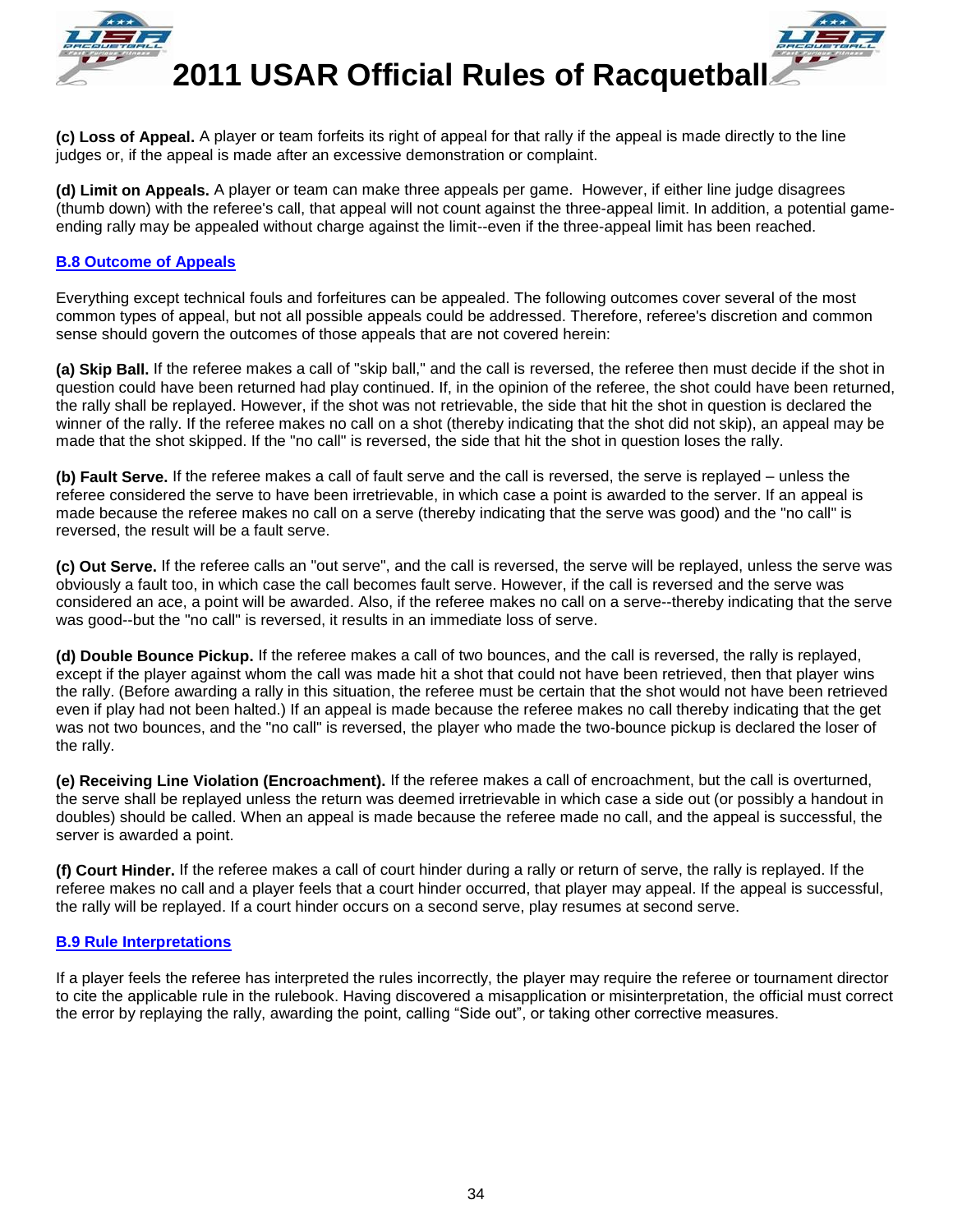

# <span id="page-34-0"></span>**C – [Eligibility & National Events](#page-2-21)**

# <span id="page-34-1"></span>**[C.1 Eligibility](#page-2-22)**

To be eligible to compete in any USAR sanctioned event, a player must only be a valid, registered member of USA **Racquetball** 

# <span id="page-34-2"></span>**[C.2 Waiver](#page-2-23) & Release**

Athletic Waiver and Release of Liability: In consideration of being allowed to participate in any USA Racquetball athletics/sports programs, and related events and activities, all member signatories:

- (a) Agree that prior to participating, they will inspect the facilities and equipment to be used, and if they believe anything is unsafe, they will immediately advise their coach, supervisor, or USAR personnel of such condition(s) and refuse to participate.
- (b) Acknowledge and fully understand that each participant will be engaging in activities that involve risk of serious injury, including permanent disability and death, and severe social and economic losses which might result not only from their own actions, inaction, or negligence but the actions, inaction, or negligence of others, the rules of play, or the condition of the premises or of any equipment used. Further, that there may be other risks not known to us or not reasonably foreseeable at this time.
- (c) Assume all the foregoing risks and accept personal responsibility for the damages following such injury, permanent disability, or death.
- (d) Release, waive, discharge and covenant not to sue the USA Racquetball, its affiliated clubs, regional sports organizations, their respective administrators, directors, agents, coaches, and other employees of the organization, other participants, sponsoring agencies, sponsors, advertisers, and, if applicable, owners and lessees of premises used to conduct the event, all of which are hereinafter referred to as "releases" from any and all liability to the signatory on the opposite side of this form, his or her heirs and next of kin for any and all claims, demands, losses or damages on account of injury including death or damage to property, caused or alleged to be caused in whole or in part by the negligence of the release of otherwise.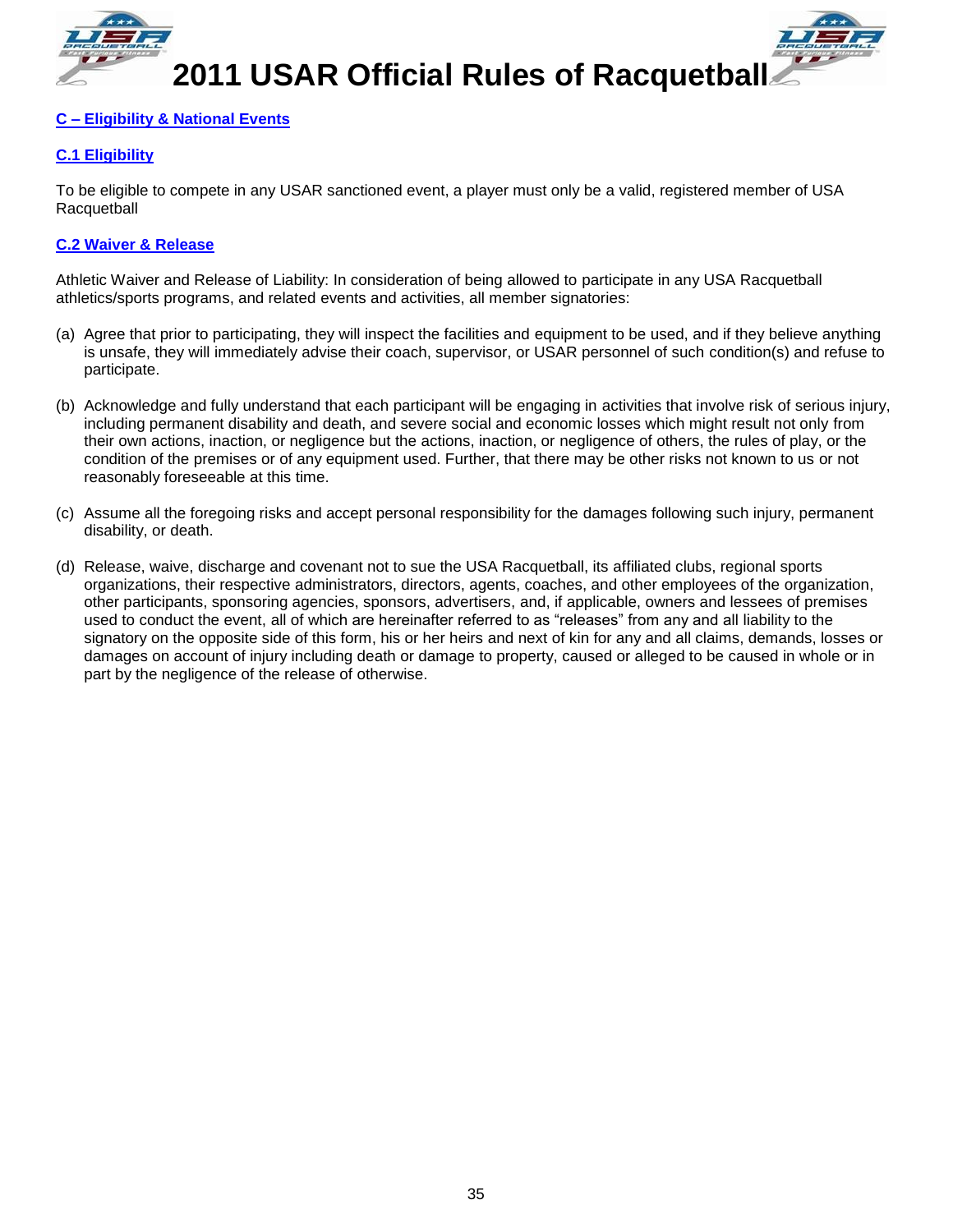

# <span id="page-35-0"></span>**[C.3 Recognized](#page-2-24) Divisions**

Title opportunities at national championships will be selected from the division lists that follow. Combined Age + Skill divisions may also be offered to provide additional competitive opportunities for non-open entrants. For ranking consistency, state organizations are encouraged to select from these recognized divisions when establishing competition in all sanctioned events.

(a) Open Division. Any eligible player, as defined in C.1.

(b) Adult Age Divisions. Eligibility is determined by the player"s age on the first day of the tournament that anyone begins playing in that division.

Divisions are:

- 24 & under Varsity 25+ - Junior Veterans 30+ - Veterans 35+ - Seniors 40+ - Veteran Seniors 45+ - Masters 50+ - Veteran Masters 55+ - Golden Masters 60+ - Veteran Golden Masters 65+ - Senior Golden Masters 70+ - Advanced Golden Masters 75+ - Super Golden Masters 80+ - Grand Masters
- 85+ Super Grand Masters

(c) Junior Age Divisions. Player eligibility is determined by the player"s age on January 1st of the current calendar year.

Divisions are:

18 & Under 16 & Under 14 & Under 12 & Under 10 & Under 8 & Under (regular rules) 8 & Under (multi-bounce rules) 6 & Under (multi-bounce rules)

(d) Skill Divisions. Player eligibility is determined by AmPRO skill level certification or verification by a state association official, at the entered level.

Elite [Open level drop-down] A B C D Novice

(e) Age + Skill Divisions. Player eligibility is determined by the player's age on the first day of the tournament, plus AmPRO skill level certification, or verification by a state association official, at the entered level. Such combinations may be offered as additional competition to players who do not fall into the "open" or designated skill levels of play. For example: 24- A/B; 30+ B; 35+ C/D; 40+ A; 65 + A/B, etc.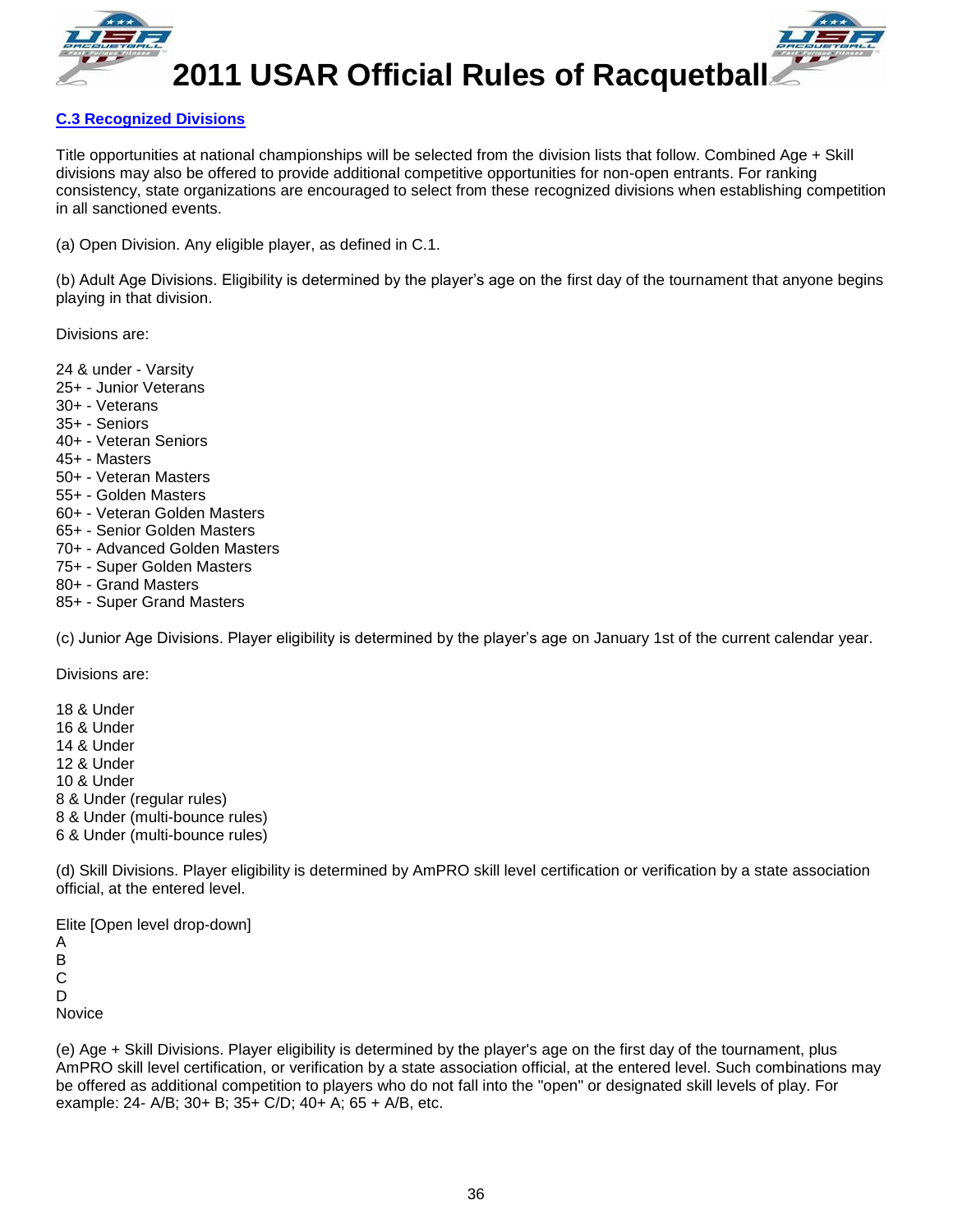**2011 USAR Official Rules of Racquetball**

# <span id="page-36-0"></span>**[C.4 Division Competition](#page-2-25) by Gender**

Men and women may compete only in events and divisions for their respective gender during regional and national tournaments. If there is not sufficient number of players to warrant play in a specific division, the tournament director may place the entrants in a comparably competitive division. Note: For the purpose of encouraging the development of women's racquetball, the governing bodies of numerous states permit women to play in men's divisions when a comparable skill level is not available in the women's divisions.

# <span id="page-36-1"></span>**[C.5 USAR Regional](#page-2-26) Championships**

(a) Adult Regional Tournaments

- 1. Regional tournaments will be conducted at various metropolitan sites designated annually by the USAR and players may compete at any site they choose.
- 2. A person may compete in any number of adult regional tournaments, but may not enter a championship division (as listed in C.4) after having won that division at a previous adult regional tournament that same year.
- 3. A person cannot participate in more than two championship events at a regional tournament.
- 4. Any awards or remuneration to a USAR National Championship will be posted on the entry blank.

(b) Junior Regional Tournaments. Certain regions still host regional qualifying events. Qualification for Junior Nationals is either the regionals or state championships.

# <span id="page-36-2"></span>**[C.6 U.S. National](#page-2-27) Singles & Doubles Championships**

The U.S. National Singles and Doubles Tournaments are separate tournaments and are played on different dates. National Singles are traditionally held in May; National Doubles in February.

(a) Competition in an Adult Regional singles tournament (or recognized qualifying event) is required to qualify for the National Singles Championship.

1. Recognized qualifying events are:

WSMA Championships (January) NMRA Singles Championships (February) World Intercollegiate Championships (April) Individual State Championships

(b) The National Tournament Director may handle the rating of each region and determine how many players shall qualify from each regional tournament.

# <span id="page-36-3"></span>**[C.7 U.S. National](#page-2-28) Junior Olympic Championships**

It will be conducted on a different date than all other National Championships. Traditionally held in June.

# <span id="page-36-4"></span>**[C.8 U.S. National](#page-2-29) High School Championships**

It will be conducted on a different date than all other National Championships. Traditionally held in February or March.

# <span id="page-36-5"></span>**[C.9 U.S. National](#page-2-30) Intercollegiate Championships**

It will be conducted on a different date than all other National Championships. Traditionally held in March or April.

# <span id="page-36-6"></span>**C.10 U.S. Open Racquetball [Championships](#page-2-31)**

It will be conducted on a different date than all other National Championships, and include both pro and USAR competitive divisions.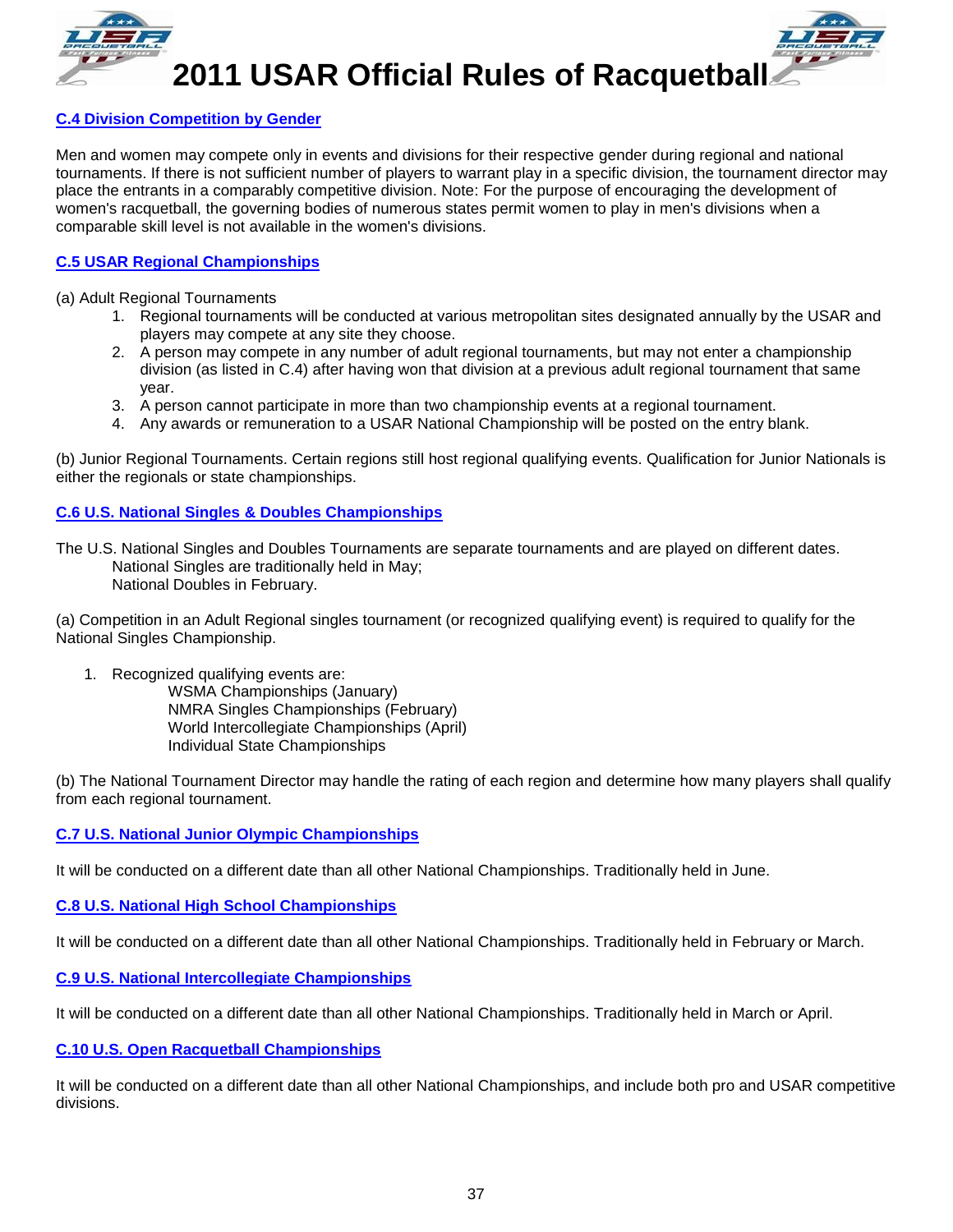

# <span id="page-37-0"></span>**D – Self-Officiating -– ["How to Ref "Without"](#page-2-32) a Ref"!**

# *Safety Is The Responsibility Of Every Player Who Enters The Court!*

At no time should the physical safety of the participants be compromised. Players are entitled, and expected, to hold up their swing, without penalty, any time they believe there might be a risk of physical contact. Any time a player claims to have held up to avoid contact, even if being over-cautious, they are entitled to at least a replay hinder and, perhaps a penalty hinder depending on the circumstances.

# <span id="page-37-1"></span>**[D.1 Score](#page-2-33)**

Since there is no referee, it is important for the server to announce and for both players/teams to agree on both the server's and receiver's score BEFORE each first serve.

# <span id="page-37-2"></span>**[D.2 During Rallies](#page-2-34)**

During rallies, it is the hitter's responsibility to make the call. If there is a possibility that a skip ball, double-bounce, or illegal hit occurred, play should continue unless the hitter makes the call against himself. If the hitter does not make the call and goes on to win the rally, and the opponent thought that one of the hitter's shots was not good, they may appeal to the hitter by pointing out which shot was thought to be bad and request that the hitter reconsider. If the hitter is sure of the non-call, and the opponent is still sure the hitter is wrong, the rally should be replayed. As a matter of etiquette, players are expected to make calls against themselves any time they are not sure. Unless the hitter is certain the shot was good, it should be replayed.

# <span id="page-37-3"></span>**[D.3 Serve](#page-2-35)**

Fault Serves. The receiver has the primary responsibility to make this call, though either player may make it. The receiver must make the call immediately, and not wait until the ball has been hit to gain the benefit of seeing how good a return they have made. It is not an option play. The receiver does not have the right to play a serve they know was short.

Screen Serves. The screen serve call is the sole responsibility of the receiver. If the receiver has taken the proper court position, near center court, and the ball passes so close to the server that the closeness causes the receiver to not have clear view of the ball, a screen serve should be called immediately. The receiver may not call a screen after attempting to hit the ball or after taking himself out of proper court position by starting the wrong way. The server may not call a screen under any circumstance and thus, must always expect to play the rally unless the receiver calls "screen serve".

**Other Situations.** Foot faults, 10-second violations, receiving zone violations, and other calls generally require a referee. However, if either player believes an opponent is abusing any of these rules, be sure there is clear agreement on what the exact rule says, and reach a mutual understanding that the rules should be followed.

#### <span id="page-37-4"></span>**[D.4 Replay Hinders](#page-2-36)**

Generally, the hinder call should work just like the screen serve does as sort of an option play for the hindered party. Only the person going for the shot can stop play by calling a hinder, and must do so immediately and not wait to see how good a shot they can hit. If the hindered party believes they can make an effective return in spite of some physical contact or screen that has occurred, they may continue to play, but cannot claim a hinder thereafter.

#### <span id="page-37-5"></span>**[D.5 Penalty Hinders](#page-2-37)**

Penalty hinders are usually unintentional, so they can occur even in the friendliest matches. A player who realizes that they have caused such a hinder should simply declare their opponent to be the winner of the rally. If a player feels that his opponent caused such a hinder, but the opponent does not make the call himself, after the rally, the offended player should point out that a penalty hinder may have occurred. However, unless the opponent agrees that a penalty hinder occurred, it should not be called. Often just pointing out what appears to have been a penalty hinder will prevent the opponent from such actions on future rallies.

#### <span id="page-37-6"></span>**[D.6 Disputes](#page-2-38)**

Should either player, for any reason, desire to have a referee, then a referee should be found, although there could be some delay in the match while the person is sought.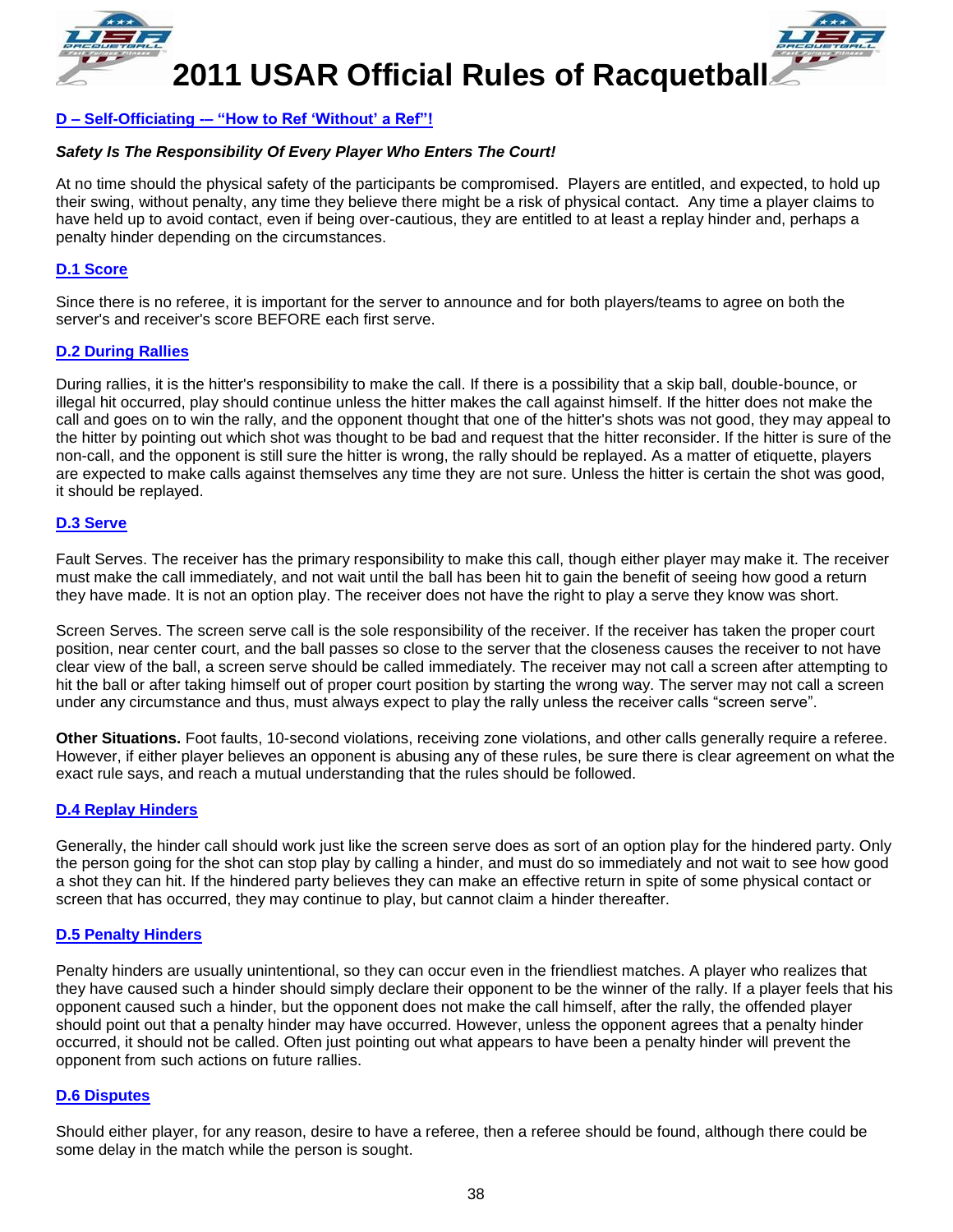

# <span id="page-38-0"></span>**E - [Procedures](#page-2-39)**

# <span id="page-38-1"></span>**E.1 Rule Change [Procedures](#page-2-40)**

To ensure the orderly growth of racquetball, the USAR has established specific procedures that are followed before a major change is made to the rules of the game.

**NOTE:** Changes to rules and regulations in Sections 1 through 10 must adhere to published rule change procedures. Remaining sections may be altered by vote of the USAR Board of Directors\*.

(a) Rule change proposals must be submitted in writing to the USAR National Office by June 1st.

(b) The USAR Board of Directors will review all proposals at its Fall board meeting and determine which will be considered.

(c) Selected proposals will appear in RACQUETBALL Magazine -- the official USAR publication -- as soon as possible after the Fall board meeting for comment by the general membership.

(d) After reviewing membership input and the recommendations of the National Rules Committee and National Rules Commissioner, the proposals are discussed and voted upon at the annual Board of Directors meeting in May.

(e) Changes approved in May become effective on September 1st. Exception: changes in racquet specifications become effective 2 years later on September 1st.

(f) Proposed rules that are considered for adoption in one year, but are not approved by the Board of Directors in May of that year, will not be considered for adoption the following year.

\* The following policies & procedures segments are subject to stated rule change procedures outlined in E.1:

A.6 Round Robin Scoring A.8 Tournament Conduct B.5 (d-g) Forfeitures, Defaults B.6 Line Judges B.7 Appeals B.8 Outcome of Appeals

<span id="page-38-2"></span>**E.2 National Rules [Commissioner](#page-2-41)**

Otto Dietrich, National Rules Commissioner 35805 North 34th Lane Phoenix, AZ 85086 678-575-8975 (Cell phone) Email: [ODietrich@USRA.org](mailto:ODietrich@USRA.org)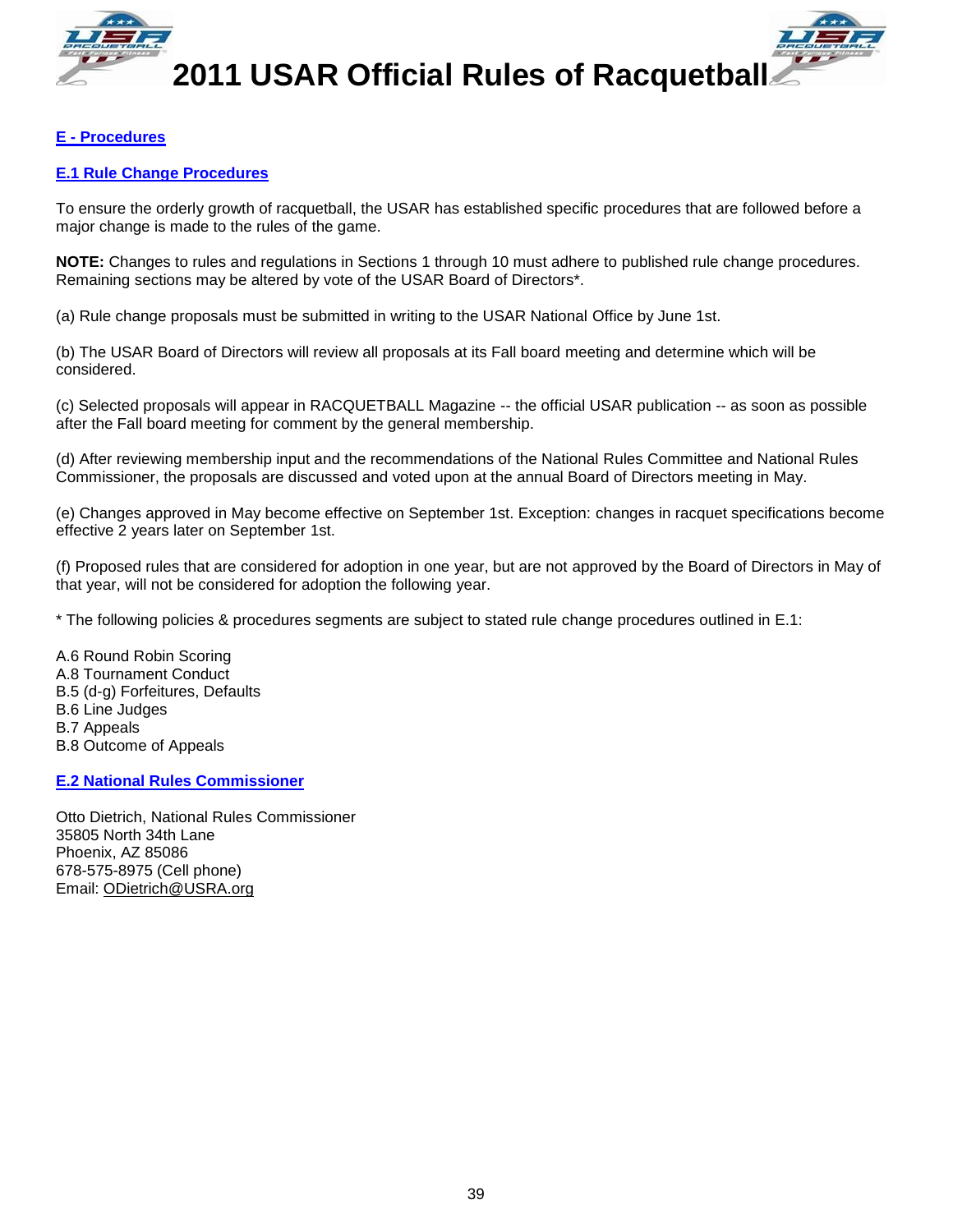**2011 USAR Official Rules of Racquetball**

# <span id="page-39-0"></span>**[Rulebook](#page-2-42) Index**

Apparel **Apparel [Rule 2.5](#page-7-0) Apparel** Appeals Appeal Limit, Loss [B.7 Appeals](#page-32-1) Outcome of Appeals [B.8 Outcome of Appeals](#page-33-0) Ball Specifications **[Rule 2.2 Ball Specifications](#page-6-0)** Selection, Change [Rule 2.3 Ball Selection](#page-6-1) Blocking Rule 3.15 [Penalty Hinders](#page-15-0) (c) Body Contact Rule 3.14 [Replay Hinders](#page-14-0) (a) 3 & 5 Broken Ball<br>On the Serve On the Serve **Rule 3.8 [Dead-Ball Serves](#page-9-2)** (b)<br>
On Return of Serve **Rule 3.11 Return of Serve (e)** During the Rally **[Rule 3.13](#page-13-0) Rallies (f)** Rule 3.13 Rallies (f) **Carries** On the Serve **Rule 3.10 [Out Serves](#page-11-0)** (e) During the Rally **[Rule 3.13](#page-13-0) Rallies (b)** [Court Specifications](#page-4-1) **Rule 2.1 Court Specifications** Deaf Nacquetball New York 10 - [Deaf Racquetball](#page-23-6) Delays **Delays [Rule 3.5](#page-8-5) Delays** Doubles 4 - [Doubles](#page-18-0) Drive Serve Rule **Rule 3.6 [Drive Service Zones](#page-9-0)** Due Process (Player's Rights) B.5 [Referees](#page-31-5) (c) Eye guards **[Rule 2.5](#page-7-0) Apparel (a) & (c)** Five-Foot Rule **Rule 3.11 [Return of Serve](#page-12-0) (a)** Foot Faults **Rule 3.9 [Fault Serves](#page-10-0)** (a) Forfeits **B.5 [Referees](#page-31-5)** (d) Grievance Procedure **B.5 [Referees](#page-31-5)** (c) Hinders, Penalty **Rule 3.15 [Penalty Hinders](#page-15-0)** Hinders, Replay<br>
How to Ref Without a Ref **Exercise 2.14 [Replay Hinders](#page-14-0)**<br>
D – Self-Officiating -- "How Issues Not Covered by the Rulebook Legal/Illegal Hits **Rule 3.10 [Out Serves](#page-11-0) (e)** [Line Judges](#page-32-0) B.6 Line Judges Loss of Apparel/Equipment Rule 3.15 [Penalty Hinders](#page-15-0) (i) Multi-bounce Modifications 6 – [Multi-Bounce](#page-19-1) [National Rules Commissioner](#page-38-2)<br>
One Serve Game<br>
<u>5.0 One Serve</u><br>
1997 - Some Serve [One Serve](#page-19-0) Game Out-of-court Ball Rule 3.10 [Out Serves](#page-11-0) (h) [Out Serves](#page-11-0) **Rule 3.10 Out Serves** Protests B.5 [Referees](#page-31-5) (c)

Rule 3.11 [Return of Serve](#page-12-0) (e) [Rule 3.13](#page-13-0) Rallies (f)

Classic Professional Racquetball Tour (CPRT) 13 - [Classic Professional Racquetball Tour \(CPRT\)](#page-27-0) Rule 3.17 [Technical Fouls and Warnings](#page-17-0) (a) 6 Rule 3.17 [Technical Fouls and Warnings](#page-17-0) (a) 9 Rule 4.2 [Serve in Doubles](#page-18-2) (b) D – Self-Officiating -– "How to Ref 'Without' a Ref"!<br>B.5 Referees (g) [Rule 3.13](#page-13-0) Rallies (a) & (b) Rule 3.13 [Rallies](#page-13-0) (g) 2 Men's Professional (IRT) 11 - [Men"s Professional, International Racquetball Tour \(IRT\)](#page-24-0) [Rule 3.13](#page-13-0) Rallies (c) 3 National Masters (NMRA) 14 - [National Masters Racquetball Association \(NMRA\)](#page-28-0) Outdoor Racquetball (WOR) <br>
Postponed Games<br>
Postponed Games<br>

Rule 3.16 Timeouts (e) [Rule 3.16](#page-16-0) Timeouts (e) Profanity<br>
Professional Modifications<br>
Then's Professional, International Racquet<br>
Then's Professional, International Racquet 11 - Men's Professional, International Racquetball Tour (IRT) 12 – [Women"s Professional Racquetball Organization \(WPRO\)](#page-26-0) 13 - [Classic Professional Racquetball Tour \(CPRT\)](#page-27-0) Racquet Specifications **[Rule 2.4 Racquet Specifications](#page-6-2)**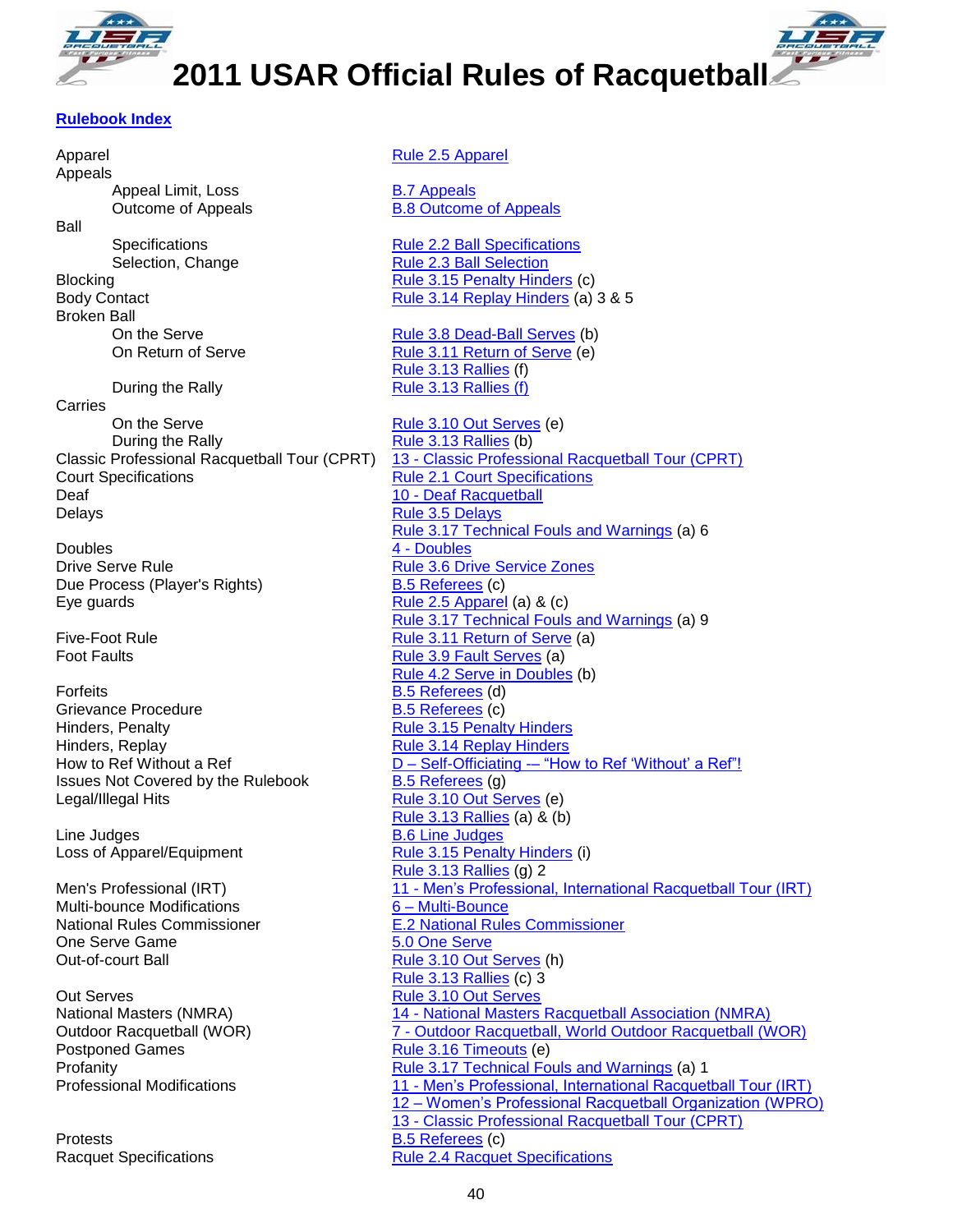

Rallies<br>
Return of Serve<br>
Rule 3.11 Return<br>
Rule 3.11 Return [Readiness](#page-8-4) Readiness Rule 3.4 Readiness Referees Duties and Responsibilities Overturning the Referee's Call B.5 [Referees](#page-31-5) (b) [Return of Serve](#page-12-0) **Rule 3.11 Return of Serve** [Rule Interpretations](#page-33-1) and B.9 Rule Interpretations [Rule Change Procedures](#page-38-1) **E.1 Rule Change Procedures** Safety Holdup<br>
Safety Zone Violation by Server<br>
Rule 3.10 Out Serves (i)<br>
Rule 3.10 Out Serves (i) Safety Zone Violation by Server<br>Self Officiating Serves [Changes of Serve](#page-12-1) **Rule 3.12 Changes of Serve** [Dead-Ball Serves](#page-9-2) Rule 3.8 Dead-Ball Serves Drive Serves **Rule 3.6 [Drive Service Zones](#page-9-0)** 

[Fault Serves](#page-10-0) **Rule 3.9 Fault Serves** Manner Manner [Rule 3.3](#page-8-3) Manner Order (Who Serves First) [Rule 3.1](#page-8-1) Serve [Out Serves](#page-11-0) **Rule 3.10 Out Serves** Screen Serves<br>
Spectators, Control of B.5 Referees (f)<br>
B.5 Referees (f) Spectators, Control of

Ten-second Rule **Rule 3.4 [Readiness](#page-8-4)** 

Timeouts **[Rule 3.16](#page-16-0) Timeouts** [Tournaments](#page-29-0) **A** - Tournaments Visually Impaired 9 - [Visually Impaired](#page-23-1) Wheelchair 8 – [Wheelchair Racquetball](#page-22-0)

Rule 3.11 [Return of Serve](#page-12-0)

Appointment and Removal<br>
Duties and Responsibilities<br>
B.5 Referees<br>
B.5 Referees D – Self-Officiating -- "How to Ref 'Without' a Ref"!

Rule 4.2 [Serve in Doubles](#page-18-2) (c) Doubles **Rule 4.2 [Serve in Doubles](#page-18-2)** A.10 [Spectator Conduct](#page-30-4) [Technical Fouls and Warnings](#page-17-0) **Rule 3.17 Technical Fouls and Warnings** Rule 3.5 [Delays](#page-8-5) Women's Professional (WPRO) 12 – [Women"s Professional Racquetball Organization \(WPRO\)](#page-26-0)